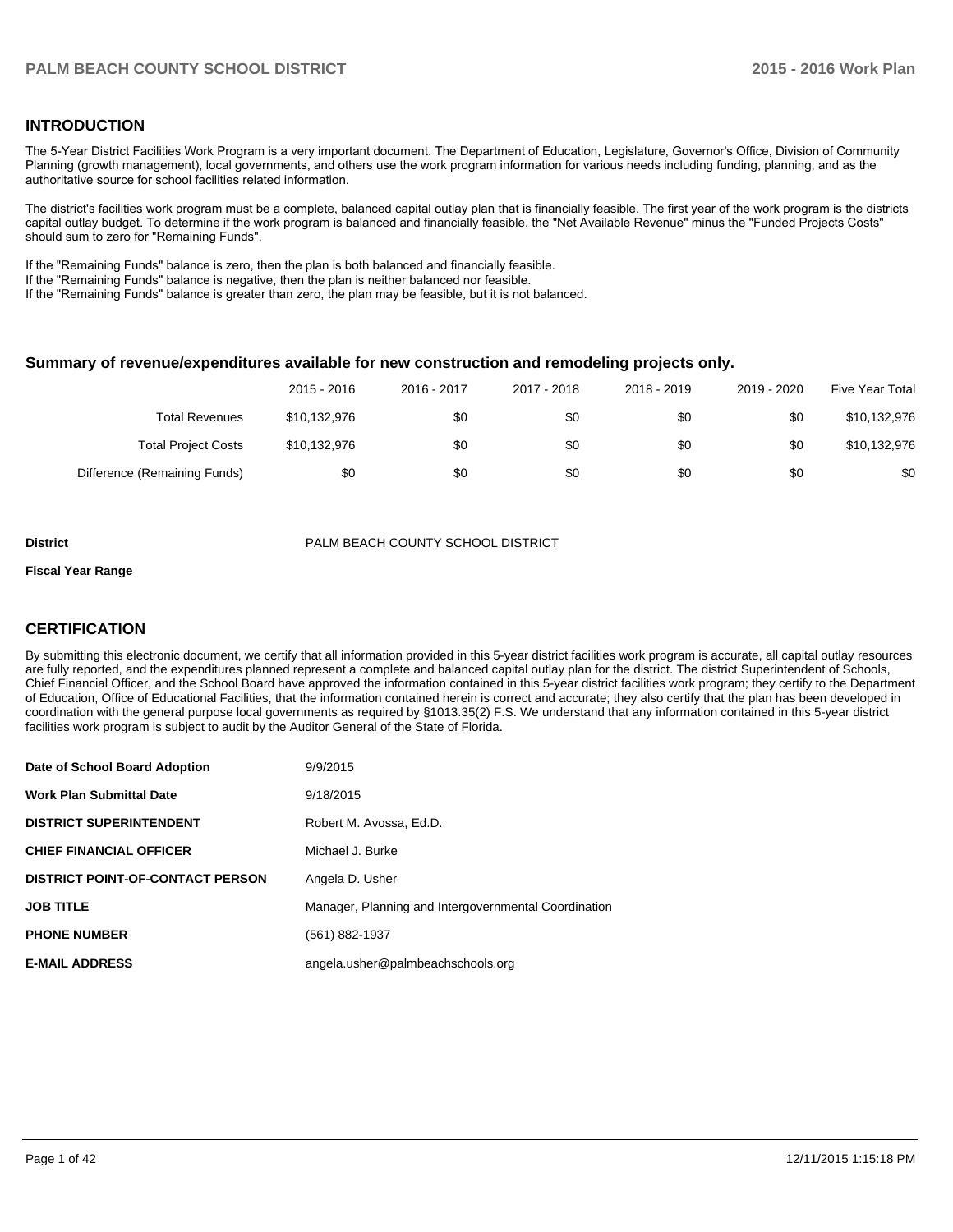## **Expenditures**

#### **Expenditure for Maintenance, Repair and Renovation from 1.50-Mills and PECO**

Annually, prior to the adoption of the district school budget, each school board must prepare a tentative district facilities work program that includes a schedule of major repair and renovation projects necessary to maintain the educational and ancillary facilities of the district.

| Item                                                                                                                                                                                                                                                                                                                                                                                                                                                                                                                                                                                                                                                                                                                                                                                                                                                                                                                                                                                                                                                                                                                                                                                                                                                                                                                                                                                                                                                                                                                                                                                                                                                                                                                                                                                                                                                                                                                                                                                                                                                                                                                                                                                                                                                                                                                                                                                                                                                                                                                                                                                                                                                                                                                                                                                                                                                                                                                                                                                                                                                                                                                                                                                                                                                                                                                                                                                                                                                                                                                                                                                                                                                                                                                                                                                                                                                                                                                                                                                                                                                                                                                                                                                                                                                                                                                                                                                                                                                                                                                                                                                                                                                                                                                                                                                                                                                                                                                                                                                                                                                                                                                                                                                                                                                                                                                                                                                                                                                                                                                                                                                                                                                                                                                                                                                                                        | $2015 - 2016$<br><b>Actual Budget</b> | 2016 - 2017<br>Projected | 2017 - 2018<br>Projected | 2018 - 2019<br>Projected | 2019 - 2020<br>Projected | <b>Total</b> |
|-----------------------------------------------------------------------------------------------------------------------------------------------------------------------------------------------------------------------------------------------------------------------------------------------------------------------------------------------------------------------------------------------------------------------------------------------------------------------------------------------------------------------------------------------------------------------------------------------------------------------------------------------------------------------------------------------------------------------------------------------------------------------------------------------------------------------------------------------------------------------------------------------------------------------------------------------------------------------------------------------------------------------------------------------------------------------------------------------------------------------------------------------------------------------------------------------------------------------------------------------------------------------------------------------------------------------------------------------------------------------------------------------------------------------------------------------------------------------------------------------------------------------------------------------------------------------------------------------------------------------------------------------------------------------------------------------------------------------------------------------------------------------------------------------------------------------------------------------------------------------------------------------------------------------------------------------------------------------------------------------------------------------------------------------------------------------------------------------------------------------------------------------------------------------------------------------------------------------------------------------------------------------------------------------------------------------------------------------------------------------------------------------------------------------------------------------------------------------------------------------------------------------------------------------------------------------------------------------------------------------------------------------------------------------------------------------------------------------------------------------------------------------------------------------------------------------------------------------------------------------------------------------------------------------------------------------------------------------------------------------------------------------------------------------------------------------------------------------------------------------------------------------------------------------------------------------------------------------------------------------------------------------------------------------------------------------------------------------------------------------------------------------------------------------------------------------------------------------------------------------------------------------------------------------------------------------------------------------------------------------------------------------------------------------------------------------------------------------------------------------------------------------------------------------------------------------------------------------------------------------------------------------------------------------------------------------------------------------------------------------------------------------------------------------------------------------------------------------------------------------------------------------------------------------------------------------------------------------------------------------------------------------------------------------------------------------------------------------------------------------------------------------------------------------------------------------------------------------------------------------------------------------------------------------------------------------------------------------------------------------------------------------------------------------------------------------------------------------------------------------------------------------------------------------------------------------------------------------------------------------------------------------------------------------------------------------------------------------------------------------------------------------------------------------------------------------------------------------------------------------------------------------------------------------------------------------------------------------------------------------------------------------------------------------------------------------------------------------------------------------------------------------------------------------------------------------------------------------------------------------------------------------------------------------------------------------------------------------------------------------------------------------------------------------------------------------------------------------------------------------------------------------------------------------------------------------------|---------------------------------------|--------------------------|--------------------------|--------------------------|--------------------------|--------------|
| <b>HVAC</b>                                                                                                                                                                                                                                                                                                                                                                                                                                                                                                                                                                                                                                                                                                                                                                                                                                                                                                                                                                                                                                                                                                                                                                                                                                                                                                                                                                                                                                                                                                                                                                                                                                                                                                                                                                                                                                                                                                                                                                                                                                                                                                                                                                                                                                                                                                                                                                                                                                                                                                                                                                                                                                                                                                                                                                                                                                                                                                                                                                                                                                                                                                                                                                                                                                                                                                                                                                                                                                                                                                                                                                                                                                                                                                                                                                                                                                                                                                                                                                                                                                                                                                                                                                                                                                                                                                                                                                                                                                                                                                                                                                                                                                                                                                                                                                                                                                                                                                                                                                                                                                                                                                                                                                                                                                                                                                                                                                                                                                                                                                                                                                                                                                                                                                                                                                                                                 | \$10,807,782                          | \$2,227,904              | \$2,321,822              | \$2,419,498              | \$2.526.626              | \$20,303,632 |
| Locations:<br>ACREAGE PINES ELEMENTARY, ADDISON MIZNER ELEMENTARY, ADULT EDUCATION CENTER, ALEXANDER W DREYFOOS JR<br>SCHOOL OF THE ARTS, ALLAMANDA ELEMENTARY, ANCILLARY @ CO TAYLOR/KIRKLANE, ANCILLARY @ MARY & ROBERT PEW<br>LEADERSHIP CTR (HL WATKINS MS), ANCILLARY AT CENTRAL AREA ADMINISTRATION, ANCILLARY AT FLORIDA MANGO<br>(MCKESSON), ANCILLARY AT FULTON-HOLLAND EDUCATIONAL SERVICES CENTER, ANCILLARY AT LANTANA ELEM, ANCILLARY<br>AT NORTH COUNTY SUPPORT CENTER, ANCILLARY AT SAFE SCHOOLS (BOCA RATON), ANCILLARY AT TEC WAREHOUSE<br>(AUSTRALIAN), ANCILLARY AT WEST GATE ELEM, ATLANTIC COMMUNITY HIGH (NEW), BAK MIDDLE SCHOOL OF THE ARTS,<br>BANYAN CREEK ELEMENTARY, BARTON ELEMENTARY, BEACON COVE INTERMEDIATE BESSIE DUBOIS CAMPUS, BEAR LAKES<br>MIDDLE, BELLE GLADE ELEMENTARY, BELVEDERE ELEMENTARY, BENOIST FARMS ELEMENTARY, BERKSHIRE ELEMENTARY,<br>BINKS FOREST ELEMENTARY, BOCA RATON COMMUNITY HIGH, BOCA RATON COMMUNITY MIDDLE, BOCA RATON ELEMENTARY,<br>BOYNTON BEACH COMMUNITY HIGH, CALUSA ELEMENTARY, CARVER COMMUNITY MIDDLE, CHOLEE LAKE ELEMENTARY,<br>CHRISTA MCAULIFFE MIDDLE, CITRUS COVE ELEMENTARY, CLIFFORD O TAYLOR/KIRKLANE ELEMENTARY, CONGRESS MIDDLE,<br>CONNISTON COMMUNITY MIDDLE, CORAL REEF ELEMENTARY, CORAL SUNSET ELEMENTARY, CRESTWOOD MIDDLE, CROSS<br>ROADS ACADEMY (LAKE SHORE ANNEX), CROSSPOINTE ELEMENTARY, CRYSTAL LAKES ELEMENTARY, CYPRESS TRAILS<br>ELEMENTARY, DEL PRADO ELEMENTARY, DELRAY FULL SERVICE CENTER, DIAMOND VIEW ELEMENTARY, DISCOVERY KEY<br>ELEMENTARY, DON ESTRIDGE HIGH TECH MIDDLE, DR MARY MCLEOD BETHUNE ELEMENTARY, DWIGHT D EISENHOWER<br>ELEMENTARY, EAGLES LANDING MIDDLE, EGRET LAKE ELEMENTARY, ELBRIDGE GALE ELEMENTARY, EMERALD COVE MIDDLE<br>(02-JJ), EQUESTRIAN TRAILS ELEMENTARY, EVERGLADES ELEMENTARY SCHOOL (03-W), FOREST HILL COMMUNITY HIGH,<br>FOREST HILL ELEMENTARY, FOREST PARK ELEMENTARY, FREEDOM SHORES ELEMENTARY, FRONTIER ELEMENTARY, GALAXY<br>ELEMENTARY, GLADE VIEW ELEMENTARY, GLADES CENTRAL COMMUNITY HIGH, GOLD COAST COMMUNITY SCHOOL, GOLDEN<br>GROVE ELEMENTARY, GOVE ELEMENTARY, GRASSY WATERS ELEMENTARY, GREENACRES ELEMENTARY, GROVE PARK<br>ELEMENTARY, H L JOHNSON ELEMENTARY, HAGEN ROAD ELEMENTARY (NEW), HAMMOCK POINTE ELEMENTARY, HERITAGE<br>ELEMENTARY, HIDDEN OAKS ELEMENTARY, HIGHLAND ELEMENTARY, HOPE CENTENNIAL ELEMENTARY (06-D), HOWELL L<br>WATKINS MIDDLE, INDEPENDENCE MIDDLE, INDIAN PINES ELEMENTARY, INDIAN RIDGE SCHOOL, INLET GROVE @ OLD<br>SUNCOAST, ITV STATION (THE EDUCATION NETWORK AT BOYNTON BEACH), J C MITCHELL ELEMENTARY, JEAGA MIDDLE, JERRY<br>THOMAS ELEMENTARY, JOHN F KENNEDY MIDDLE, JOHN I LEONARD SENIOR HIGH, JUPITER COMMUNITY HIGH, JUPITER<br>ELEMENTARY, JUPITER FARMS ELEMENTARY, JUPITER MIDDLE, K E CUNNINGHAM/CANAL POINT ELEMENTARY, L.C. SWAIN<br>MIDDLE, LAKE PARK ELEMENTARY, LAKE SHORE MIDDLE (NEW), LAKE WORTH COMMUNITY HIGH, LAKE WORTH MIDDLE,<br>LANTANA COMMUNITY MIDDLE, LANTANA ELEMENTARY, LIBERTY PARK ELEMENTARY, LIGHTHOUSE ELEMENTARY, LIMESTONE<br>CREEK ELEMENTARY, LINCOLN ELEMENTARY, LOGGERS RUN MIDDLE, LOXAHATCHEE GROVES ELEMENTARY, LOXAHATCHEE TV<br>RELAY STATION, MAINTENANCE & TRANSPORTATION @ SUMMIT, MAINTENANCE AT CRESTWOOD, MANATEE ELEMENTARY,<br>MARSH POINTE ELEMENTARY (03-X), MEADOW PARK ELEMENTARY, MELALEUCA ELEMENTARY, MORIKAMI PARK ELEMENTARY,<br>NEW HORIZONS ELEMENTARY, NORTH GRADE ELEMENTARY, NORTHBORO ELEMENTARY, NORTHMORE ELEMENTARY, ODYSSEY<br>MIDDLE, OKEEHEELEE MIDDLE, OLYMPIC HEIGHTS COMMUNITY HIGH, OMNI MIDDLE, ORCHARD VIEW ELEMENTARY, OSCEOLA<br>CREEK MIDDLE, PAHOKEE ELEMENTARY, PAHOKEE MIDDLE / SENIOR HIGH, PALM BEACH CENTRAL HIGH, PALM BEACH<br>GARDENS COMMUNITY HIGH, PALM BEACH GARDENS ELEMENTARY, PALM BEACH LAKES COMMUNITY HIGH, PALM BEACH<br>PUBLIC SCHOOL, PALM SPRINGS COMMUNITY MIDDLE, PALM SPRINGS ELEMENTARY, PALMETTO ELEMENTARY, PANTHER RUN<br>ELEMENTARY, PARK VISTA COMMUNITY HIGH, PIERCE HAMMOCK ELEMENTARY, PINE GROVE ELEMENTARY, PINE JOG<br>ELEMENTARY (03-Y), PIONEER PARK ELEMENTARY, PLEASANT CITY ELEMENTARY, PLUMOSA ELEMENTARY, PLUMOSA<br>ELEMENTARY SCHOOL OF THE ARTS, POINCIANA ELEMENTARY, POLO PARK MIDDLE, RIVIERA BEACH PREPARATORY &<br>ACHIEVEMENT ACADEMY, ROLLING GREEN ELEMENTARY, ROOSEVELT COMMUNITY MIDDLE, ROOSEVELT ELEMENTARY,<br>ROOSEVELT FULL SERVICE CENTER, ROSENWALD ELEMENTARY, ROYAL PALM BEACH COMMUNITY HIGH, ROYAL PALM BEACH<br>ELEMENTARY, ROYAL PALM SCHOOL, S D SPADY ELEMENTARY, SABAL PALM/HIGHRIDGE, SANDPIPER SHORES ELEMENTARY,<br>SANTALUCES COMMUNITY HIGH, SEACREST TRAINING CENTER, SEMINOLE RIDGE COMMUNITY HIGH, SEMINOLE TRAILS<br>ELEMENTARY, SOUTH GRADE ELEMENTARY, SOUTH INTENSIVE TRANSITION, SOUTH OLIVE ELEMENTARY, SOUTH TECHNICAL<br>COMMUNITY HIGH, SPANISH RIVER COMMUNITY HIGH, STARLIGHT COVE ELEMENTARY, SUNCOAST COMMUNITY HIGH SCHOOL<br>(NEW), SUNRISE PARK ELEMENTARY, SUNSET PALMS ELEMENTARY (03-Z), THE CONSERVATORY SCHOOL AT NORTH PALM<br>BEACH, TIMBER TRACE ELEMENTARY, TRADEWINDS MIDDLE, TRANSPORTATION AND MPO AT NORTH AREA (BLUE HERON),<br>TRANSPORTATION AT EAST (RANCH ROAD), TRANSPORTATION AT SOUTH AREA, TRANSPORTATION AT WEST CENTRAL (ROYAL<br>PALM), TRANSPORTATION WEST AREA (BELLE GLADE), TURNING POINTS ACADEMY, U B KINSEY/PALMVIEW ELEMENTARY,<br>VERDE ELEMENTARY, VILLAGE ACADEMY, WASHINGTON ELEMENTARY, WATERS EDGE ELEMENTARY, WATSON B DUNCAN<br>MIDDLE, WELLINGTON COMMUNITY HIGH, WELLINGTON ELEMENTARY, WELLINGTON LANDINGS MIDDLE, WEST BOCA RATON<br>COMMUNITY HIGH, WEST GATE ELEMENTARY, WEST RIVIERA ELEMENTARY, WEST TECHNICAL EDUCATION CENTER, WESTERN<br>PINES MIDDLE, WESTWARD ELEMENTARY, WHISPERING PINES ELEMENTARY, WILLIAM T DWYER HIGH, WOODLANDS MIDDLE,<br>WYNNEBROOK ELEMENTARY |                                       |                          |                          |                          |                          |              |
|                                                                                                                                                                                                                                                                                                                                                                                                                                                                                                                                                                                                                                                                                                                                                                                                                                                                                                                                                                                                                                                                                                                                                                                                                                                                                                                                                                                                                                                                                                                                                                                                                                                                                                                                                                                                                                                                                                                                                                                                                                                                                                                                                                                                                                                                                                                                                                                                                                                                                                                                                                                                                                                                                                                                                                                                                                                                                                                                                                                                                                                                                                                                                                                                                                                                                                                                                                                                                                                                                                                                                                                                                                                                                                                                                                                                                                                                                                                                                                                                                                                                                                                                                                                                                                                                                                                                                                                                                                                                                                                                                                                                                                                                                                                                                                                                                                                                                                                                                                                                                                                                                                                                                                                                                                                                                                                                                                                                                                                                                                                                                                                                                                                                                                                                                                                                                             |                                       |                          |                          |                          |                          |              |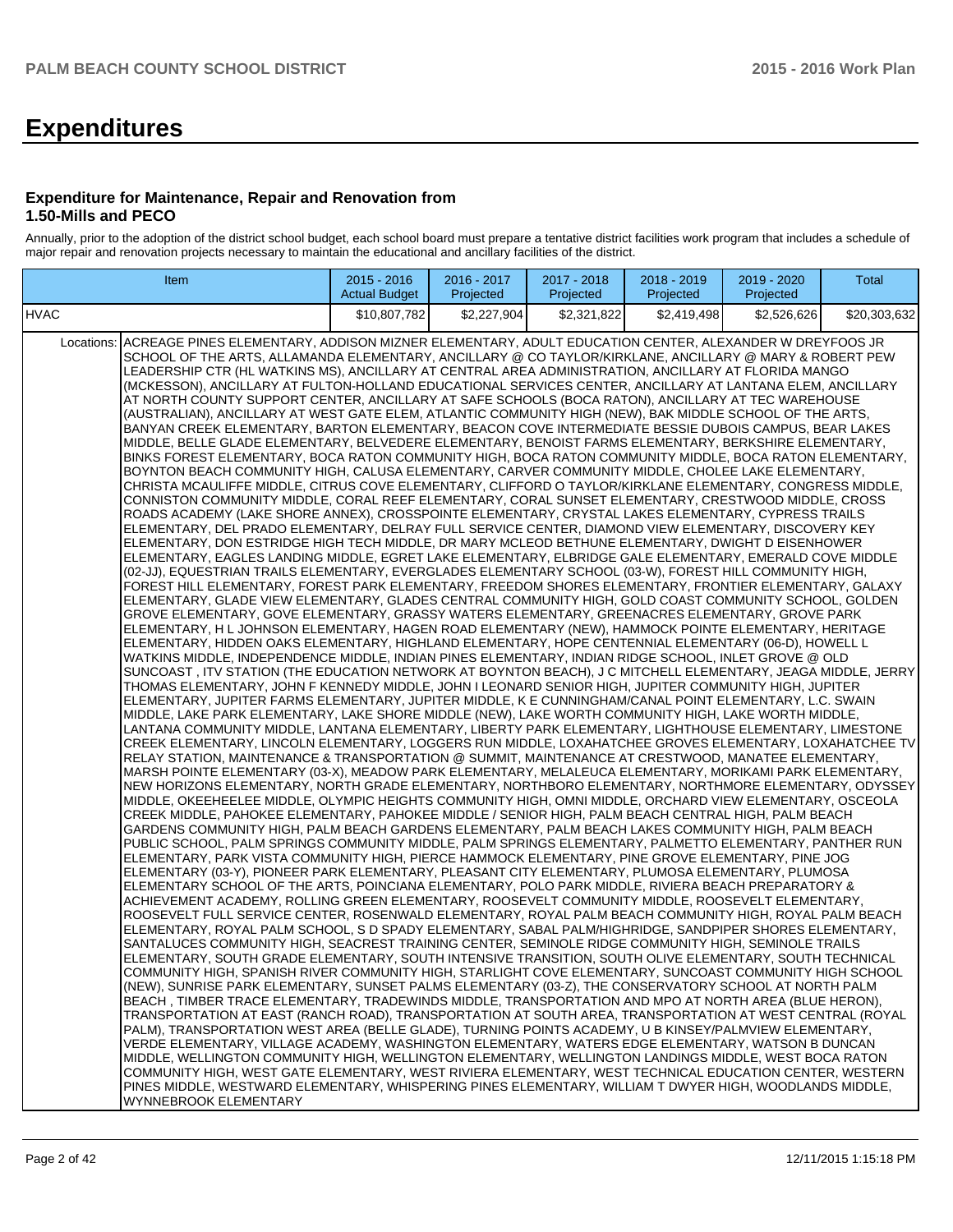| Flooring       |                                                                                                                                                                                                                                                                                                                                                                                                                                                                                                                                                                                                                                                                                                                                                                                                                                                                                                                                                                                                                                                                                                                                                                                                                                                                                                                                                                                                                                                                                                                                                                                                                                                                                                                                                                                                                                                                                                                                                                                                                                                                                                                                                                                                                                                                                                                                                                                                                                                                                                                                                                                                                                                                                                                                                                                                                                                                                                                                                                                                                                                                                                                                                                                                                                                                                                                                                                                                                                                                                                                                                                                                                                                                                                                                                                                                                                                                                                                                                                                                                                                                                                                                                                                                                                                                                                                                                                                                                                                                                                                                                                                                                                                                                                                                                                                                                                                                                                                                                                                                                                                                                                                                                                                                                                                                                                                                                                                                                                                                                                                                                                                                                                                                                                                                                                                                               | \$0         | \$0         | \$0         | \$0         | \$0         | \$0          |
|----------------|---------------------------------------------------------------------------------------------------------------------------------------------------------------------------------------------------------------------------------------------------------------------------------------------------------------------------------------------------------------------------------------------------------------------------------------------------------------------------------------------------------------------------------------------------------------------------------------------------------------------------------------------------------------------------------------------------------------------------------------------------------------------------------------------------------------------------------------------------------------------------------------------------------------------------------------------------------------------------------------------------------------------------------------------------------------------------------------------------------------------------------------------------------------------------------------------------------------------------------------------------------------------------------------------------------------------------------------------------------------------------------------------------------------------------------------------------------------------------------------------------------------------------------------------------------------------------------------------------------------------------------------------------------------------------------------------------------------------------------------------------------------------------------------------------------------------------------------------------------------------------------------------------------------------------------------------------------------------------------------------------------------------------------------------------------------------------------------------------------------------------------------------------------------------------------------------------------------------------------------------------------------------------------------------------------------------------------------------------------------------------------------------------------------------------------------------------------------------------------------------------------------------------------------------------------------------------------------------------------------------------------------------------------------------------------------------------------------------------------------------------------------------------------------------------------------------------------------------------------------------------------------------------------------------------------------------------------------------------------------------------------------------------------------------------------------------------------------------------------------------------------------------------------------------------------------------------------------------------------------------------------------------------------------------------------------------------------------------------------------------------------------------------------------------------------------------------------------------------------------------------------------------------------------------------------------------------------------------------------------------------------------------------------------------------------------------------------------------------------------------------------------------------------------------------------------------------------------------------------------------------------------------------------------------------------------------------------------------------------------------------------------------------------------------------------------------------------------------------------------------------------------------------------------------------------------------------------------------------------------------------------------------------------------------------------------------------------------------------------------------------------------------------------------------------------------------------------------------------------------------------------------------------------------------------------------------------------------------------------------------------------------------------------------------------------------------------------------------------------------------------------------------------------------------------------------------------------------------------------------------------------------------------------------------------------------------------------------------------------------------------------------------------------------------------------------------------------------------------------------------------------------------------------------------------------------------------------------------------------------------------------------------------------------------------------------------------------------------------------------------------------------------------------------------------------------------------------------------------------------------------------------------------------------------------------------------------------------------------------------------------------------------------------------------------------------------------------------------------------------------------------------------------------------------------------------|-------------|-------------|-------------|-------------|-------------|--------------|
|                | Locations: No Locations for this expenditure.                                                                                                                                                                                                                                                                                                                                                                                                                                                                                                                                                                                                                                                                                                                                                                                                                                                                                                                                                                                                                                                                                                                                                                                                                                                                                                                                                                                                                                                                                                                                                                                                                                                                                                                                                                                                                                                                                                                                                                                                                                                                                                                                                                                                                                                                                                                                                                                                                                                                                                                                                                                                                                                                                                                                                                                                                                                                                                                                                                                                                                                                                                                                                                                                                                                                                                                                                                                                                                                                                                                                                                                                                                                                                                                                                                                                                                                                                                                                                                                                                                                                                                                                                                                                                                                                                                                                                                                                                                                                                                                                                                                                                                                                                                                                                                                                                                                                                                                                                                                                                                                                                                                                                                                                                                                                                                                                                                                                                                                                                                                                                                                                                                                                                                                                                                 |             |             |             |             |             |              |
| Roofing        |                                                                                                                                                                                                                                                                                                                                                                                                                                                                                                                                                                                                                                                                                                                                                                                                                                                                                                                                                                                                                                                                                                                                                                                                                                                                                                                                                                                                                                                                                                                                                                                                                                                                                                                                                                                                                                                                                                                                                                                                                                                                                                                                                                                                                                                                                                                                                                                                                                                                                                                                                                                                                                                                                                                                                                                                                                                                                                                                                                                                                                                                                                                                                                                                                                                                                                                                                                                                                                                                                                                                                                                                                                                                                                                                                                                                                                                                                                                                                                                                                                                                                                                                                                                                                                                                                                                                                                                                                                                                                                                                                                                                                                                                                                                                                                                                                                                                                                                                                                                                                                                                                                                                                                                                                                                                                                                                                                                                                                                                                                                                                                                                                                                                                                                                                                                                               | \$171,566   | \$0         | \$1,000,000 | \$0         | \$1,800,000 | \$2,971,566  |
| Locations:     | ACREAGE PINES ELEMENTARY, ADDISON MIZNER ELEMENTARY, ADULT EDUCATION CENTER, ALEXANDER W DREYFOOS JR<br>SCHOOL OF THE ARTS, ALLAMANDA ELEMENTARY, ANCILLARY @ CO TAYLOR/KIRKLANE, ANCILLARY @ MARY & ROBERT PEW<br>LEADERSHIP CTR (HL WATKINS MS), ANCILLARY AT CENTRAL AREA ADMINISTRATION, ANCILLARY AT FLORIDA MANGO<br>(MCKESSON), ANCILLARY AT FULTON-HOLLAND EDUCATIONAL SERVICES CENTER, ANCILLARY AT LANTANA ELEM, ANCILLARY<br>AT NORTH COUNTY SUPPORT CENTER, ANCILLARY AT SAFE SCHOOLS (BOCA RATON), ANCILLARY AT TEC WAREHOUSE<br>(AUSTRALIAN), ANCILLARY AT WEST GATE ELEM, ATLANTIC COMMUNITY HIGH (NEW), BAK MIDDLE SCHOOL OF THE ARTS,<br>BANYAN CREEK ELEMENTARY, BARTON ELEMENTARY, BEACON COVE INTERMEDIATE BESSIE DUBOIS CAMPUS, BEAR LAKES<br>MIDDLE, BELLE GLADE ELEMENTARY, BELVEDERE ELEMENTARY, BENOIST FARMS ELEMENTARY, BERKSHIRE ELEMENTARY,<br>BINKS FOREST ELEMENTARY, BOCA RATON COMMUNITY HIGH, BOCA RATON COMMUNITY MIDDLE, BOCA RATON ELEMENTARY,<br>BOYNTON BEACH COMMUNITY HIGH, CALUSA ELEMENTARY, CARVER COMMUNITY MIDDLE, CHOLEE LAKE ELEMENTARY,<br>CHRISTA MCAULIFFE MIDDLE, CITRUS COVE ELEMENTARY, CLIFFORD O TAYLOR/KIRKLANE ELEMENTARY, CONGRESS MIDDLE,<br>CONNISTON COMMUNITY MIDDLE, CORAL REEF ELEMENTARY, CORAL SUNSET ELEMENTARY, CRESTWOOD MIDDLE, CROSS<br>ROADS ACADEMY (LAKE SHORE ANNEX), CROSSPOINTE ELEMENTARY, CRYSTAL LAKES ELEMENTARY, CYPRESS TRAILS<br>ELEMENTARY, DEL PRADO ELEMENTARY, DELRAY FULL SERVICE CENTER, DIAMOND VIEW ELEMENTARY, DISCOVERY KEY<br>ELEMENTARY, DON ESTRIDGE HIGH TECH MIDDLE, DR MARY MCLEOD BETHUNE ELEMENTARY, DWIGHT D EISENHOWER<br>ELEMENTARY, EAGLES LANDING MIDDLE, EGRET LAKE ELEMENTARY, ELBRIDGE GALE ELEMENTARY, EMERALD COVE MIDDLE<br>(02-JJ), EQUESTRIAN TRAILS ELEMENTARY, EVERGLADES ELEMENTARY SCHOOL (03-W), FOREST HILL COMMUNITY HIGH,<br>FOREST HILL ELEMENTARY, FOREST PARK ELEMENTARY, FREEDOM SHORES ELEMENTARY, FRONTIER ELEMENTARY, GALAXY<br>ELEMENTARY, GLADE VIEW ELEMENTARY, GLADES CENTRAL COMMUNITY HIGH, GOLD COAST COMMUNITY SCHOOL, GOLDEN<br>GROVE ELEMENTARY, GOVE ELEMENTARY, GRASSY WATERS ELEMENTARY, GREENACRES ELEMENTARY, GROVE PARK<br>ELEMENTARY, H L JOHNSON ELEMENTARY, HAGEN ROAD ELEMENTARY (NEW), HAMMOCK POINTE ELEMENTARY, HERITAGE<br>ELEMENTARY, HIDDEN OAKS ELEMENTARY, HIGHLAND ELEMENTARY, HOPE CENTENNIAL ELEMENTARY (06-D), HOWELL L<br>WATKINS MIDDLE, INDEPENDENCE MIDDLE, INDIAN PINES ELEMENTARY, INDIAN RIDGE SCHOOL, INLET GROVE @ OLD<br>SUNCOAST, ITV STATION (THE EDUCATION NETWORK AT BOYNTON BEACH), J C MITCHELL ELEMENTARY, JEAGA MIDDLE, JERRY<br>THOMAS ELEMENTARY. JOHN F KENNEDY MIDDLE. JOHN I LEONARD SENIOR HIGH. JUPITER COMMUNITY HIGH. JUPITER<br>ELEMENTARY, JUPITER FARMS ELEMENTARY, JUPITER MIDDLE, K E CUNNINGHAM/CANAL POINT ELEMENTARY, L.C. SWAIN<br>MIDDLE, LAKE PARK ELEMENTARY, LAKE SHORE MIDDLE (NEW), LAKE WORTH COMMUNITY HIGH, LAKE WORTH MIDDLE,<br>LANTANA COMMUNITY MIDDLE, LANTANA ELEMENTARY, LIBERTY PARK ELEMENTARY, LIGHTHOUSE ELEMENTARY, LIMESTONE<br>CREEK ELEMENTARY, LINCOLN ELEMENTARY, LOGGERS RUN MIDDLE, LOXAHATCHEE GROVES ELEMENTARY, LOXAHATCHEE TV<br>RELAY STATION, MAINTENANCE & TRANSPORTATION @ SUMMIT, MAINTENANCE AT CRESTWOOD, MANATEE ELEMENTARY,<br>MARSH POINTE ELEMENTARY (03-X), MEADOW PARK ELEMENTARY, MELALEUCA ELEMENTARY, MORIKAMI PARK ELEMENTARY,<br>NEW HORIZONS ELEMENTARY, NORTH GRADE ELEMENTARY, NORTHBORO ELEMENTARY, NORTHMORE ELEMENTARY, ODYSSEY<br>MIDDLE, OKEEHEELEE MIDDLE, OLYMPIC HEIGHTS COMMUNITY HIGH, OMNI MIDDLE, ORCHARD VIEW ELEMENTARY, OSCEOLA<br>CREEK MIDDLE, PAHOKEE ELEMENTARY, PAHOKEE MIDDLE / SENIOR HIGH, PALM BEACH CENTRAL HIGH, PALM BEACH<br>GARDENS COMMUNITY HIGH, PALM BEACH GARDENS ELEMENTARY, PALM BEACH LAKES COMMUNITY HIGH, PALM BEACH<br>PUBLIC SCHOOL, PALM SPRINGS COMMUNITY MIDDLE, PALM SPRINGS ELEMENTARY, PALMETTO ELEMENTARY, PANTHER RUN<br>ELEMENTARY, PARK VISTA COMMUNITY HIGH, PIERCE HAMMOCK ELEMENTARY, PINE GROVE ELEMENTARY, PINE JOG<br>ELEMENTARY (03-Y), PIONEER PARK ELEMENTARY, PLEASANT CITY ELEMENTARY, PLUMOSA ELEMENTARY, PLUMOSA<br>ELEMENTARY SCHOOL OF THE ARTS, POINCIANA ELEMENTARY, POLO PARK MIDDLE, RIVIERA BEACH PREPARATORY &<br>ACHIEVEMENT ACADEMY, ROLLING GREEN ELEMENTARY, ROOSEVELT COMMUNITY MIDDLE, ROOSEVELT ELEMENTARY,<br>ROOSEVELT FULL SERVICE CENTER, ROSENWALD ELEMENTARY, ROYAL PALM BEACH COMMUNITY HIGH, ROYAL PALM BEACH<br>ELEMENTARY, ROYAL PALM SCHOOL, S D SPADY ELEMENTARY, SABAL PALM/HIGHRIDGE, SANDPIPER SHORES ELEMENTARY,<br>SANTALUCES COMMUNITY HIGH, SEACREST TRAINING CENTER, SEMINOLE RIDGE COMMUNITY HIGH, SEMINOLE TRAILS<br>ELEMENTARY, SOUTH GRADE ELEMENTARY, SOUTH INTENSIVE TRANSITION, SOUTH OLIVE ELEMENTARY, SOUTH TECHNICAL<br>COMMUNITY HIGH, SPANISH RIVER COMMUNITY HIGH, STARLIGHT COVE ELEMENTARY, SUNCOAST COMMUNITY HIGH SCHOOL<br>(NEW), SUNRISE PARK ELEMENTARY, SUNSET PALMS ELEMENTARY (03-Z), THE CONSERVATORY SCHOOL AT NORTH PALM<br>BEACH, TIMBER TRACE ELEMENTARY, TRADEWINDS MIDDLE, TRANSPORTATION AND MPO AT NORTH AREA (BLUE HERON).<br>TRANSPORTATION AT EAST (RANCH ROAD), TRANSPORTATION AT SOUTH AREA, TRANSPORTATION AT WEST CENTRAL (ROYAL<br>PALM), TRANSPORTATION WEST AREA (BELLE GLADE), TURNING POINTS ACADEMY, U B KINSEY/PALMVIEW ELEMENTARY,<br>VERDE ELEMENTARY, VILLAGE ACADEMY, WASHINGTON ELEMENTARY, WATERS EDGE ELEMENTARY, WATSON B DUNCAN<br>MIDDLE, WELLINGTON COMMUNITY HIGH, WELLINGTON ELEMENTARY, WELLINGTON LANDINGS MIDDLE, WEST BOCA RATON<br>COMMUNITY HIGH, WEST GATE ELEMENTARY, WEST RIVIERA ELEMENTARY, WEST TECHNICAL EDUCATION CENTER, WESTERN<br>PINES MIDDLE, WESTWARD ELEMENTARY, WHISPERING PINES ELEMENTARY, WILLIAM T DWYER HIGH, WOODLANDS MIDDLE,<br>WYNNEBROOK ELEMENTARY |             |             |             |             |             |              |
| Safety to Life |                                                                                                                                                                                                                                                                                                                                                                                                                                                                                                                                                                                                                                                                                                                                                                                                                                                                                                                                                                                                                                                                                                                                                                                                                                                                                                                                                                                                                                                                                                                                                                                                                                                                                                                                                                                                                                                                                                                                                                                                                                                                                                                                                                                                                                                                                                                                                                                                                                                                                                                                                                                                                                                                                                                                                                                                                                                                                                                                                                                                                                                                                                                                                                                                                                                                                                                                                                                                                                                                                                                                                                                                                                                                                                                                                                                                                                                                                                                                                                                                                                                                                                                                                                                                                                                                                                                                                                                                                                                                                                                                                                                                                                                                                                                                                                                                                                                                                                                                                                                                                                                                                                                                                                                                                                                                                                                                                                                                                                                                                                                                                                                                                                                                                                                                                                                                               | \$3,228,549 | \$1,143,251 | \$3,182,581 | \$3,438,220 | \$2,786,002 | \$13,778,603 |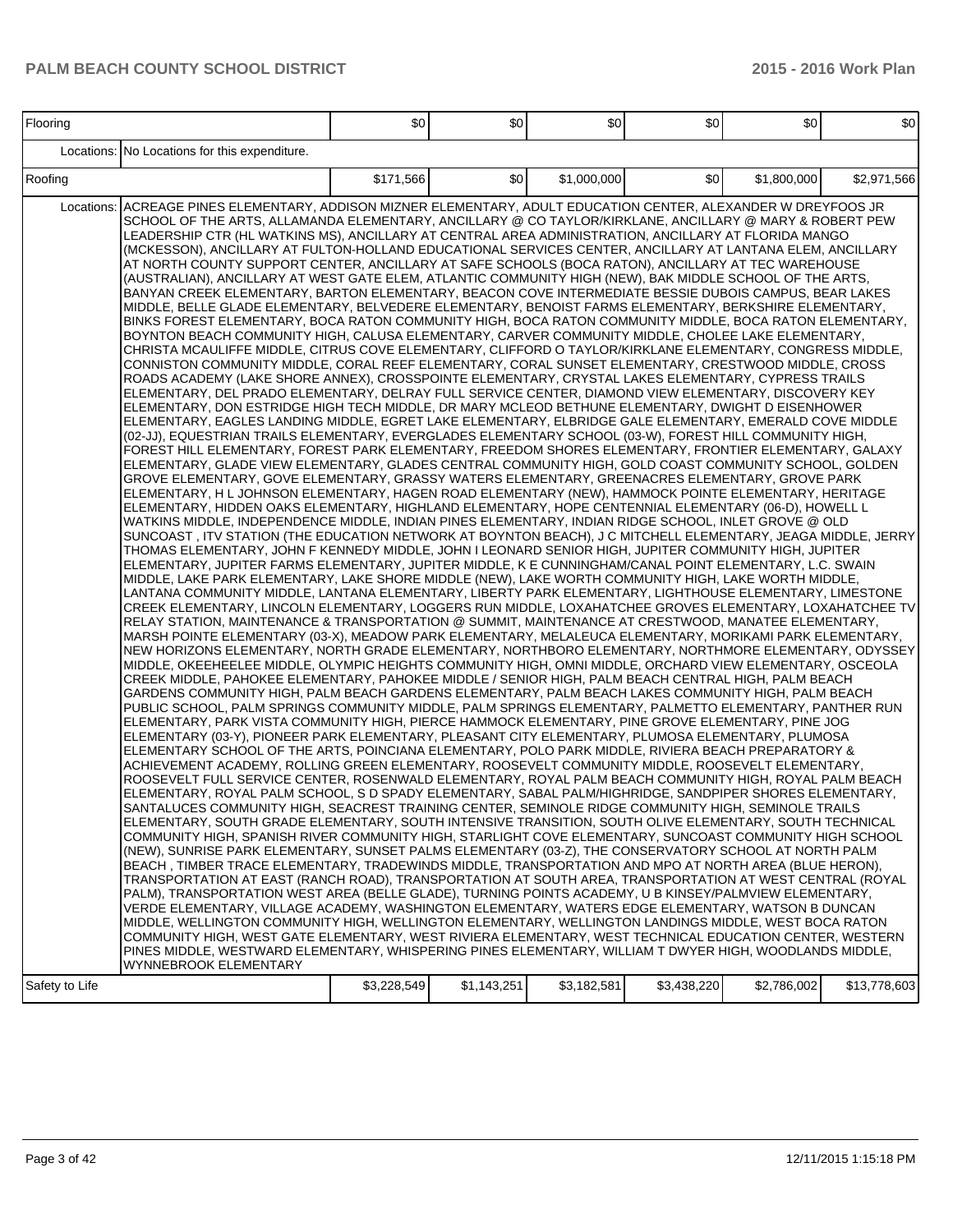| Fencing    | Locations: ACREAGE PINES ELEMENTARY, ADDISON MIZNER ELEMENTARY, ADULT EDUCATION CENTER, ALEXANDER W DREYFOOS JR<br>SCHOOL OF THE ARTS, ALLAMANDA ELEMENTARY, ANCILLARY @ CO TAYLOR/KIRKLANE, ANCILLARY @ MARY & ROBERT PEW<br>LEADERSHIP CTR (HL WATKINS MS), ANCILLARY AT CENTRAL AREA ADMINISTRATION, ANCILLARY AT FLORIDA MANGO<br>(MCKESSON), ANCILLARY AT FULTON-HOLLAND EDUCATIONAL SERVICES CENTER, ANCILLARY AT LANTANA ELEM, ANCILLARY<br>AT NORTH COUNTY SUPPORT CENTER, ANCILLARY AT SAFE SCHOOLS (BOCA RATON), ANCILLARY AT TEC WAREHOUSE<br>(AUSTRALIAN), ANCILLARY AT WEST GATE ELEM, ATLANTIC COMMUNITY HIGH (NEW), BAK MIDDLE SCHOOL OF THE ARTS,<br>BANYAN CREEK ELEMENTARY, BARTON ELEMENTARY, BEACON COVE INTERMEDIATE BESSIE DUBOIS CAMPUS, BEAR LAKES<br>MIDDLE, BELLE GLADE ELEMENTARY, BELVEDERE ELEMENTARY, BENOIST FARMS ELEMENTARY, BERKSHIRE ELEMENTARY,<br>BINKS FOREST ELEMENTARY, BOCA RATON COMMUNITY HIGH, BOCA RATON COMMUNITY MIDDLE, BOCA RATON ELEMENTARY,<br>BOYNTON BEACH COMMUNITY HIGH, CALUSA ELEMENTARY, CARVER COMMUNITY MIDDLE, CHOLEE LAKE ELEMENTARY,<br>CHRISTA MCAULIFFE MIDDLE, CITRUS COVE ELEMENTARY, CLIFFORD O TAYLOR/KIRKLANE ELEMENTARY, CONGRESS MIDDLE,<br>CONNISTON COMMUNITY MIDDLE, CORAL REEF ELEMENTARY, CORAL SUNSET ELEMENTARY, CRESTWOOD MIDDLE, CROSS<br>ROADS ACADEMY (LAKE SHORE ANNEX), CROSSPOINTE ELEMENTARY, CRYSTAL LAKES ELEMENTARY, CYPRESS TRAILS<br>ELEMENTARY, DEL PRADO ELEMENTARY, DELRAY FULL SERVICE CENTER, DIAMOND VIEW ELEMENTARY, DISCOVERY KEY<br>ELEMENTARY, DON ESTRIDGE HIGH TECH MIDDLE, DR MARY MCLEOD BETHUNE ELEMENTARY, DWIGHT D EISENHOWER<br>ELEMENTARY, EAGLES LANDING MIDDLE, EGRET LAKE ELEMENTARY, ELBRIDGE GALE ELEMENTARY, EMERALD COVE MIDDLE<br>(02-JJ), EQUESTRIAN TRAILS ELEMENTARY, EVERGLADES ELEMENTARY SCHOOL (03-W), FOREST HILL COMMUNITY HIGH,<br>FOREST HILL ELEMENTARY, FOREST PARK ELEMENTARY, FREEDOM SHORES ELEMENTARY, FRONTIER ELEMENTARY, GALAXY<br>ELEMENTARY, GLADE VIEW ELEMENTARY, GLADES CENTRAL COMMUNITY HIGH, GOLD COAST COMMUNITY SCHOOL, GOLDEN<br>GROVE ELEMENTARY, GOVE ELEMENTARY, GRASSY WATERS ELEMENTARY, GREENACRES ELEMENTARY, GROVE PARK<br>ELEMENTARY, H L JOHNSON ELEMENTARY, HAGEN ROAD ELEMENTARY (NEW), HAMMOCK POINTE ELEMENTARY, HERITAGE<br>ELEMENTARY, HIDDEN OAKS ELEMENTARY, HIGHLAND ELEMENTARY, HOPE CENTENNIAL ELEMENTARY (06-D), HOWELL L<br>WATKINS MIDDLE, INDEPENDENCE MIDDLE, INDIAN PINES ELEMENTARY, INDIAN RIDGE SCHOOL, INLET GROVE @ OLD<br>SUNCOAST, ITV STATION (THE EDUCATION NETWORK AT BOYNTON BEACH), J C MITCHELL ELEMENTARY, JEAGA MIDDLE, JERRY<br>THOMAS ELEMENTARY. JOHN F KENNEDY MIDDLE. JOHN I LEONARD SENIOR HIGH. JUPITER COMMUNITY HIGH. JUPITER<br>ELEMENTARY, JUPITER FARMS ELEMENTARY, JUPITER MIDDLE, K E CUNNINGHAM/CANAL POINT ELEMENTARY, L.C. SWAIN<br>MIDDLE, LAKE PARK ELEMENTARY, LAKE SHORE MIDDLE (NEW), LAKE WORTH COMMUNITY HIGH, LAKE WORTH MIDDLE,<br>LANTANA COMMUNITY MIDDLE, LANTANA ELEMENTARY, LIBERTY PARK ELEMENTARY, LIGHTHOUSE ELEMENTARY, LIMESTONE<br>CREEK ELEMENTARY, LINCOLN ELEMENTARY, LOGGERS RUN MIDDLE, LOXAHATCHEE GROVES ELEMENTARY, LOXAHATCHEE TV<br>RELAY STATION, MAINTENANCE & TRANSPORTATION @ SUMMIT, MAINTENANCE AT CRESTWOOD, MANATEE ELEMENTARY,<br>MARSH POINTE ELEMENTARY (03-X), MEADOW PARK ELEMENTARY, MELALEUCA ELEMENTARY, MORIKAMI PARK ELEMENTARY,<br>NEW HORIZONS ELEMENTARY, NORTH GRADE ELEMENTARY, NORTHBORO ELEMENTARY, NORTHMORE ELEMENTARY, ODYSSEY<br>MIDDLE, OKEEHEELEE MIDDLE, OLYMPIC HEIGHTS COMMUNITY HIGH, OMNI MIDDLE, ORCHARD VIEW ELEMENTARY, OSCEOLA<br>CREEK MIDDLE, PAHOKEE ELEMENTARY, PAHOKEE MIDDLE / SENIOR HIGH, PALM BEACH CENTRAL HIGH, PALM BEACH<br>GARDENS COMMUNITY HIGH, PALM BEACH GARDENS ELEMENTARY, PALM BEACH LAKES COMMUNITY HIGH, PALM BEACH<br>PUBLIC SCHOOL, PALM SPRINGS COMMUNITY MIDDLE, PALM SPRINGS ELEMENTARY, PALMETTO ELEMENTARY, PANTHER RUN<br>ELEMENTARY, PARK VISTA COMMUNITY HIGH, PIERCE HAMMOCK ELEMENTARY, PINE GROVE ELEMENTARY, PINE JOG<br>ELEMENTARY (03-Y), PIONEER PARK ELEMENTARY, PLEASANT CITY ELEMENTARY, PLUMOSA ELEMENTARY, PLUMOSA<br>ELEMENTARY SCHOOL OF THE ARTS, POINCIANA ELEMENTARY, POLO PARK MIDDLE, RIVIERA BEACH PREPARATORY &<br>ACHIEVEMENT ACADEMY, ROLLING GREEN ELEMENTARY, ROOSEVELT COMMUNITY MIDDLE, ROOSEVELT ELEMENTARY,<br>ROOSEVELT FULL SERVICE CENTER, ROSENWALD ELEMENTARY, ROYAL PALM BEACH COMMUNITY HIGH, ROYAL PALM BEACH<br>ELEMENTARY, ROYAL PALM SCHOOL, S D SPADY ELEMENTARY, SABAL PALM/HIGHRIDGE, SANDPIPER SHORES ELEMENTARY,<br>SANTALUCES COMMUNITY HIGH, SEACREST TRAINING CENTER, SEMINOLE RIDGE COMMUNITY HIGH, SEMINOLE TRAILS<br>ELEMENTARY, SOUTH GRADE ELEMENTARY, SOUTH INTENSIVE TRANSITION, SOUTH OLIVE ELEMENTARY, SOUTH TECHNICAL<br>COMMUNITY HIGH, SPANISH RIVER COMMUNITY HIGH, STARLIGHT COVE ELEMENTARY, SUNCOAST COMMUNITY HIGH SCHOOL<br>(NEW), SUNRISE PARK ELEMENTARY, SUNSET PALMS ELEMENTARY (03-Z), THE CONSERVATORY SCHOOL AT NORTH PALM<br>BEACH, TIMBER TRACE ELEMENTARY, TRADEWINDS MIDDLE, TRANSPORTATION AND MPO AT NORTH AREA (BLUE HERON),<br>TRANSPORTATION AT EAST (RANCH ROAD), TRANSPORTATION AT SOUTH AREA, TRANSPORTATION AT WEST CENTRAL (ROYAL<br>PALM), TRANSPORTATION WEST AREA (BELLE GLADE), TURNING POINTS ACADEMY, U B KINSEY/PALMVIEW ELEMENTARY,<br>VERDE ELEMENTARY, VILLAGE ACADEMY, WASHINGTON ELEMENTARY, WATERS EDGE ELEMENTARY, WATSON B DUNCAN<br>MIDDLE, WELLINGTON COMMUNITY HIGH, WELLINGTON ELEMENTARY, WELLINGTON LANDINGS MIDDLE, WEST BOCA RATON<br>COMMUNITY HIGH, WEST GATE ELEMENTARY, WEST RIVIERA ELEMENTARY, WEST TECHNICAL EDUCATION CENTER, WESTERN<br>PINES MIDDLE, WESTWARD ELEMENTARY, WHISPERING PINES ELEMENTARY, WILLIAM T DWYER HIGH, WOODLANDS MIDDLE,<br>WYNNEBROOK ELEMENTARY | \$0 | \$0 | \$0 | \$0 | \$0 | \$0 |
|------------|--------------------------------------------------------------------------------------------------------------------------------------------------------------------------------------------------------------------------------------------------------------------------------------------------------------------------------------------------------------------------------------------------------------------------------------------------------------------------------------------------------------------------------------------------------------------------------------------------------------------------------------------------------------------------------------------------------------------------------------------------------------------------------------------------------------------------------------------------------------------------------------------------------------------------------------------------------------------------------------------------------------------------------------------------------------------------------------------------------------------------------------------------------------------------------------------------------------------------------------------------------------------------------------------------------------------------------------------------------------------------------------------------------------------------------------------------------------------------------------------------------------------------------------------------------------------------------------------------------------------------------------------------------------------------------------------------------------------------------------------------------------------------------------------------------------------------------------------------------------------------------------------------------------------------------------------------------------------------------------------------------------------------------------------------------------------------------------------------------------------------------------------------------------------------------------------------------------------------------------------------------------------------------------------------------------------------------------------------------------------------------------------------------------------------------------------------------------------------------------------------------------------------------------------------------------------------------------------------------------------------------------------------------------------------------------------------------------------------------------------------------------------------------------------------------------------------------------------------------------------------------------------------------------------------------------------------------------------------------------------------------------------------------------------------------------------------------------------------------------------------------------------------------------------------------------------------------------------------------------------------------------------------------------------------------------------------------------------------------------------------------------------------------------------------------------------------------------------------------------------------------------------------------------------------------------------------------------------------------------------------------------------------------------------------------------------------------------------------------------------------------------------------------------------------------------------------------------------------------------------------------------------------------------------------------------------------------------------------------------------------------------------------------------------------------------------------------------------------------------------------------------------------------------------------------------------------------------------------------------------------------------------------------------------------------------------------------------------------------------------------------------------------------------------------------------------------------------------------------------------------------------------------------------------------------------------------------------------------------------------------------------------------------------------------------------------------------------------------------------------------------------------------------------------------------------------------------------------------------------------------------------------------------------------------------------------------------------------------------------------------------------------------------------------------------------------------------------------------------------------------------------------------------------------------------------------------------------------------------------------------------------------------------------------------------------------------------------------------------------------------------------------------------------------------------------------------------------------------------------------------------------------------------------------------------------------------------------------------------------------------------------------------------------------------------------------------------------------------------------------------------------------------------------------------------------------------|-----|-----|-----|-----|-----|-----|
|            |                                                                                                                                                                                                                                                                                                                                                                                                                                                                                                                                                                                                                                                                                                                                                                                                                                                                                                                                                                                                                                                                                                                                                                                                                                                                                                                                                                                                                                                                                                                                                                                                                                                                                                                                                                                                                                                                                                                                                                                                                                                                                                                                                                                                                                                                                                                                                                                                                                                                                                                                                                                                                                                                                                                                                                                                                                                                                                                                                                                                                                                                                                                                                                                                                                                                                                                                                                                                                                                                                                                                                                                                                                                                                                                                                                                                                                                                                                                                                                                                                                                                                                                                                                                                                                                                                                                                                                                                                                                                                                                                                                                                                                                                                                                                                                                                                                                                                                                                                                                                                                                                                                                                                                                                                                                                                                                                                                                                                                                                                                                                                                                                                                                                                                                                                                                                                          |     |     |     |     |     |     |
|            | Locations: No Locations for this expenditure.                                                                                                                                                                                                                                                                                                                                                                                                                                                                                                                                                                                                                                                                                                                                                                                                                                                                                                                                                                                                                                                                                                                                                                                                                                                                                                                                                                                                                                                                                                                                                                                                                                                                                                                                                                                                                                                                                                                                                                                                                                                                                                                                                                                                                                                                                                                                                                                                                                                                                                                                                                                                                                                                                                                                                                                                                                                                                                                                                                                                                                                                                                                                                                                                                                                                                                                                                                                                                                                                                                                                                                                                                                                                                                                                                                                                                                                                                                                                                                                                                                                                                                                                                                                                                                                                                                                                                                                                                                                                                                                                                                                                                                                                                                                                                                                                                                                                                                                                                                                                                                                                                                                                                                                                                                                                                                                                                                                                                                                                                                                                                                                                                                                                                                                                                                            |     |     |     |     |     |     |
| Parking    | Locations: No Locations for this expenditure.                                                                                                                                                                                                                                                                                                                                                                                                                                                                                                                                                                                                                                                                                                                                                                                                                                                                                                                                                                                                                                                                                                                                                                                                                                                                                                                                                                                                                                                                                                                                                                                                                                                                                                                                                                                                                                                                                                                                                                                                                                                                                                                                                                                                                                                                                                                                                                                                                                                                                                                                                                                                                                                                                                                                                                                                                                                                                                                                                                                                                                                                                                                                                                                                                                                                                                                                                                                                                                                                                                                                                                                                                                                                                                                                                                                                                                                                                                                                                                                                                                                                                                                                                                                                                                                                                                                                                                                                                                                                                                                                                                                                                                                                                                                                                                                                                                                                                                                                                                                                                                                                                                                                                                                                                                                                                                                                                                                                                                                                                                                                                                                                                                                                                                                                                                            | \$0 | \$0 | \$0 | \$0 | \$0 | \$0 |
| Electrical |                                                                                                                                                                                                                                                                                                                                                                                                                                                                                                                                                                                                                                                                                                                                                                                                                                                                                                                                                                                                                                                                                                                                                                                                                                                                                                                                                                                                                                                                                                                                                                                                                                                                                                                                                                                                                                                                                                                                                                                                                                                                                                                                                                                                                                                                                                                                                                                                                                                                                                                                                                                                                                                                                                                                                                                                                                                                                                                                                                                                                                                                                                                                                                                                                                                                                                                                                                                                                                                                                                                                                                                                                                                                                                                                                                                                                                                                                                                                                                                                                                                                                                                                                                                                                                                                                                                                                                                                                                                                                                                                                                                                                                                                                                                                                                                                                                                                                                                                                                                                                                                                                                                                                                                                                                                                                                                                                                                                                                                                                                                                                                                                                                                                                                                                                                                                                          | \$0 | \$0 | \$0 | \$0 | \$0 | \$0 |
|            | Locations: No Locations for this expenditure.                                                                                                                                                                                                                                                                                                                                                                                                                                                                                                                                                                                                                                                                                                                                                                                                                                                                                                                                                                                                                                                                                                                                                                                                                                                                                                                                                                                                                                                                                                                                                                                                                                                                                                                                                                                                                                                                                                                                                                                                                                                                                                                                                                                                                                                                                                                                                                                                                                                                                                                                                                                                                                                                                                                                                                                                                                                                                                                                                                                                                                                                                                                                                                                                                                                                                                                                                                                                                                                                                                                                                                                                                                                                                                                                                                                                                                                                                                                                                                                                                                                                                                                                                                                                                                                                                                                                                                                                                                                                                                                                                                                                                                                                                                                                                                                                                                                                                                                                                                                                                                                                                                                                                                                                                                                                                                                                                                                                                                                                                                                                                                                                                                                                                                                                                                            |     |     |     |     |     |     |
| Fire Alarm |                                                                                                                                                                                                                                                                                                                                                                                                                                                                                                                                                                                                                                                                                                                                                                                                                                                                                                                                                                                                                                                                                                                                                                                                                                                                                                                                                                                                                                                                                                                                                                                                                                                                                                                                                                                                                                                                                                                                                                                                                                                                                                                                                                                                                                                                                                                                                                                                                                                                                                                                                                                                                                                                                                                                                                                                                                                                                                                                                                                                                                                                                                                                                                                                                                                                                                                                                                                                                                                                                                                                                                                                                                                                                                                                                                                                                                                                                                                                                                                                                                                                                                                                                                                                                                                                                                                                                                                                                                                                                                                                                                                                                                                                                                                                                                                                                                                                                                                                                                                                                                                                                                                                                                                                                                                                                                                                                                                                                                                                                                                                                                                                                                                                                                                                                                                                                          | \$0 | \$0 | \$0 | \$0 | \$0 | \$0 |
|            | Locations: No Locations for this expenditure.                                                                                                                                                                                                                                                                                                                                                                                                                                                                                                                                                                                                                                                                                                                                                                                                                                                                                                                                                                                                                                                                                                                                                                                                                                                                                                                                                                                                                                                                                                                                                                                                                                                                                                                                                                                                                                                                                                                                                                                                                                                                                                                                                                                                                                                                                                                                                                                                                                                                                                                                                                                                                                                                                                                                                                                                                                                                                                                                                                                                                                                                                                                                                                                                                                                                                                                                                                                                                                                                                                                                                                                                                                                                                                                                                                                                                                                                                                                                                                                                                                                                                                                                                                                                                                                                                                                                                                                                                                                                                                                                                                                                                                                                                                                                                                                                                                                                                                                                                                                                                                                                                                                                                                                                                                                                                                                                                                                                                                                                                                                                                                                                                                                                                                                                                                            |     |     |     |     |     |     |
|            |                                                                                                                                                                                                                                                                                                                                                                                                                                                                                                                                                                                                                                                                                                                                                                                                                                                                                                                                                                                                                                                                                                                                                                                                                                                                                                                                                                                                                                                                                                                                                                                                                                                                                                                                                                                                                                                                                                                                                                                                                                                                                                                                                                                                                                                                                                                                                                                                                                                                                                                                                                                                                                                                                                                                                                                                                                                                                                                                                                                                                                                                                                                                                                                                                                                                                                                                                                                                                                                                                                                                                                                                                                                                                                                                                                                                                                                                                                                                                                                                                                                                                                                                                                                                                                                                                                                                                                                                                                                                                                                                                                                                                                                                                                                                                                                                                                                                                                                                                                                                                                                                                                                                                                                                                                                                                                                                                                                                                                                                                                                                                                                                                                                                                                                                                                                                                          |     |     |     |     |     |     |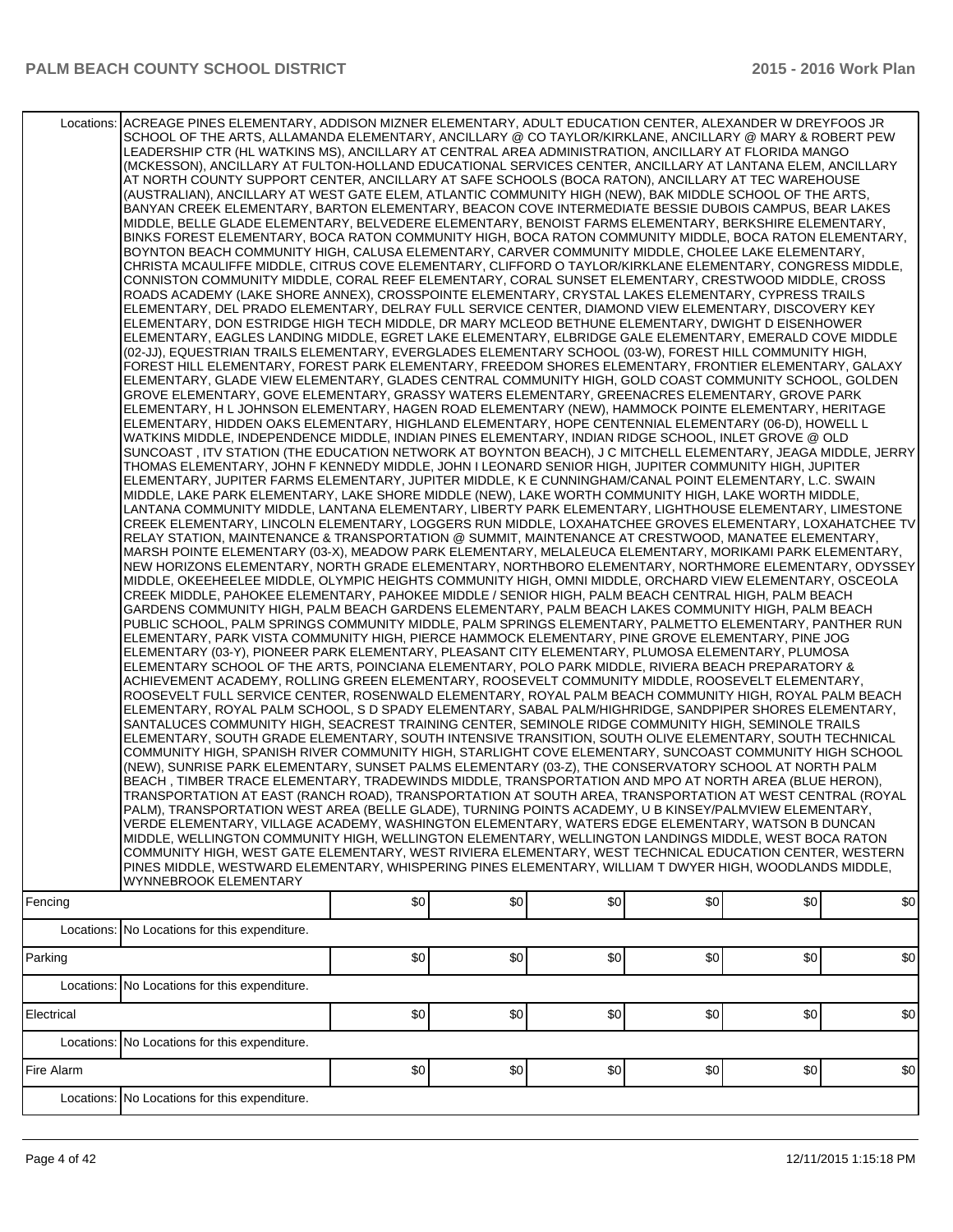| Telephone/Intercom System                                                                                                                                                                                                                                                                                                                                                                                                                                                                                                                                                                                                                                                                                                                                                                                                                                                                                                                                                                                                                                                                                                                                                                                                                                                                                                                                                                                                                                                                                                                                                                                                                                                                                                                                                                                                                                                                                                                                                                                                                                                                                                                                                                                                                                                                                                                                                                                                                                                                                                                                                                                                                                                                                                                                                                                                                                                                                                                                                                                                                                                                                                                                                                                                                                                                                                                                                                                                                                                                                                                                                                                                                                                                                                                                                                                                                                                                                                                                                                                                                                                                                                                                                                                                                                                                                                                                                                                                                                                                                                                                                                                                                                                                                                                                                                                                                                                                                                                                                                                                                                                                                                                                                                                                                                                                                                                                                                                                                                                                                                                                                                                                                                                                                                                                                                                                   |            | \$0          | \$0          | 30           | \$0          | \$0          | \$0           |
|-----------------------------------------------------------------------------------------------------------------------------------------------------------------------------------------------------------------------------------------------------------------------------------------------------------------------------------------------------------------------------------------------------------------------------------------------------------------------------------------------------------------------------------------------------------------------------------------------------------------------------------------------------------------------------------------------------------------------------------------------------------------------------------------------------------------------------------------------------------------------------------------------------------------------------------------------------------------------------------------------------------------------------------------------------------------------------------------------------------------------------------------------------------------------------------------------------------------------------------------------------------------------------------------------------------------------------------------------------------------------------------------------------------------------------------------------------------------------------------------------------------------------------------------------------------------------------------------------------------------------------------------------------------------------------------------------------------------------------------------------------------------------------------------------------------------------------------------------------------------------------------------------------------------------------------------------------------------------------------------------------------------------------------------------------------------------------------------------------------------------------------------------------------------------------------------------------------------------------------------------------------------------------------------------------------------------------------------------------------------------------------------------------------------------------------------------------------------------------------------------------------------------------------------------------------------------------------------------------------------------------------------------------------------------------------------------------------------------------------------------------------------------------------------------------------------------------------------------------------------------------------------------------------------------------------------------------------------------------------------------------------------------------------------------------------------------------------------------------------------------------------------------------------------------------------------------------------------------------------------------------------------------------------------------------------------------------------------------------------------------------------------------------------------------------------------------------------------------------------------------------------------------------------------------------------------------------------------------------------------------------------------------------------------------------------------------------------------------------------------------------------------------------------------------------------------------------------------------------------------------------------------------------------------------------------------------------------------------------------------------------------------------------------------------------------------------------------------------------------------------------------------------------------------------------------------------------------------------------------------------------------------------------------------------------------------------------------------------------------------------------------------------------------------------------------------------------------------------------------------------------------------------------------------------------------------------------------------------------------------------------------------------------------------------------------------------------------------------------------------------------------------------------------------------------------------------------------------------------------------------------------------------------------------------------------------------------------------------------------------------------------------------------------------------------------------------------------------------------------------------------------------------------------------------------------------------------------------------------------------------------------------------------------------------------------------------------------------------------------------------------------------------------------------------------------------------------------------------------------------------------------------------------------------------------------------------------------------------------------------------------------------------------------------------------------------------------------------------------------------------------------------------------------------------------------------------------|------------|--------------|--------------|--------------|--------------|--------------|---------------|
| Locations: No Locations for this expenditure.                                                                                                                                                                                                                                                                                                                                                                                                                                                                                                                                                                                                                                                                                                                                                                                                                                                                                                                                                                                                                                                                                                                                                                                                                                                                                                                                                                                                                                                                                                                                                                                                                                                                                                                                                                                                                                                                                                                                                                                                                                                                                                                                                                                                                                                                                                                                                                                                                                                                                                                                                                                                                                                                                                                                                                                                                                                                                                                                                                                                                                                                                                                                                                                                                                                                                                                                                                                                                                                                                                                                                                                                                                                                                                                                                                                                                                                                                                                                                                                                                                                                                                                                                                                                                                                                                                                                                                                                                                                                                                                                                                                                                                                                                                                                                                                                                                                                                                                                                                                                                                                                                                                                                                                                                                                                                                                                                                                                                                                                                                                                                                                                                                                                                                                                                                               |            |              |              |              |              |              |               |
| <b>Closed Circuit Television</b>                                                                                                                                                                                                                                                                                                                                                                                                                                                                                                                                                                                                                                                                                                                                                                                                                                                                                                                                                                                                                                                                                                                                                                                                                                                                                                                                                                                                                                                                                                                                                                                                                                                                                                                                                                                                                                                                                                                                                                                                                                                                                                                                                                                                                                                                                                                                                                                                                                                                                                                                                                                                                                                                                                                                                                                                                                                                                                                                                                                                                                                                                                                                                                                                                                                                                                                                                                                                                                                                                                                                                                                                                                                                                                                                                                                                                                                                                                                                                                                                                                                                                                                                                                                                                                                                                                                                                                                                                                                                                                                                                                                                                                                                                                                                                                                                                                                                                                                                                                                                                                                                                                                                                                                                                                                                                                                                                                                                                                                                                                                                                                                                                                                                                                                                                                                            |            | \$0          | \$0          | \$0          | \$0          | \$0          | \$0           |
| Locations: No Locations for this expenditure.                                                                                                                                                                                                                                                                                                                                                                                                                                                                                                                                                                                                                                                                                                                                                                                                                                                                                                                                                                                                                                                                                                                                                                                                                                                                                                                                                                                                                                                                                                                                                                                                                                                                                                                                                                                                                                                                                                                                                                                                                                                                                                                                                                                                                                                                                                                                                                                                                                                                                                                                                                                                                                                                                                                                                                                                                                                                                                                                                                                                                                                                                                                                                                                                                                                                                                                                                                                                                                                                                                                                                                                                                                                                                                                                                                                                                                                                                                                                                                                                                                                                                                                                                                                                                                                                                                                                                                                                                                                                                                                                                                                                                                                                                                                                                                                                                                                                                                                                                                                                                                                                                                                                                                                                                                                                                                                                                                                                                                                                                                                                                                                                                                                                                                                                                                               |            |              |              |              |              |              |               |
| Paint                                                                                                                                                                                                                                                                                                                                                                                                                                                                                                                                                                                                                                                                                                                                                                                                                                                                                                                                                                                                                                                                                                                                                                                                                                                                                                                                                                                                                                                                                                                                                                                                                                                                                                                                                                                                                                                                                                                                                                                                                                                                                                                                                                                                                                                                                                                                                                                                                                                                                                                                                                                                                                                                                                                                                                                                                                                                                                                                                                                                                                                                                                                                                                                                                                                                                                                                                                                                                                                                                                                                                                                                                                                                                                                                                                                                                                                                                                                                                                                                                                                                                                                                                                                                                                                                                                                                                                                                                                                                                                                                                                                                                                                                                                                                                                                                                                                                                                                                                                                                                                                                                                                                                                                                                                                                                                                                                                                                                                                                                                                                                                                                                                                                                                                                                                                                                       |            | \$0          | \$0          | \$0          | \$0          | \$0          | \$0           |
| Locations: No Locations for this expenditure.                                                                                                                                                                                                                                                                                                                                                                                                                                                                                                                                                                                                                                                                                                                                                                                                                                                                                                                                                                                                                                                                                                                                                                                                                                                                                                                                                                                                                                                                                                                                                                                                                                                                                                                                                                                                                                                                                                                                                                                                                                                                                                                                                                                                                                                                                                                                                                                                                                                                                                                                                                                                                                                                                                                                                                                                                                                                                                                                                                                                                                                                                                                                                                                                                                                                                                                                                                                                                                                                                                                                                                                                                                                                                                                                                                                                                                                                                                                                                                                                                                                                                                                                                                                                                                                                                                                                                                                                                                                                                                                                                                                                                                                                                                                                                                                                                                                                                                                                                                                                                                                                                                                                                                                                                                                                                                                                                                                                                                                                                                                                                                                                                                                                                                                                                                               |            |              |              |              |              |              |               |
| Maintenance/Repair                                                                                                                                                                                                                                                                                                                                                                                                                                                                                                                                                                                                                                                                                                                                                                                                                                                                                                                                                                                                                                                                                                                                                                                                                                                                                                                                                                                                                                                                                                                                                                                                                                                                                                                                                                                                                                                                                                                                                                                                                                                                                                                                                                                                                                                                                                                                                                                                                                                                                                                                                                                                                                                                                                                                                                                                                                                                                                                                                                                                                                                                                                                                                                                                                                                                                                                                                                                                                                                                                                                                                                                                                                                                                                                                                                                                                                                                                                                                                                                                                                                                                                                                                                                                                                                                                                                                                                                                                                                                                                                                                                                                                                                                                                                                                                                                                                                                                                                                                                                                                                                                                                                                                                                                                                                                                                                                                                                                                                                                                                                                                                                                                                                                                                                                                                                                          |            | \$41,466,411 | \$37,756,948 | \$46,702,157 | \$48,907,023 | \$45,424,313 | \$220,256,852 |
| ACREAGE PINES ELEMENTARY, ADDISON MIZNER ELEMENTARY, ADULT EDUCATION CENTER, ALEXANDER W DREYFOOS JR<br>Locations:<br>SCHOOL OF THE ARTS, ALLAMANDA ELEMENTARY, ANCILLARY @ CO TAYLOR/KIRKLANE, ANCILLARY @ MARY & ROBERT PEW<br>LEADERSHIP CTR (HL WATKINS MS), ANCILLARY AT CENTRAL AREA ADMINISTRATION, ANCILLARY AT FLORIDA MANGO<br>(MCKESSON), ANCILLARY AT FULTON-HOLLAND EDUCATIONAL SERVICES CENTER, ANCILLARY AT LANTANA ELEM, ANCILLARY<br>AT NORTH COUNTY SUPPORT CENTER, ANCILLARY AT SAFE SCHOOLS (BOCA RATON), ANCILLARY AT TEC WAREHOUSE<br>(AUSTRALIAN), ANCILLARY AT WEST GATE ELEM, ATLANTIC COMMUNITY HIGH (NEW), BAK MIDDLE SCHOOL OF THE ARTS,<br>BANYAN CREEK ELEMENTARY, BARTON ELEMENTARY, BEACON COVE INTERMEDIATE BESSIE DUBOIS CAMPUS, BEAR LAKES<br>MIDDLE, BELLE GLADE ELEMENTARY, BELVEDERE ELEMENTARY, BENOIST FARMS ELEMENTARY, BERKSHIRE ELEMENTARY,<br>BINKS FOREST ELEMENTARY, BOCA RATON COMMUNITY HIGH, BOCA RATON COMMUNITY MIDDLE, BOCA RATON ELEMENTARY,<br>BOYNTON BEACH COMMUNITY HIGH, CALUSA ELEMENTARY, CARVER COMMUNITY MIDDLE, CHOLEE LAKE ELEMENTARY,<br>CHRISTA MCAULIFFE MIDDLE, CITRUS COVE ELEMENTARY, CLIFFORD O TAYLOR/KIRKLANE ELEMENTARY, CONGRESS MIDDLE,<br>CONNISTON COMMUNITY MIDDLE, CORAL REEF ELEMENTARY, CORAL SUNSET ELEMENTARY, CRESTWOOD MIDDLE, CROSS<br>ROADS ACADEMY (LAKE SHORE ANNEX), CROSSPOINTE ELEMENTARY, CRYSTAL LAKES ELEMENTARY, CYPRESS TRAILS<br>ELEMENTARY, DEL PRADO ELEMENTARY, DELRAY FULL SERVICE CENTER, DIAMOND VIEW ELEMENTARY, DISCOVERY KEY<br>ELEMENTARY, DON ESTRIDGE HIGH TECH MIDDLE, DR MARY MCLEOD BETHUNE ELEMENTARY, DWIGHT D EISENHOWER<br>ELEMENTARY, EAGLES LANDING MIDDLE, EGRET LAKE ELEMENTARY, ELBRIDGE GALE ELEMENTARY, EMERALD COVE MIDDLE<br>(02-JJ), EQUESTRIAN TRAILS ELEMENTARY, EVERGLADES ELEMENTARY SCHOOL (03-W), FOREST HILL COMMUNITY HIGH,<br>FOREST HILL ELEMENTARY, FOREST PARK ELEMENTARY, FREEDOM SHORES ELEMENTARY, FRONTIER ELEMENTARY, GALAXY<br>ELEMENTARY, GLADE VIEW ELEMENTARY, GLADES CENTRAL COMMUNITY HIGH, GOLD COAST COMMUNITY SCHOOL, GOLDEN<br>GROVE ELEMENTARY, GOVE ELEMENTARY, GRASSY WATERS ELEMENTARY, GREENACRES ELEMENTARY, GROVE PARK<br>ELEMENTARY, H L JOHNSON ELEMENTARY, HAGEN ROAD ELEMENTARY (NEW), HAMMOCK POINTE ELEMENTARY, HERITAGE<br>ELEMENTARY, HIDDEN OAKS ELEMENTARY, HIGHLAND ELEMENTARY, HOPE CENTENNIAL ELEMENTARY (06-D), HOWELL L<br>WATKINS MIDDLE, INDEPENDENCE MIDDLE, INDIAN PINES ELEMENTARY, INDIAN RIDGE SCHOOL, INLET GROVE @ OLD<br>SUNCOAST, ITV STATION (THE EDUCATION NETWORK AT BOYNTON BEACH), J C MITCHELL ELEMENTARY, JEAGA MIDDLE, JERRY<br>THOMAS ELEMENTARY, JOHN F KENNEDY MIDDLE, JOHN I LEONARD SENIOR HIGH, JUPITER COMMUNITY HIGH, JUPITER<br>ELEMENTARY, JUPITER FARMS ELEMENTARY, JUPITER MIDDLE, K E CUNNINGHAM/CANAL POINT ELEMENTARY, L.C. SWAIN<br>MIDDLE, LAKE PARK ELEMENTARY, LAKE SHORE MIDDLE (NEW), LAKE WORTH COMMUNITY HIGH, LAKE WORTH MIDDLE,<br>LANTANA COMMUNITY MIDDLE, LANTANA ELEMENTARY, LIBERTY PARK ELEMENTARY, LIGHTHOUSE ELEMENTARY, LIMESTONE<br>CREEK ELEMENTARY, LINCOLN ELEMENTARY, LOGGERS RUN MIDDLE, LOXAHATCHEE GROVES ELEMENTARY, LOXAHATCHEE TV<br>RELAY STATION, MAINTENANCE & TRANSPORTATION @ SUMMIT, MAINTENANCE AT CRESTWOOD, MANATEE ELEMENTARY,<br>MARSH POINTE ELEMENTARY (03-X), MEADOW PARK ELEMENTARY, MELALEUCA ELEMENTARY, MORIKAMI PARK ELEMENTARY,<br>NEW HORIZONS ELEMENTARY, NORTH GRADE ELEMENTARY, NORTHBORO ELEMENTARY, NORTHMORE ELEMENTARY, ODYSSEY<br>MIDDLE, OKEEHEELEE MIDDLE, OLYMPIC HEIGHTS COMMUNITY HIGH, OMNI MIDDLE, ORCHARD VIEW ELEMENTARY, OSCEOLA<br>CREEK MIDDLE, PAHOKEE ELEMENTARY, PAHOKEE MIDDLE / SENIOR HIGH, PALM BEACH CENTRAL HIGH, PALM BEACH<br>GARDENS COMMUNITY HIGH, PALM BEACH GARDENS ELEMENTARY, PALM BEACH LAKES COMMUNITY HIGH, PALM BEACH<br>PUBLIC SCHOOL, PALM SPRINGS COMMUNITY MIDDLE, PALM SPRINGS ELEMENTARY, PALMETTO ELEMENTARY, PANTHER RUN<br>ELEMENTARY, PARK VISTA COMMUNITY HIGH, PIERCE HAMMOCK ELEMENTARY, PINE GROVE ELEMENTARY, PINE JOG<br>ELEMENTARY (03-Y), PIONEER PARK ELEMENTARY, PLEASANT CITY ELEMENTARY, PLUMOSA ELEMENTARY, PLUMOSA<br>ELEMENTARY SCHOOL OF THE ARTS, POINCIANA ELEMENTARY, POLO PARK MIDDLE, RIVIERA BEACH PREPARATORY &<br>ACHIEVEMENT ACADEMY, ROLLING GREEN ELEMENTARY, ROOSEVELT COMMUNITY MIDDLE, ROOSEVELT ELEMENTARY,<br>ROOSEVELT FULL SERVICE CENTER, ROSENWALD ELEMENTARY, ROYAL PALM BEACH COMMUNITY HIGH, ROYAL PALM BEACH<br>ELEMENTARY, ROYAL PALM SCHOOL, S D SPADY ELEMENTARY, SABAL PALM/HIGHRIDGE, SANDPIPER SHORES ELEMENTARY,<br>SANTALUCES COMMUNITY HIGH, SEACREST TRAINING CENTER, SEMINOLE RIDGE COMMUNITY HIGH, SEMINOLE TRAILS<br>ELEMENTARY, SOUTH GRADE ELEMENTARY, SOUTH INTENSIVE TRANSITION, SOUTH OLIVE ELEMENTARY, SOUTH TECHNICAL<br>COMMUNITY HIGH, SPANISH RIVER COMMUNITY HIGH, STARLIGHT COVE ELEMENTARY, SUNCOAST COMMUNITY HIGH SCHOOL<br>(NEW), SUNRISE PARK ELEMENTARY, SUNSET PALMS ELEMENTARY (03-Z), THE CONSERVATORY SCHOOL AT NORTH PALM<br>BEACH, TIMBER TRACE ELEMENTARY, TRADEWINDS MIDDLE, TRANSPORTATION AND MPO AT NORTH AREA (BLUE HERON),<br>TRANSPORTATION AT EAST (RANCH ROAD), TRANSPORTATION AT SOUTH AREA, TRANSPORTATION AT WEST CENTRAL (ROYAL<br>PALM), TRANSPORTATION WEST AREA (BELLE GLADE), TURNING POINTS ACADEMY, U B KINSEY/PALMVIEW ELEMENTARY,<br>VERDE ELEMENTARY, VILLAGE ACADEMY, WASHINGTON ELEMENTARY, WATERS EDGE ELEMENTARY, WATSON B DUNCAN<br>MIDDLE, WELLINGTON COMMUNITY HIGH, WELLINGTON ELEMENTARY, WELLINGTON LANDINGS MIDDLE, WEST BOCA RATON<br>COMMUNITY HIGH, WEST GATE ELEMENTARY, WEST RIVIERA ELEMENTARY, WEST TECHNICAL EDUCATION CENTER, WESTERN<br>PINES MIDDLE, WESTWARD ELEMENTARY, WHISPERING PINES ELEMENTARY, WILLIAM T DWYER HIGH, WOODLANDS MIDDLE,<br>WYNNEBROOK ELEMENTARY | Sub Total: | \$55,674,308 | \$41,128,103 | \$53,206,560 | \$54,764,741 | \$52,536,941 | \$257,310,653 |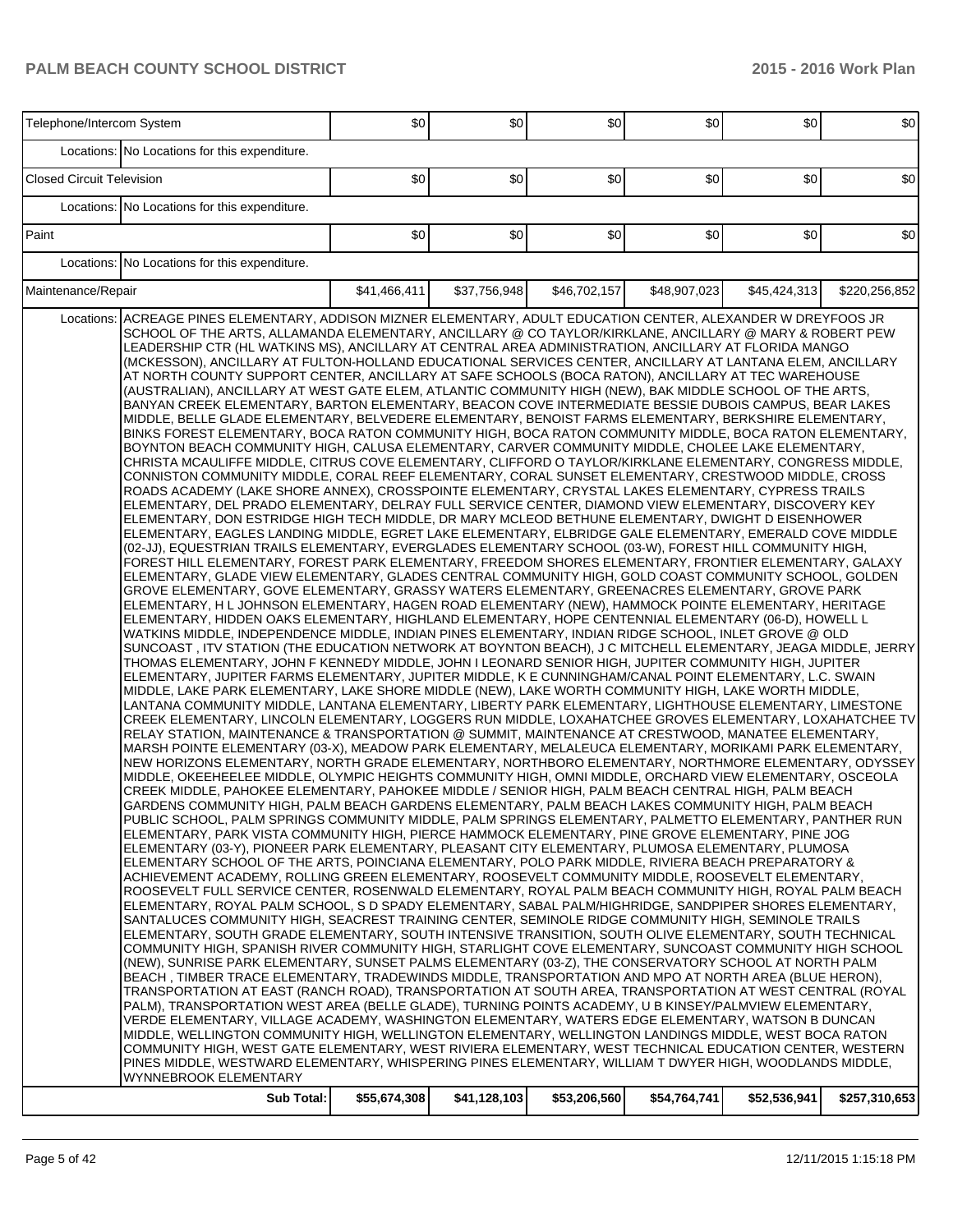| <b>PECO Maintenance Expenditures</b> | \$2,691,357  | \$3,767,900  | \$4.187.911  | \$4,963,491  | \$5,363,033  | \$20,973,692  |
|--------------------------------------|--------------|--------------|--------------|--------------|--------------|---------------|
| 1.50 Mill Sub Total: I               | \$64,910,580 | \$43.960.203 | \$55,618,649 | \$56,401,250 | \$63.285.908 | \$284,176,590 |

| <b>Other Items</b>                                                                                                                                                                                                                                                                                                                                                                                                                                                                                                                                                                                                                                                                                                                                                                                                                                                                                                                                                                                                                                                                                                                                                                                                                                                                                                                                                                                                                                                                                                                                                                                                                                                                                                                                                                                                                                                                                                                                                                                                                                                                                                                                                                                                                                                                                                                                                                                                                                                                                                                                                                                                                                                                                                                                                                                                                                                                                                                                                                                                                                                                                                                                                                                                                                                                                                                                                                                                                                                                                                                                                                                                                                                                                                                                                                                                                                                                                                                                                                                                                                                                                                                                                                                                                                                                                                                                                                                                                                                                                                                                                                                                                                                                                                                                                                                                                                                                                                                                                                                                                                                                                                                                                                                                                                                                                                                                                                                                                                                                                                                                                                                                                                                       | 2015 - 2016<br><b>Actual Budget</b> | 2016 - 2017<br>Projected | 2017 - 2018<br>Projected | 2018 - 2019<br>Projected | 2019 - 2020<br>Projected | Total        |
|--------------------------------------------------------------------------------------------------------------------------------------------------------------------------------------------------------------------------------------------------------------------------------------------------------------------------------------------------------------------------------------------------------------------------------------------------------------------------------------------------------------------------------------------------------------------------------------------------------------------------------------------------------------------------------------------------------------------------------------------------------------------------------------------------------------------------------------------------------------------------------------------------------------------------------------------------------------------------------------------------------------------------------------------------------------------------------------------------------------------------------------------------------------------------------------------------------------------------------------------------------------------------------------------------------------------------------------------------------------------------------------------------------------------------------------------------------------------------------------------------------------------------------------------------------------------------------------------------------------------------------------------------------------------------------------------------------------------------------------------------------------------------------------------------------------------------------------------------------------------------------------------------------------------------------------------------------------------------------------------------------------------------------------------------------------------------------------------------------------------------------------------------------------------------------------------------------------------------------------------------------------------------------------------------------------------------------------------------------------------------------------------------------------------------------------------------------------------------------------------------------------------------------------------------------------------------------------------------------------------------------------------------------------------------------------------------------------------------------------------------------------------------------------------------------------------------------------------------------------------------------------------------------------------------------------------------------------------------------------------------------------------------------------------------------------------------------------------------------------------------------------------------------------------------------------------------------------------------------------------------------------------------------------------------------------------------------------------------------------------------------------------------------------------------------------------------------------------------------------------------------------------------------------------------------------------------------------------------------------------------------------------------------------------------------------------------------------------------------------------------------------------------------------------------------------------------------------------------------------------------------------------------------------------------------------------------------------------------------------------------------------------------------------------------------------------------------------------------------------------------------------------------------------------------------------------------------------------------------------------------------------------------------------------------------------------------------------------------------------------------------------------------------------------------------------------------------------------------------------------------------------------------------------------------------------------------------------------------------------------------------------------------------------------------------------------------------------------------------------------------------------------------------------------------------------------------------------------------------------------------------------------------------------------------------------------------------------------------------------------------------------------------------------------------------------------------------------------------------------------------------------------------------------------------------------------------------------------------------------------------------------------------------------------------------------------------------------------------------------------------------------------------------------------------------------------------------------------------------------------------------------------------------------------------------------------------------------------------------------------------------------------------------------------------|-------------------------------------|--------------------------|--------------------------|--------------------------|--------------------------|--------------|
| ADA                                                                                                                                                                                                                                                                                                                                                                                                                                                                                                                                                                                                                                                                                                                                                                                                                                                                                                                                                                                                                                                                                                                                                                                                                                                                                                                                                                                                                                                                                                                                                                                                                                                                                                                                                                                                                                                                                                                                                                                                                                                                                                                                                                                                                                                                                                                                                                                                                                                                                                                                                                                                                                                                                                                                                                                                                                                                                                                                                                                                                                                                                                                                                                                                                                                                                                                                                                                                                                                                                                                                                                                                                                                                                                                                                                                                                                                                                                                                                                                                                                                                                                                                                                                                                                                                                                                                                                                                                                                                                                                                                                                                                                                                                                                                                                                                                                                                                                                                                                                                                                                                                                                                                                                                                                                                                                                                                                                                                                                                                                                                                                                                                                                                      | \$1.987.880                         | \$900,000                | \$900,000                | \$900,000                | \$900,000                | \$5,587,880  |
| Locations ACREAGE PINES ELEMENTARY, ADDISON MIZNER ELEMENTARY, ADULT EDUCATION CENTER, ALEXANDER W DREYFOOS JR<br>SCHOOL OF THE ARTS, ALLAMANDA ELEMENTARY, ANCILLARY @ CO TAYLOR/KIRKLANE, ANCILLARY @ MARY & ROBERT PEW<br>LEADERSHIP CTR (HL WATKINS MS), ANCILLARY AT CENTRAL AREA ADMINISTRATION, ANCILLARY AT FLORIDA MANGO<br>(MCKESSON), ANCILLARY AT FULTON-HOLLAND EDUCATIONAL SERVICES CENTER, ANCILLARY AT LANTANA ELEM, ANCILLARY<br>AT NORTH COUNTY SUPPORT CENTER, ANCILLARY AT SAFE SCHOOLS (BOCA RATON), ANCILLARY AT TEC WAREHOUSE<br>(AUSTRALIAN), ANCILLARY AT WEST GATE ELEM, ATLANTIC COMMUNITY HIGH (NEW), BAK MIDDLE SCHOOL OF THE ARTS,<br>BANYAN CREEK ELEMENTARY, BARTON ELEMENTARY, BEACON COVE INTERMEDIATE BESSIE DUBOIS CAMPUS, BEAR LAKES<br>MIDDLE, BELLE GLADE ELEMENTARY, BELVEDERE ELEMENTARY, BENOIST FARMS ELEMENTARY, BERKSHIRE ELEMENTARY,<br>BINKS FOREST ELEMENTARY, BOCA RATON COMMUNITY HIGH, BOCA RATON COMMUNITY MIDDLE, BOCA RATON<br>ELEMENTARY, BOYNTON BEACH COMMUNITY HIGH, CALUSA ELEMENTARY, CARVER COMMUNITY MIDDLE, CHOLEE LAKE<br>ELEMENTARY, CHRISTA MCAULIFFE MIDDLE, CITRUS COVE ELEMENTARY, CLIFFORD O TAYLOR/KIRKLANE ELEMENTARY,<br>CONGRESS MIDDLE, CONNISTON COMMUNITY MIDDLE, CORAL REEF ELEMENTARY, CORAL SUNSET ELEMENTARY,<br>CRESTWOOD MIDDLE, CROSS ROADS ACADEMY (LAKE SHORE ANNEX), CROSSPOINTE ELEMENTARY, CRYSTAL LAKES<br>ELEMENTARY, CYPRESS TRAILS ELEMENTARY, DEL PRADO ELEMENTARY, DELRAY FULL SERVICE CENTER, DIAMOND VIEW<br>ELEMENTARY, DISCOVERY KEY ELEMENTARY, DON ESTRIDGE HIGH TECH MIDDLE, DR MARY MCLEOD BETHUNE<br>ELEMENTARY, DWIGHT D EISENHOWER ELEMENTARY, EAGLES LANDING MIDDLE, EGRET LAKE ELEMENTARY, ELBRIDGE GALE<br>ELEMENTARY, EMERALD COVE MIDDLE (02-JJ), EQUESTRIAN TRAILS ELEMENTARY, EVERGLADES ELEMENTARY SCHOOL (03-<br>W), FOREST HILL COMMUNITY HIGH, FOREST HILL ELEMENTARY, FOREST PARK ELEMENTARY, FREEDOM SHORES<br>ELEMENTARY, FRONTIER ELEMENTARY, GALAXY ELEMENTARY, GLADE VIEW ELEMENTARY, GLADES CENTRAL COMMUNITY<br>HIGH, GOLD COAST COMMUNITY SCHOOL, GOLDEN GROVE ELEMENTARY, GOVE ELEMENTARY, GRASSY WATERS<br>ELEMENTARY, GREENACRES ELEMENTARY, GROVE PARK ELEMENTARY, H L JOHNSON ELEMENTARY, HAGEN ROAD<br>ELEMENTARY (NEW), HAMMOCK POINTE ELEMENTARY, HERITAGE ELEMENTARY, HIDDEN OAKS ELEMENTARY, HIGHLAND<br>ELEMENTARY, HOPE CENTENNIAL ELEMENTARY (06-D), HOWELL L WATKINS MIDDLE, INDEPENDENCE MIDDLE, INDIAN PINES<br>ELEMENTARY, INDIAN RIDGE SCHOOL, INLET GROVE @ OLD SUNCOAST , ITV STATION (THE EDUCATION NETWORK AT<br>BOYNTON BEACH), J C MITCHELL ELEMENTARY, JEAGA MIDDLE, JERRY THOMAS ELEMENTARY, JOHN F KENNEDY MIDDLE,<br>JOHN I LEONARD SENIOR HIGH, JUPITER COMMUNITY HIGH, JUPITER ELEMENTARY, JUPITER FARMS ELEMENTARY, JUPITER<br>MIDDLE, K E CUNNINGHAM/CANAL POINT ELEMENTARY, L.C. SWAIN MIDDLE, LAKE PARK ELEMENTARY, LAKE SHORE MIDDLE<br>(NEW), LAKE WORTH COMMUNITY HIGH, LAKE WORTH MIDDLE, LANTANA COMMUNITY MIDDLE, LANTANA ELEMENTARY,<br>LIBERTY PARK ELEMENTARY, LIGHTHOUSE ELEMENTARY, LIMESTONE CREEK ELEMENTARY, LINCOLN ELEMENTARY,<br>LOGGERS RUN MIDDLE, LOXAHATCHEE GROVES ELEMENTARY, LOXAHATCHEE TV RELAY STATION, MAINTENANCE &<br>TRANSPORTATION @ SUMMIT, MAINTENANCE AT CRESTWOOD, MANATEE ELEMENTARY, MARSH POINTE ELEMENTARY (03-X),<br>MEADOW PARK ELEMENTARY, MELALEUCA ELEMENTARY, MORIKAMI PARK ELEMENTARY, NEW HORIZONS ELEMENTARY,<br>NORTH GRADE ELEMENTARY, NORTHBORO ELEMENTARY, NORTHMORE ELEMENTARY, ODYSSEY MIDDLE, OKEEHEELEE<br>MIDDLE, OLYMPIC HEIGHTS COMMUNITY HIGH, OMNI MIDDLE, ORCHARD VIEW ELEMENTARY, OSCEOLA CREEK MIDDLE,<br>PAHOKEE ELEMENTARY, PAHOKEE MIDDLE / SENIOR HIGH, PALM BEACH CENTRAL HIGH, PALM BEACH GARDENS COMMUNITY<br>HIGH, PALM BEACH GARDENS ELEMENTARY, PALM BEACH LAKES COMMUNITY HIGH, PALM BEACH PUBLIC SCHOOL, PALM<br>SPRINGS COMMUNITY MIDDLE, PALM SPRINGS ELEMENTARY, PALMETTO ELEMENTARY, PANTHER RUN ELEMENTARY, PARK<br>VISTA COMMUNITY HIGH, PIERCE HAMMOCK ELEMENTARY, PINE GROVE ELEMENTARY, PINE JOG ELEMENTARY (03-Y),<br>PIONEER PARK ELEMENTARY, PLEASANT CITY ELEMENTARY, PLUMOSA ELEMENTARY, PLUMOSA ELEMENTARY SCHOOL OF<br>THE ARTS, POINCIANA ELEMENTARY, POLO PARK MIDDLE, RIVIERA BEACH PREPARATORY & ACHIEVEMENT ACADEMY,<br>ROLLING GREEN ELEMENTARY, ROOSEVELT COMMUNITY MIDDLE, ROOSEVELT ELEMENTARY, ROOSEVELT FULL SERVICE<br>CENTER, ROSENWALD ELEMENTARY, ROYAL PALM BEACH COMMUNITY HIGH, ROYAL PALM BEACH ELEMENTARY, ROYAL<br>PALM SCHOOL, S D SPADY ELEMENTARY, SABAL PALM/HIGHRIDGE, SANDPIPER SHORES ELEMENTARY, SANTALUCES<br>COMMUNITY HIGH, SEACREST TRAINING CENTER, SEMINOLE RIDGE COMMUNITY HIGH, SEMINOLE TRAILS ELEMENTARY,<br>SOUTH GRADE ELEMENTARY, SOUTH INTENSIVE TRANSITION, SOUTH OLIVE ELEMENTARY, SOUTH TECHNICAL COMMUNITY<br>HIGH, SPANISH RIVER COMMUNITY HIGH, STARLIGHT COVE ELEMENTARY, SUNCOAST COMMUNITY HIGH SCHOOL (NEW),<br>SUNRISE PARK ELEMENTARY, SUNSET PALMS ELEMENTARY (03-Z), THE CONSERVATORY SCHOOL AT NORTH PALM BEACH,<br>TIMBER TRACE ELEMENTARY, TRADEWINDS MIDDLE, TRANSPORTATION AND MPO AT NORTH AREA (BLUE HERON),<br>TRANSPORTATION AT EAST (RANCH ROAD), TRANSPORTATION AT SOUTH AREA, TRANSPORTATION AT WEST CENTRAL<br>(ROYAL PALM), TRANSPORTATION WEST AREA (BELLE GLADE), TURNING POINTS ACADEMY, U B KINSEY/PALMVIEW<br>ELEMENTARY, VERDE ELEMENTARY, VILLAGE ACADEMY, WASHINGTON ELEMENTARY, WATERS EDGE ELEMENTARY, WATSON<br>B DUNCAN MIDDLE, WELLINGTON COMMUNITY HIGH, WELLINGTON ELEMENTARY, WELLINGTON LANDINGS MIDDLE, WEST<br>BOCA RATON COMMUNITY HIGH, WEST GATE ELEMENTARY, WEST RIVIERA ELEMENTARY, WEST TECHNICAL EDUCATION |                                     |                          |                          |                          |                          |              |
| CENTER, WESTERN PINES MIDDLE, WESTWARD ELEMENTARY, WHISPERING PINES ELEMENTARY, WILLIAM T DWYER HIGH,<br>WOODLANDS MIDDLE, WYNNEBROOK ELEMENTARY                                                                                                                                                                                                                                                                                                                                                                                                                                                                                                                                                                                                                                                                                                                                                                                                                                                                                                                                                                                                                                                                                                                                                                                                                                                                                                                                                                                                                                                                                                                                                                                                                                                                                                                                                                                                                                                                                                                                                                                                                                                                                                                                                                                                                                                                                                                                                                                                                                                                                                                                                                                                                                                                                                                                                                                                                                                                                                                                                                                                                                                                                                                                                                                                                                                                                                                                                                                                                                                                                                                                                                                                                                                                                                                                                                                                                                                                                                                                                                                                                                                                                                                                                                                                                                                                                                                                                                                                                                                                                                                                                                                                                                                                                                                                                                                                                                                                                                                                                                                                                                                                                                                                                                                                                                                                                                                                                                                                                                                                                                                         |                                     |                          |                          |                          |                          |              |
| <b>Minor Projects</b>                                                                                                                                                                                                                                                                                                                                                                                                                                                                                                                                                                                                                                                                                                                                                                                                                                                                                                                                                                                                                                                                                                                                                                                                                                                                                                                                                                                                                                                                                                                                                                                                                                                                                                                                                                                                                                                                                                                                                                                                                                                                                                                                                                                                                                                                                                                                                                                                                                                                                                                                                                                                                                                                                                                                                                                                                                                                                                                                                                                                                                                                                                                                                                                                                                                                                                                                                                                                                                                                                                                                                                                                                                                                                                                                                                                                                                                                                                                                                                                                                                                                                                                                                                                                                                                                                                                                                                                                                                                                                                                                                                                                                                                                                                                                                                                                                                                                                                                                                                                                                                                                                                                                                                                                                                                                                                                                                                                                                                                                                                                                                                                                                                                    | \$3,245,826                         | \$1,200,000              | \$1,200,000              | \$1,200,000              | \$10,712,000             | \$17,557,826 |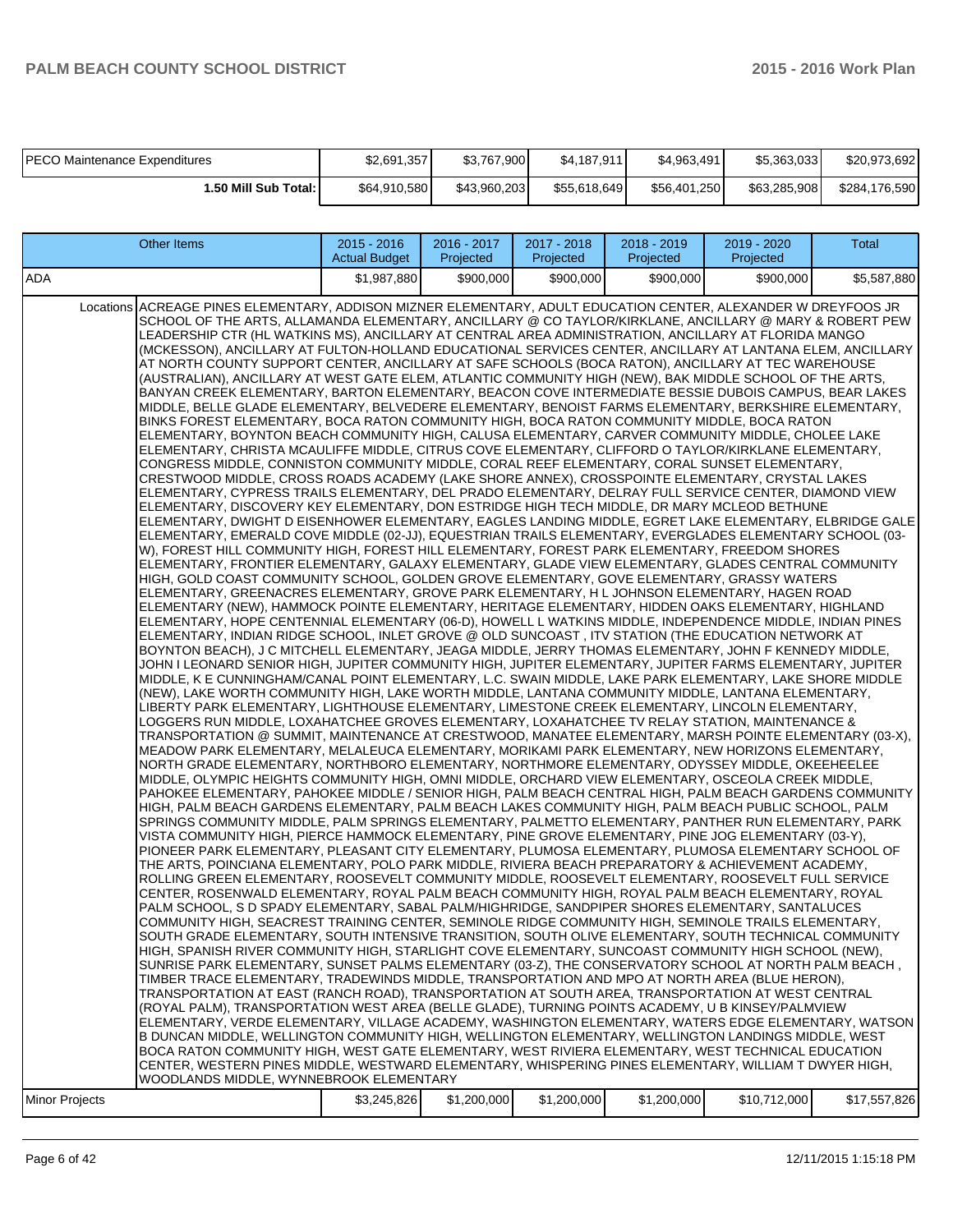|                                      | Locations ACREAGE PINES ELEMENTARY, ADDISON MIZNER ELEMENTARY, ADULT EDUCATION CENTER, ALEXANDER W DREYFOOS JR<br>SCHOOL OF THE ARTS, ALLAMANDA ELEMENTARY, ANCILLARY @ CO TAYLOR/KIRKLANE, ANCILLARY @ MARY & ROBERT PEW<br>LEADERSHIP CTR (HL WATKINS MS), ANCILLARY AT CENTRAL AREA ADMINISTRATION, ANCILLARY AT FLORIDA MANGO<br>(MCKESSON), ANCILLARY AT FULTON-HOLLAND EDUCATIONAL SERVICES CENTER, ANCILLARY AT LANTANA ELEM, ANCILLARY<br>AT NORTH COUNTY SUPPORT CENTER, ANCILLARY AT SAFE SCHOOLS (BOCA RATON), ANCILLARY AT TEC WAREHOUSE<br>(AUSTRALIAN), ANCILLARY AT WEST GATE ELEM, ATLANTIC COMMUNITY HIGH (NEW), BAK MIDDLE SCHOOL OF THE ARTS,<br>BANYAN CREEK ELEMENTARY, BARTON ELEMENTARY, BEACON COVE INTERMEDIATE BESSIE DUBOIS CAMPUS, BEAR LAKES<br>MIDDLE, BELLE GLADE ELEMENTARY, BELVEDERE ELEMENTARY, BENOIST FARMS ELEMENTARY, BERKSHIRE ELEMENTARY,<br>BINKS FOREST ELEMENTARY, BOCA RATON COMMUNITY HIGH, BOCA RATON COMMUNITY MIDDLE, BOCA RATON<br>ELEMENTARY, BOYNTON BEACH COMMUNITY HIGH, CALUSA ELEMENTARY, CARVER COMMUNITY MIDDLE, CHOLEE LAKE<br>ELEMENTARY, CHRISTA MCAULIFFE MIDDLE, CITRUS COVE ELEMENTARY, CLIFFORD O TAYLOR/KIRKLANE ELEMENTARY,<br>CONGRESS MIDDLE, CONNISTON COMMUNITY MIDDLE, CORAL REEF ELEMENTARY, CORAL SUNSET ELEMENTARY,<br>CRESTWOOD MIDDLE, CROSS ROADS ACADEMY (LAKE SHORE ANNEX), CROSSPOINTE ELEMENTARY, CRYSTAL LAKES<br>ELEMENTARY, CYPRESS TRAILS ELEMENTARY, DEL PRADO ELEMENTARY, DELRAY FULL SERVICE CENTER, DIAMOND VIEW<br>ELEMENTARY, DISCOVERY KEY ELEMENTARY, DON ESTRIDGE HIGH TECH MIDDLE, DR MARY MCLEOD BETHUNE<br>ELEMENTARY, DWIGHT D EISENHOWER ELEMENTARY, EAGLES LANDING MIDDLE, EGRET LAKE ELEMENTARY, ELBRIDGE GALE<br>ELEMENTARY, EMERALD COVE MIDDLE (02-JJ), EQUESTRIAN TRAILS ELEMENTARY, EVERGLADES ELEMENTARY SCHOOL (03-<br>W), FOREST HILL COMMUNITY HIGH, FOREST HILL ELEMENTARY, FOREST PARK ELEMENTARY, FREEDOM SHORES<br>ELEMENTARY, FRONTIER ELEMENTARY, GALAXY ELEMENTARY, GLADE VIEW ELEMENTARY, GLADES CENTRAL COMMUNITY<br>HIGH, GOLD COAST COMMUNITY SCHOOL, GOLDEN GROVE ELEMENTARY, GOVE ELEMENTARY, GRASSY WATERS<br>ELEMENTARY, GREENACRES ELEMENTARY, GROVE PARK ELEMENTARY, H L JOHNSON ELEMENTARY, HAGEN ROAD<br>ELEMENTARY (NEW), HAMMOCK POINTE ELEMENTARY, HERITAGE ELEMENTARY, HIDDEN OAKS ELEMENTARY, HIGHLAND<br>ELEMENTARY, HOPE CENTENNIAL ELEMENTARY (06-D), HOWELL L WATKINS MIDDLE, INDEPENDENCE MIDDLE, INDIAN PINES<br>ELEMENTARY, INDIAN RIDGE SCHOOL, INLET GROVE @ OLD SUNCOAST, ITV STATION (THE EDUCATION NETWORK AT<br>BOYNTON BEACH), J C MITCHELL ELEMENTARY, JEAGA MIDDLE, JERRY THOMAS ELEMENTARY, JOHN F KENNEDY MIDDLE,<br>JOHN I LEONARD SENIOR HIGH, JUPITER COMMUNITY HIGH, JUPITER ELEMENTARY, JUPITER FARMS ELEMENTARY, JUPITER<br>MIDDLE, K E CUNNINGHAM/CANAL POINT ELEMENTARY, L.C. SWAIN MIDDLE, LAKE PARK ELEMENTARY, LAKE SHORE MIDDLE<br>(NEW), LAKE WORTH COMMUNITY HIGH, LAKE WORTH MIDDLE, LANTANA COMMUNITY MIDDLE, LANTANA ELEMENTARY,<br>LIBERTY PARK ELEMENTARY, LIGHTHOUSE ELEMENTARY, LIMESTONE CREEK ELEMENTARY, LINCOLN ELEMENTARY,<br>LOGGERS RUN MIDDLE, LOXAHATCHEE GROVES ELEMENTARY, LOXAHATCHEE TV RELAY STATION, MAINTENANCE &<br>TRANSPORTATION @ SUMMIT, MAINTENANCE AT CRESTWOOD, MANATEE ELEMENTARY, MARSH POINTE ELEMENTARY (03-X),<br>MEADOW PARK ELEMENTARY, MELALEUCA ELEMENTARY, MORIKAMI PARK ELEMENTARY, NEW HORIZONS ELEMENTARY,<br>NORTH GRADE ELEMENTARY, NORTHBORO ELEMENTARY, NORTHMORE ELEMENTARY, ODYSSEY MIDDLE, OKEEHEELEE<br>MIDDLE, OLYMPIC HEIGHTS COMMUNITY HIGH, OMNI MIDDLE, ORCHARD VIEW ELEMENTARY, OSCEOLA CREEK MIDDLE,<br>PAHOKEE ELEMENTARY, PAHOKEE MIDDLE / SENIOR HIGH, PALM BEACH CENTRAL HIGH, PALM BEACH GARDENS COMMUNITY<br>HIGH, PALM BEACH GARDENS ELEMENTARY, PALM BEACH LAKES COMMUNITY HIGH, PALM BEACH PUBLIC SCHOOL, PALM<br>SPRINGS COMMUNITY MIDDLE, PALM SPRINGS ELEMENTARY, PALMETTO ELEMENTARY, PANTHER RUN ELEMENTARY, PARK<br>VISTA COMMUNITY HIGH, PIERCE HAMMOCK ELEMENTARY, PINE GROVE ELEMENTARY, PINE JOG ELEMENTARY (03-Y),<br>PIONEER PARK ELEMENTARY, PLEASANT CITY ELEMENTARY, PLUMOSA ELEMENTARY, PLUMOSA ELEMENTARY SCHOOL OF<br>THE ARTS, POINCIANA ELEMENTARY, POLO PARK MIDDLE, RIVIERA BEACH PREPARATORY & ACHIEVEMENT ACADEMY,<br>ROLLING GREEN ELEMENTARY, ROOSEVELT COMMUNITY MIDDLE, ROOSEVELT ELEMENTARY, ROOSEVELT FULL SERVICE<br>CENTER, ROSENWALD ELEMENTARY, ROYAL PALM BEACH COMMUNITY HIGH, ROYAL PALM BEACH ELEMENTARY, ROYAL<br>PALM SCHOOL, S D SPADY ELEMENTARY, SABAL PALM/HIGHRIDGE, SANDPIPER SHORES ELEMENTARY, SANTALUCES<br>COMMUNITY HIGH, SEACREST TRAINING CENTER, SEMINOLE RIDGE COMMUNITY HIGH, SEMINOLE TRAILS ELEMENTARY,<br>SOUTH GRADE ELEMENTARY, SOUTH INTENSIVE TRANSITION, SOUTH OLIVE ELEMENTARY, SOUTH TECHNICAL COMMUNITY<br>HIGH, SPANISH RIVER COMMUNITY HIGH, STARLIGHT COVE ELEMENTARY, SUNCOAST COMMUNITY HIGH SCHOOL (NEW),<br>SUNRISE PARK ELEMENTARY, SUNSET PALMS ELEMENTARY (03-Z), THE CONSERVATORY SCHOOL AT NORTH PALM BEACH,<br>TIMBER TRACE ELEMENTARY, TRADEWINDS MIDDLE, TRANSPORTATION AND MPO AT NORTH AREA (BLUE HERON),<br>TRANSPORTATION AT EAST (RANCH ROAD), TRANSPORTATION AT SOUTH AREA, TRANSPORTATION AT WEST CENTRAL<br>(ROYAL PALM), TRANSPORTATION WEST AREA (BELLE GLADE), TURNING POINTS ACADEMY, U B KINSEY/PALMVIEW<br>ELEMENTARY, VERDE ELEMENTARY, VILLAGE ACADEMY, WASHINGTON ELEMENTARY, WATERS EDGE ELEMENTARY, WATSON<br>B DUNCAN MIDDLE, WELLINGTON COMMUNITY HIGH, WELLINGTON ELEMENTARY, WELLINGTON LANDINGS MIDDLE, WEST<br>BOCA RATON COMMUNITY HIGH, WEST GATE ELEMENTARY, WEST RIVIERA ELEMENTARY, WEST TECHNICAL EDUCATION |             |             |             |             |             |              |
|--------------------------------------|-------------------------------------------------------------------------------------------------------------------------------------------------------------------------------------------------------------------------------------------------------------------------------------------------------------------------------------------------------------------------------------------------------------------------------------------------------------------------------------------------------------------------------------------------------------------------------------------------------------------------------------------------------------------------------------------------------------------------------------------------------------------------------------------------------------------------------------------------------------------------------------------------------------------------------------------------------------------------------------------------------------------------------------------------------------------------------------------------------------------------------------------------------------------------------------------------------------------------------------------------------------------------------------------------------------------------------------------------------------------------------------------------------------------------------------------------------------------------------------------------------------------------------------------------------------------------------------------------------------------------------------------------------------------------------------------------------------------------------------------------------------------------------------------------------------------------------------------------------------------------------------------------------------------------------------------------------------------------------------------------------------------------------------------------------------------------------------------------------------------------------------------------------------------------------------------------------------------------------------------------------------------------------------------------------------------------------------------------------------------------------------------------------------------------------------------------------------------------------------------------------------------------------------------------------------------------------------------------------------------------------------------------------------------------------------------------------------------------------------------------------------------------------------------------------------------------------------------------------------------------------------------------------------------------------------------------------------------------------------------------------------------------------------------------------------------------------------------------------------------------------------------------------------------------------------------------------------------------------------------------------------------------------------------------------------------------------------------------------------------------------------------------------------------------------------------------------------------------------------------------------------------------------------------------------------------------------------------------------------------------------------------------------------------------------------------------------------------------------------------------------------------------------------------------------------------------------------------------------------------------------------------------------------------------------------------------------------------------------------------------------------------------------------------------------------------------------------------------------------------------------------------------------------------------------------------------------------------------------------------------------------------------------------------------------------------------------------------------------------------------------------------------------------------------------------------------------------------------------------------------------------------------------------------------------------------------------------------------------------------------------------------------------------------------------------------------------------------------------------------------------------------------------------------------------------------------------------------------------------------------------------------------------------------------------------------------------------------------------------------------------------------------------------------------------------------------------------------------------------------------------------------------------------------------------------------------------------------------------------------------------------------------------------------------------------------------------------------------------------------------------------------------------------------------------------------------------------------------------------------------------------------------------------------------------------------------------------------------------------------------------------------------------------------------|-------------|-------------|-------------|-------------|-------------|--------------|
|                                      |                                                                                                                                                                                                                                                                                                                                                                                                                                                                                                                                                                                                                                                                                                                                                                                                                                                                                                                                                                                                                                                                                                                                                                                                                                                                                                                                                                                                                                                                                                                                                                                                                                                                                                                                                                                                                                                                                                                                                                                                                                                                                                                                                                                                                                                                                                                                                                                                                                                                                                                                                                                                                                                                                                                                                                                                                                                                                                                                                                                                                                                                                                                                                                                                                                                                                                                                                                                                                                                                                                                                                                                                                                                                                                                                                                                                                                                                                                                                                                                                                                                                                                                                                                                                                                                                                                                                                                                                                                                                                                                                                                                                                                                                                                                                                                                                                                                                                                                                                                                                                                                                                                                                                                                                                                                                                                                                                                                                                                                                                                                                                                                                                                                                         |             |             |             |             |             |              |
|                                      |                                                                                                                                                                                                                                                                                                                                                                                                                                                                                                                                                                                                                                                                                                                                                                                                                                                                                                                                                                                                                                                                                                                                                                                                                                                                                                                                                                                                                                                                                                                                                                                                                                                                                                                                                                                                                                                                                                                                                                                                                                                                                                                                                                                                                                                                                                                                                                                                                                                                                                                                                                                                                                                                                                                                                                                                                                                                                                                                                                                                                                                                                                                                                                                                                                                                                                                                                                                                                                                                                                                                                                                                                                                                                                                                                                                                                                                                                                                                                                                                                                                                                                                                                                                                                                                                                                                                                                                                                                                                                                                                                                                                                                                                                                                                                                                                                                                                                                                                                                                                                                                                                                                                                                                                                                                                                                                                                                                                                                                                                                                                                                                                                                                                         |             |             |             |             |             |              |
|                                      |                                                                                                                                                                                                                                                                                                                                                                                                                                                                                                                                                                                                                                                                                                                                                                                                                                                                                                                                                                                                                                                                                                                                                                                                                                                                                                                                                                                                                                                                                                                                                                                                                                                                                                                                                                                                                                                                                                                                                                                                                                                                                                                                                                                                                                                                                                                                                                                                                                                                                                                                                                                                                                                                                                                                                                                                                                                                                                                                                                                                                                                                                                                                                                                                                                                                                                                                                                                                                                                                                                                                                                                                                                                                                                                                                                                                                                                                                                                                                                                                                                                                                                                                                                                                                                                                                                                                                                                                                                                                                                                                                                                                                                                                                                                                                                                                                                                                                                                                                                                                                                                                                                                                                                                                                                                                                                                                                                                                                                                                                                                                                                                                                                                                         |             |             |             |             |             |              |
|                                      |                                                                                                                                                                                                                                                                                                                                                                                                                                                                                                                                                                                                                                                                                                                                                                                                                                                                                                                                                                                                                                                                                                                                                                                                                                                                                                                                                                                                                                                                                                                                                                                                                                                                                                                                                                                                                                                                                                                                                                                                                                                                                                                                                                                                                                                                                                                                                                                                                                                                                                                                                                                                                                                                                                                                                                                                                                                                                                                                                                                                                                                                                                                                                                                                                                                                                                                                                                                                                                                                                                                                                                                                                                                                                                                                                                                                                                                                                                                                                                                                                                                                                                                                                                                                                                                                                                                                                                                                                                                                                                                                                                                                                                                                                                                                                                                                                                                                                                                                                                                                                                                                                                                                                                                                                                                                                                                                                                                                                                                                                                                                                                                                                                                                         |             |             |             |             |             |              |
|                                      | CENTER, WESTERN PINES MIDDLE, WESTWARD ELEMENTARY, WHISPERING PINES ELEMENTARY, WILLIAM T DWYER HIGH,                                                                                                                                                                                                                                                                                                                                                                                                                                                                                                                                                                                                                                                                                                                                                                                                                                                                                                                                                                                                                                                                                                                                                                                                                                                                                                                                                                                                                                                                                                                                                                                                                                                                                                                                                                                                                                                                                                                                                                                                                                                                                                                                                                                                                                                                                                                                                                                                                                                                                                                                                                                                                                                                                                                                                                                                                                                                                                                                                                                                                                                                                                                                                                                                                                                                                                                                                                                                                                                                                                                                                                                                                                                                                                                                                                                                                                                                                                                                                                                                                                                                                                                                                                                                                                                                                                                                                                                                                                                                                                                                                                                                                                                                                                                                                                                                                                                                                                                                                                                                                                                                                                                                                                                                                                                                                                                                                                                                                                                                                                                                                                   |             |             |             |             |             |              |
|                                      | WOODLANDS MIDDLE, WYNNEBROOK ELEMENTARY                                                                                                                                                                                                                                                                                                                                                                                                                                                                                                                                                                                                                                                                                                                                                                                                                                                                                                                                                                                                                                                                                                                                                                                                                                                                                                                                                                                                                                                                                                                                                                                                                                                                                                                                                                                                                                                                                                                                                                                                                                                                                                                                                                                                                                                                                                                                                                                                                                                                                                                                                                                                                                                                                                                                                                                                                                                                                                                                                                                                                                                                                                                                                                                                                                                                                                                                                                                                                                                                                                                                                                                                                                                                                                                                                                                                                                                                                                                                                                                                                                                                                                                                                                                                                                                                                                                                                                                                                                                                                                                                                                                                                                                                                                                                                                                                                                                                                                                                                                                                                                                                                                                                                                                                                                                                                                                                                                                                                                                                                                                                                                                                                                 |             |             |             |             |             |              |
| <b>Building Envelope Maintenance</b> |                                                                                                                                                                                                                                                                                                                                                                                                                                                                                                                                                                                                                                                                                                                                                                                                                                                                                                                                                                                                                                                                                                                                                                                                                                                                                                                                                                                                                                                                                                                                                                                                                                                                                                                                                                                                                                                                                                                                                                                                                                                                                                                                                                                                                                                                                                                                                                                                                                                                                                                                                                                                                                                                                                                                                                                                                                                                                                                                                                                                                                                                                                                                                                                                                                                                                                                                                                                                                                                                                                                                                                                                                                                                                                                                                                                                                                                                                                                                                                                                                                                                                                                                                                                                                                                                                                                                                                                                                                                                                                                                                                                                                                                                                                                                                                                                                                                                                                                                                                                                                                                                                                                                                                                                                                                                                                                                                                                                                                                                                                                                                                                                                                                                         | \$6,693,923 | \$4,500,000 | \$4,500,000 | \$4,500,000 | \$4,500,000 | \$24,693,923 |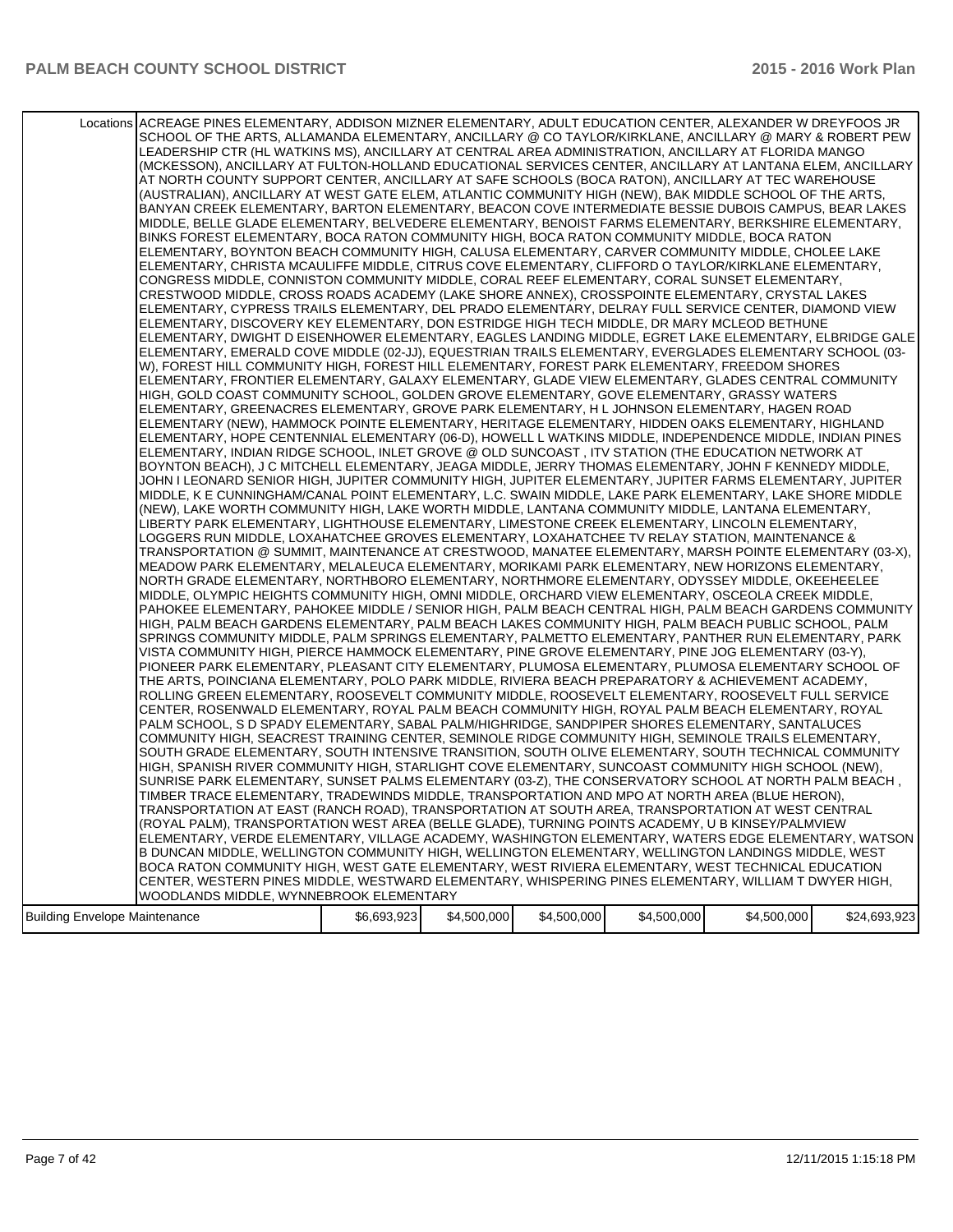| Total:                                                                                                                                                                                                  | \$67,601,937 | \$47,728,103 | \$59,806,560 | \$61,364,741 | \$68,648,941 | \$305,150,282 |
|---------------------------------------------------------------------------------------------------------------------------------------------------------------------------------------------------------|--------------|--------------|--------------|--------------|--------------|---------------|
| WOODLANDS MIDDLE, WYNNEBROOK ELEMENTARY                                                                                                                                                                 |              |              |              |              |              |               |
| CENTER, WESTERN PINES MIDDLE, WESTWARD ELEMENTARY, WHISPERING PINES ELEMENTARY, WILLIAM T DWYER HIGH,                                                                                                   |              |              |              |              |              |               |
| BOCA RATON COMMUNITY HIGH, WEST GATE ELEMENTARY, WEST RIVIERA ELEMENTARY, WEST TECHNICAL EDUCATION                                                                                                      |              |              |              |              |              |               |
| B DUNCAN MIDDLE, WELLINGTON COMMUNITY HIGH, WELLINGTON ELEMENTARY, WELLINGTON LANDINGS MIDDLE, WEST                                                                                                     |              |              |              |              |              |               |
| ELEMENTARY, VERDE ELEMENTARY, VILLAGE ACADEMY, WASHINGTON ELEMENTARY, WATERS EDGE ELEMENTARY, WATSON                                                                                                    |              |              |              |              |              |               |
| (ROYAL PALM), TRANSPORTATION WEST AREA (BELLE GLADE), TURNING POINTS ACADEMY, U B KINSEY/PALMVIEW                                                                                                       |              |              |              |              |              |               |
| TRANSPORTATION AT EAST (RANCH ROAD), TRANSPORTATION AT SOUTH AREA, TRANSPORTATION AT WEST CENTRAL                                                                                                       |              |              |              |              |              |               |
| TIMBER TRACE ELEMENTARY, TRADEWINDS MIDDLE, TRANSPORTATION AND MPO AT NORTH AREA (BLUE HERON),                                                                                                          |              |              |              |              |              |               |
| SUNRISE PARK ELEMENTARY, SUNSET PALMS ELEMENTARY (03-Z), THE CONSERVATORY SCHOOL AT NORTH PALM BEACH,                                                                                                   |              |              |              |              |              |               |
| HIGH, SPANISH RIVER COMMUNITY HIGH, STARLIGHT COVE ELEMENTARY, SUNCOAST COMMUNITY HIGH SCHOOL (NEW),                                                                                                    |              |              |              |              |              |               |
| SOUTH GRADE ELEMENTARY, SOUTH INTENSIVE TRANSITION, SOUTH OLIVE ELEMENTARY, SOUTH TECHNICAL COMMUNITY                                                                                                   |              |              |              |              |              |               |
| COMMUNITY HIGH, SEACREST TRAINING CENTER, SEMINOLE RIDGE COMMUNITY HIGH, SEMINOLE TRAILS ELEMENTARY,                                                                                                    |              |              |              |              |              |               |
| PALM SCHOOL, S D SPADY ELEMENTARY, SABAL PALM/HIGHRIDGE, SANDPIPER SHORES ELEMENTARY, SANTALUCES                                                                                                        |              |              |              |              |              |               |
| ROLLING GREEN ELEMENTARY, ROOSEVELT COMMUNITY MIDDLE, ROOSEVELT ELEMENTARY, ROOSEVELT FULL SERVICE<br>CENTER, ROSENWALD ELEMENTARY, ROYAL PALM BEACH COMMUNITY HIGH, ROYAL PALM BEACH ELEMENTARY, ROYAL |              |              |              |              |              |               |
| THE ARTS, POINCIANA ELEMENTARY, POLO PARK MIDDLE, RIVIERA BEACH PREPARATORY & ACHIEVEMENT ACADEMY,                                                                                                      |              |              |              |              |              |               |
| PIONEER PARK ELEMENTARY, PLEASANT CITY ELEMENTARY, PLUMOSA ELEMENTARY, PLUMOSA ELEMENTARY SCHOOL OF                                                                                                     |              |              |              |              |              |               |
| VISTA COMMUNITY HIGH, PIERCE HAMMOCK ELEMENTARY, PINE GROVE ELEMENTARY, PINE JOG ELEMENTARY (03-Y),                                                                                                     |              |              |              |              |              |               |
| SPRINGS COMMUNITY MIDDLE, PALM SPRINGS ELEMENTARY, PALMETTO ELEMENTARY, PANTHER RUN ELEMENTARY, PARK                                                                                                    |              |              |              |              |              |               |
| HIGH, PALM BEACH GARDENS ELEMENTARY, PALM BEACH LAKES COMMUNITY HIGH, PALM BEACH PUBLIC SCHOOL, PALM                                                                                                    |              |              |              |              |              |               |
| PAHOKEE ELEMENTARY, PAHOKEE MIDDLE / SENIOR HIGH, PALM BEACH CENTRAL HIGH, PALM BEACH GARDENS COMMUNITY                                                                                                 |              |              |              |              |              |               |
| MIDDLE, OLYMPIC HEIGHTS COMMUNITY HIGH, OMNI MIDDLE, ORCHARD VIEW ELEMENTARY, OSCEOLA CREEK MIDDLE,                                                                                                     |              |              |              |              |              |               |
| NORTH GRADE ELEMENTARY, NORTHBORO ELEMENTARY, NORTHMORE ELEMENTARY, ODYSSEY MIDDLE, OKEEHEELEE                                                                                                          |              |              |              |              |              |               |
| MEADOW PARK ELEMENTARY, MELALEUCA ELEMENTARY, MORIKAMI PARK ELEMENTARY, NEW HORIZONS ELEMENTARY,                                                                                                        |              |              |              |              |              |               |
| TRANSPORTATION @ SUMMIT, MAINTENANCE AT CRESTWOOD, MANATEE ELEMENTARY, MARSH POINTE ELEMENTARY (03-X),                                                                                                  |              |              |              |              |              |               |
| LOGGERS RUN MIDDLE, LOXAHATCHEE GROVES ELEMENTARY, LOXAHATCHEE TV RELAY STATION, MAINTENANCE &                                                                                                          |              |              |              |              |              |               |
| LIBERTY PARK ELEMENTARY, LIGHTHOUSE ELEMENTARY, LIMESTONE CREEK ELEMENTARY, LINCOLN ELEMENTARY,                                                                                                         |              |              |              |              |              |               |
| (NEW), LAKE WORTH COMMUNITY HIGH, LAKE WORTH MIDDLE, LANTANA COMMUNITY MIDDLE, LANTANA ELEMENTARY,                                                                                                      |              |              |              |              |              |               |
| MIDDLE, K E CUNNINGHAM/CANAL POINT ELEMENTARY, L.C. SWAIN MIDDLE, LAKE PARK ELEMENTARY, LAKE SHORE MIDDLE                                                                                               |              |              |              |              |              |               |
| JOHN I LEONARD SENIOR HIGH, JUPITER COMMUNITY HIGH, JUPITER ELEMENTARY, JUPITER FARMS ELEMENTARY, JUPITER                                                                                               |              |              |              |              |              |               |
| BOYNTON BEACH), J C MITCHELL ELEMENTARY, JEAGA MIDDLE, JERRY THOMAS ELEMENTARY, JOHN F KENNEDY MIDDLE,                                                                                                  |              |              |              |              |              |               |
| ELEMENTARY, INDIAN RIDGE SCHOOL, INLET GROVE @ OLD SUNCOAST , ITV STATION (THE EDUCATION NETWORK AT                                                                                                     |              |              |              |              |              |               |
| ELEMENTARY, HOPE CENTENNIAL ELEMENTARY (06-D), HOWELL L WATKINS MIDDLE, INDEPENDENCE MIDDLE, INDIAN PINES                                                                                               |              |              |              |              |              |               |
| ELEMENTARY (NEW), HAMMOCK POINTE ELEMENTARY, HERITAGE ELEMENTARY, HIDDEN OAKS ELEMENTARY, HIGHLAND                                                                                                      |              |              |              |              |              |               |
| ELEMENTARY, GREENACRES ELEMENTARY, GROVE PARK ELEMENTARY, H L JOHNSON ELEMENTARY, HAGEN ROAD                                                                                                            |              |              |              |              |              |               |
| HIGH, GOLD COAST COMMUNITY SCHOOL, GOLDEN GROVE ELEMENTARY, GOVE ELEMENTARY, GRASSY WATERS                                                                                                              |              |              |              |              |              |               |
| ELEMENTARY, FRONTIER ELEMENTARY, GALAXY ELEMENTARY, GLADE VIEW ELEMENTARY, GLADES CENTRAL COMMUNITY                                                                                                     |              |              |              |              |              |               |
| W), FOREST HILL COMMUNITY HIGH, FOREST HILL ELEMENTARY, FOREST PARK ELEMENTARY, FREEDOM SHORES                                                                                                          |              |              |              |              |              |               |
| ELEMENTARY, EMERALD COVE MIDDLE (02-JJ), EQUESTRIAN TRAILS ELEMENTARY, EVERGLADES ELEMENTARY SCHOOL (03-                                                                                                |              |              |              |              |              |               |
| ELEMENTARY, DWIGHT D EISENHOWER ELEMENTARY, EAGLES LANDING MIDDLE, EGRET LAKE ELEMENTARY, ELBRIDGE GALE                                                                                                 |              |              |              |              |              |               |
| ELEMENTARY, DISCOVERY KEY ELEMENTARY, DON ESTRIDGE HIGH TECH MIDDLE, DR MARY MCLEOD BETHUNE                                                                                                             |              |              |              |              |              |               |
| ELEMENTARY, CYPRESS TRAILS ELEMENTARY, DEL PRADO ELEMENTARY, DELRAY FULL SERVICE CENTER, DIAMOND VIEW                                                                                                   |              |              |              |              |              |               |
| CRESTWOOD MIDDLE, CROSS ROADS ACADEMY (LAKE SHORE ANNEX), CROSSPOINTE ELEMENTARY, CRYSTAL LAKES                                                                                                         |              |              |              |              |              |               |
| CONGRESS MIDDLE, CONNISTON COMMUNITY MIDDLE, CORAL REEF ELEMENTARY, CORAL SUNSET ELEMENTARY,                                                                                                            |              |              |              |              |              |               |
|                                                                                                                                                                                                         |              |              |              |              |              |               |
| ELEMENTARY, CHRISTA MCAULIFFE MIDDLE, CITRUS COVE ELEMENTARY, CLIFFORD O TAYLOR/KIRKLANE ELEMENTARY,                                                                                                    |              |              |              |              |              |               |
| ELEMENTARY, BOYNTON BEACH COMMUNITY HIGH, CALUSA ELEMENTARY, CARVER COMMUNITY MIDDLE, CHOLEE LAKE                                                                                                       |              |              |              |              |              |               |
| BINKS FOREST ELEMENTARY, BOCA RATON COMMUNITY HIGH, BOCA RATON COMMUNITY MIDDLE, BOCA RATON                                                                                                             |              |              |              |              |              |               |
| MIDDLE, BELLE GLADE ELEMENTARY, BELVEDERE ELEMENTARY, BENOIST FARMS ELEMENTARY, BERKSHIRE ELEMENTARY,                                                                                                   |              |              |              |              |              |               |
| BANYAN CREEK ELEMENTARY, BARTON ELEMENTARY, BEACON COVE INTERMEDIATE BESSIE DUBOIS CAMPUS, BEAR LAKES                                                                                                   |              |              |              |              |              |               |
| (AUSTRALIAN), ANCILLARY AT WEST GATE ELEM, ATLANTIC COMMUNITY HIGH (NEW), BAK MIDDLE SCHOOL OF THE ARTS,                                                                                                |              |              |              |              |              |               |
| AT NORTH COUNTY SUPPORT CENTER, ANCILLARY AT SAFE SCHOOLS (BOCA RATON), ANCILLARY AT TEC WAREHOUSE                                                                                                      |              |              |              |              |              |               |
| (MCKESSON), ANCILLARY AT FULTON-HOLLAND EDUCATIONAL SERVICES CENTER, ANCILLARY AT LANTANA ELEM, ANCILLARY                                                                                               |              |              |              |              |              |               |
| LEADERSHIP CTR (HL WATKINS MS), ANCILLARY AT CENTRAL AREA ADMINISTRATION, ANCILLARY AT FLORIDA MANGO                                                                                                    |              |              |              |              |              |               |
| SCHOOL OF THE ARTS, ALLAMANDA ELEMENTARY, ANCILLARY @ CO TAYLOR/KIRKLANE, ANCILLARY @ MARY & ROBERT PEW                                                                                                 |              |              |              |              |              |               |
| Locations ACREAGE PINES ELEMENTARY, ADDISON MIZNER ELEMENTARY, ADULT EDUCATION CENTER, ALEXANDER W DREYFOOS JR                                                                                          |              |              |              |              |              |               |
|                                                                                                                                                                                                         |              |              |              |              |              |               |

#### **Local 1.50 Mill Expenditure For Maintenance, Repair and Renovation**

Anticipated expenditures expected from local funding sources over the years covered by the current work plan.

| Item                                      | $2015 - 2016$<br><b>Actual Budget</b> | 2016 - 2017<br>Projected | 2017 - 2018<br>Projected | $2018 - 2019$<br>Projected | $2019 - 2020$<br>Projected | Total         |
|-------------------------------------------|---------------------------------------|--------------------------|--------------------------|----------------------------|----------------------------|---------------|
| Remaining Maint and Repair from 1.5 Mills | \$64,910,580                          | \$43,960,203             | \$55.618.649             | \$56,401,250               | \$63,285,908               | \$284.176.590 |
| Maintenance/Repair Salaries               | \$0                                   | \$0                      | \$0                      | \$0 <sub>1</sub>           | \$0                        | \$0           |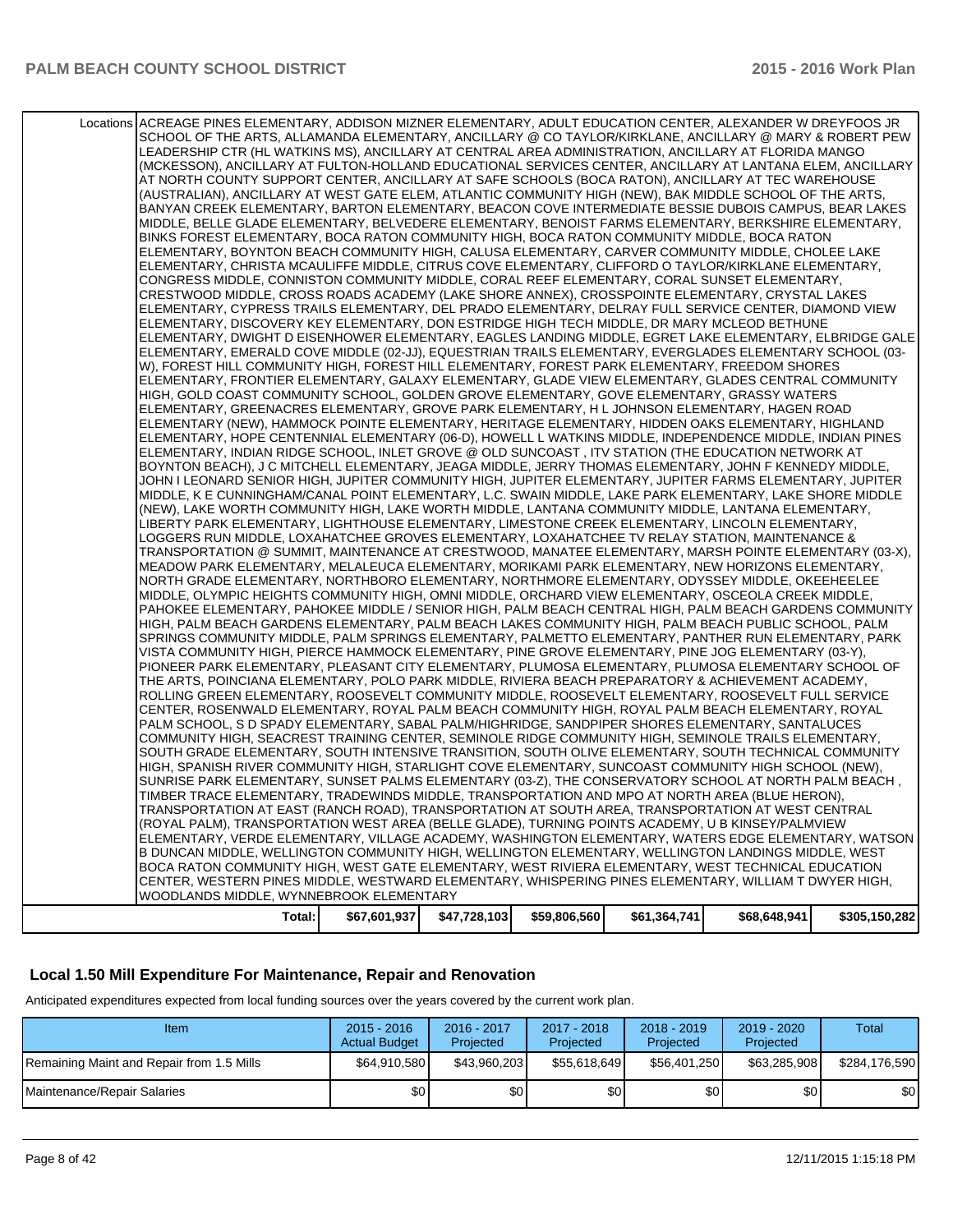| <b>School Bus Purchases</b>                                  | \$14,231,766  | \$1,386,721   | \$5,000,000   | \$5,000,000   | \$5,000,000   | \$30,618,487    |
|--------------------------------------------------------------|---------------|---------------|---------------|---------------|---------------|-----------------|
| <b>Other Vehicle Purchases</b>                               | \$2,079,492   | \$0           | \$1,000,000   | \$1,000,000   | \$2,250,000   | \$6,329,492     |
| Capital Outlay Equipment                                     | \$10,101,459  | \$7,250,000   | \$7,250,000   | \$7,250,000   | \$7,750,000   | \$39,601,459    |
| Rent/Lease Payments                                          | \$0           | \$0           | \$0           | \$0           | \$0           | \$0             |
| <b>COP Debt Service</b>                                      | \$147,000,000 | \$147,000,000 | \$146,000,000 | \$146,000,000 | \$146,000,000 | \$732,000,000   |
| Rent/Lease Relocatables                                      | \$0           | \$0           | \$0           | \$0           | \$0           | \$0             |
| <b>Environmental Problems</b>                                | \$2,865,842   | \$2,911,504   | \$2,947,965   | \$2,985,883   | \$2,985,883   | \$14,697,077    |
| s.1011.14 Debt Service                                       | \$0           | \$0           | \$0           | \$0           | \$0           | \$0             |
| <b>Special Facilities Construction Account</b>               | \$0           | \$0           | \$0           | \$0           | \$0           | \$0             |
| Premiums for Property Casualty Insurance - 1011.71<br>(4a,b) | \$8,270,000   | \$8,270,000   | \$8,270,000   | \$8,270,000   | \$8,270,000   | \$41,350,000    |
| Qualified School Construction Bonds (QSCB)                   | \$0           | \$0           | \$0           | \$0           | \$0           | \$0             |
| Qualified Zone Academy Bonds (QZAB)                          | \$0           | \$0           | \$0           | \$0           | \$0           | \$0             |
| Security                                                     | \$12,192,454  | \$4,880,241   | \$6,113,890   | \$5,188,890   | \$5,188,890   | \$33,564,365    |
| <b>Charter School Capital Outlay</b>                         | \$5,470,110   | \$5,470,110   | \$5,470,110   | \$5,470,110   | \$5,470,110   | \$27,350,550    |
| Technology                                                   | \$29,220,006  | \$28,074,561  | \$35,141,825  | \$35,104,043  | \$42,970,757  | \$170,511,192   |
| <b>Contracted Transportation</b>                             | \$6,390,109   | \$6,847,676   | \$6,847,676   | \$6,847,676   | \$6,847,676   | \$33,780,813    |
| Lease payments for School Buses and Vans                     | \$8,874,408   | \$7,320,065   | \$7,320,065   | \$7,370,065   | \$4,584,520   | \$35,469,123    |
| Site Acquisition                                             | \$942,855     | \$0           | \$0           | \$0           | \$0           | \$942,855       |
| Capital Contingency/Reserves                                 | \$36,242,117  | \$0           | \$0           | \$0           | \$0           | \$36,242,117    |
| <b>Local Expenditure Totals:</b>                             | \$348,791,198 | \$263,371,081 | \$286,980,180 | \$286,887,917 | \$300,603,744 | \$1,486,634,120 |

## **Revenue**

#### **1.50 Mill Revenue Source**

Schedule of Estimated Capital Outlay Revenue from each currently approved source which is estimated to be available for expenditures on the projects included in the tentative district facilities work program. All amounts are NET after considering carryover balances, interest earned, new COP's, 1011.14 and 1011.15 loans, etc. Districts cannot use 1.5-Mill funds for salaries except for those explicitly associated with maintenance/repair projects. (1011.71 (5), F.S.)

| Item                                                                                | Fund | $2015 - 2016$<br><b>Actual Value</b> | $2016 - 2017$<br>Projected | $2017 - 2018$<br>Projected | $2018 - 2019$<br>Projected | $2019 - 2020$<br>Projected | Total             |
|-------------------------------------------------------------------------------------|------|--------------------------------------|----------------------------|----------------------------|----------------------------|----------------------------|-------------------|
| (1) Non-exempt property<br>lassessed valuation                                      |      | \$165,191,584,364                    | \$173,592,573,332          | \$182,876,079,984          | \$191,709,740,577          | \$201,234,620,471          | \$914,604,598,728 |
| $(2)$ The Millege projected for<br>discretionary capital outlay per<br>ls.1011.71   |      | 1.50                                 | 1.50                       | 1.50                       | 1.50                       | 1.50                       |                   |
| $(3)$ Full value of the 1.50-Mill<br>discretionary capital outlay per<br>ls.1011.71 |      | \$277,521,862                        | \$291,635,523              | \$307,231,814              | \$322,072,364              | \$338,074,162              | \$1,536,535,725   |
| $(4)$ Value of the portion of the 1.50<br>I-Mill ACTUALLY levied                    | 370  | \$237,875,881                        | \$249,973,306              | \$263,341,555              | \$276,062,026              | \$289,777,853              | \$1,317,030,621   |
| $(5)$ Difference of lines $(3)$ and $(4)$                                           |      | \$39,645,981                         | \$41,662,217               | \$43,890,259               | \$46,010,338               | \$48,296,309               | \$219,505,104     |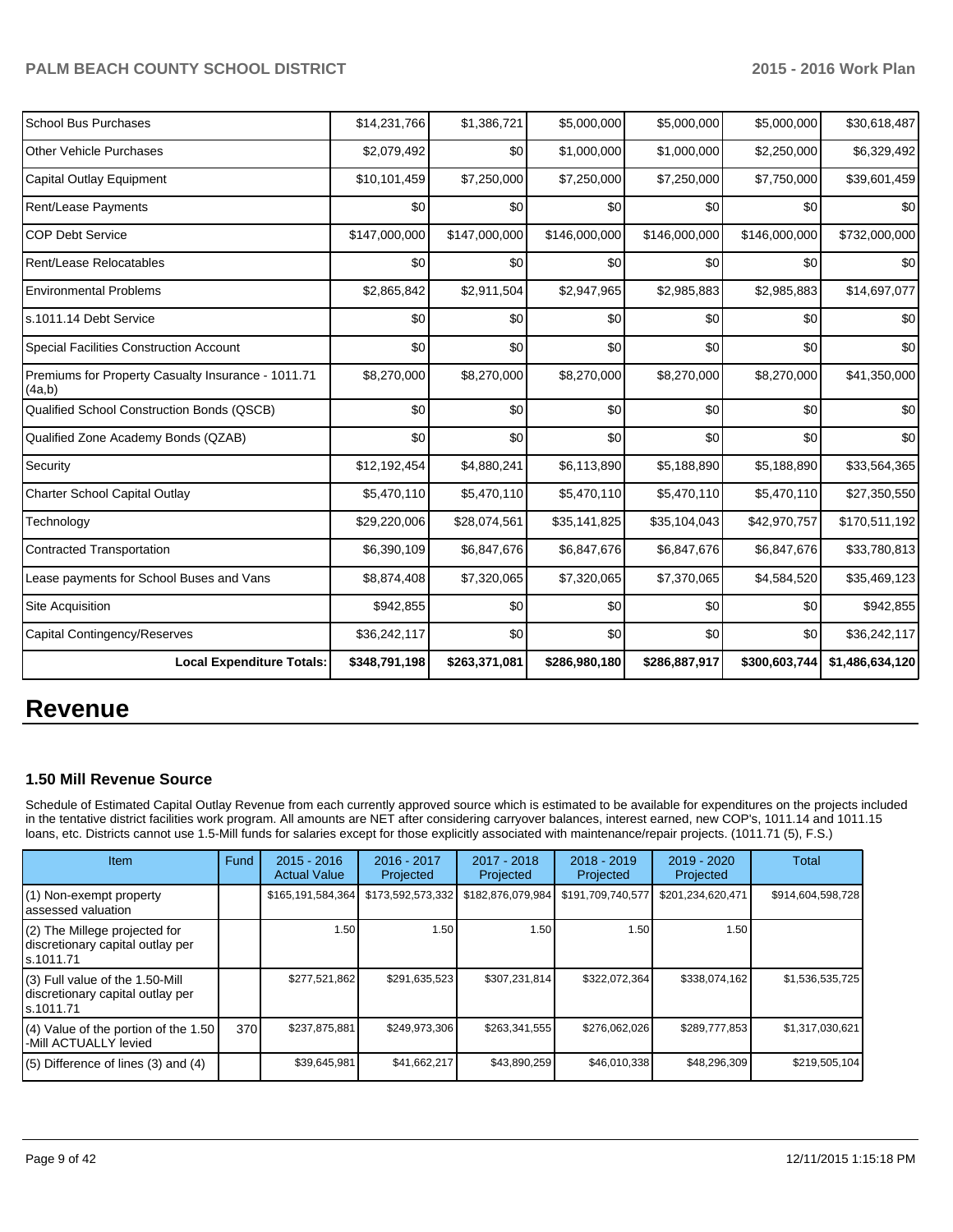#### **PECO Revenue Source**

The figure in the row designated "PECO Maintenance" will be subtracted from funds available for new construction because PECO maintenance dollars cannot be used for new construction.

| Item                          | Fund  | $2015 - 2016$<br><b>Actual Budget</b> | 2016 - 2017<br>Projected | 2017 - 2018<br>Projected | $2018 - 2019$<br>Projected | $2019 - 2020$<br>Projected | Total        |
|-------------------------------|-------|---------------------------------------|--------------------------|--------------------------|----------------------------|----------------------------|--------------|
| IPECO New Construction        | 340 l | \$O I                                 | \$0                      | \$0                      | \$0                        | \$0                        | \$0          |
| PECO Maintenance Expenditures |       | \$2,691,357                           | \$3,767,900              | \$4,187,911              | \$4.963.491                | \$5,363,033                | \$20.973.692 |
|                               |       | \$2,691,357                           | \$3,767,900              | \$4,187,911              | \$4,963,491                | \$5,363,033                | \$20,973,692 |

#### **CO & DS Revenue Source**

Revenue from Capital Outlay and Debt Service funds.

| <b>Item</b>                                     | Fund | $2015 - 2016$<br><b>Actual Budget</b> | $2016 - 2017$<br>Projected | $2017 - 2018$<br>Projected | $2018 - 2019$<br>Projected | $2019 - 2020$<br>Projected | Total        |
|-------------------------------------------------|------|---------------------------------------|----------------------------|----------------------------|----------------------------|----------------------------|--------------|
| CO & DS Cash Flow-through<br><b>Distributed</b> | 360  | \$2.304.130                           | \$2,304,130                | \$2,304,130                | \$2.304.130                | \$2,304,130                | \$11,520,650 |
| CO & DS Interest on<br>Undistributed CO         | 360  | \$51,651                              | \$51.651                   | \$51.651                   | \$51.651                   | \$51.651                   | \$258,255    |
|                                                 |      | \$2,355,781                           | \$2,355,781                | \$2,355,781                | \$2,355,781                | \$2,355,781                | \$11,778,905 |

#### **Fair Share Revenue Source**

All legally binding commitments for proportionate fair-share mitigation for impacts on public school facilities must be included in the 5-year district work program.

Nothing reported for this section.

#### **Sales Surtax Referendum**

Specific information about any referendum for a 1-cent or ½-cent surtax referendum during the previous year.

No **Did the school district hold a surtax referendum during the past fiscal year 2014 - 2015?**

#### **Additional Revenue Source**

Any additional revenue sources

| <b>Item</b>                                                                                             | $2015 - 2016$<br><b>Actual Value</b> | 2016 - 2017<br>Projected | 2017 - 2018<br>Projected | $2018 - 2019$<br>Projected | 2019 - 2020<br>Projected | Total |
|---------------------------------------------------------------------------------------------------------|--------------------------------------|--------------------------|--------------------------|----------------------------|--------------------------|-------|
| Proceeds from a s.1011.14/15 F.S. Loans                                                                 | SO I                                 | \$0                      | \$0                      | \$0                        | \$0                      | \$0   |
| District Bonds - Voted local bond<br>referendum proceeds per s.9, Art VII<br><b>IState Constitution</b> | SO I                                 | \$0 <sub>1</sub>         | \$0                      | \$0 <sub>0</sub>           | \$0                      | \$0   |
| Proceeds from Special Act Bonds                                                                         | \$0                                  | \$0 <sub>1</sub>         | \$0                      | \$0 <sub>0</sub>           | \$0                      | \$0   |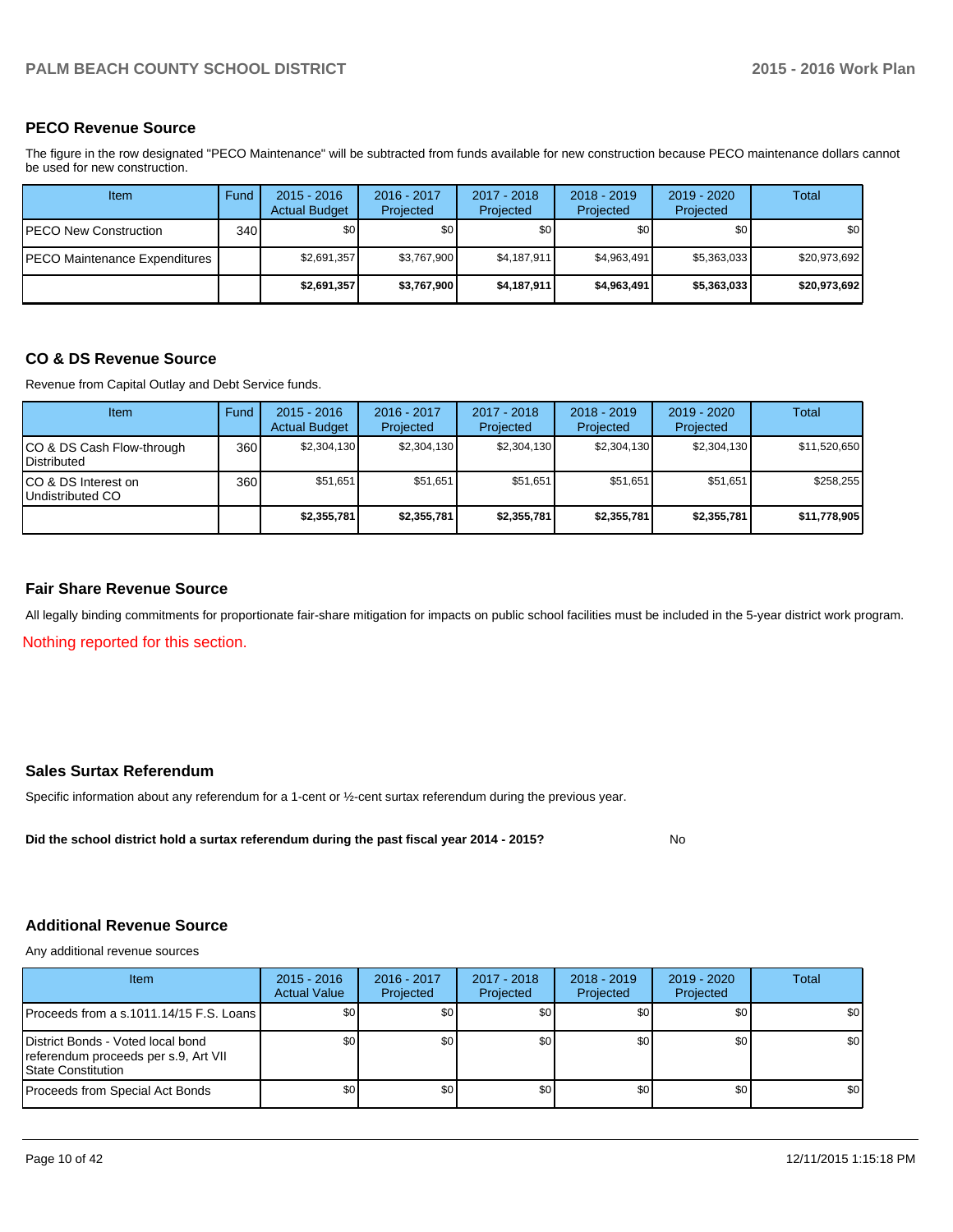| Estimated Revenue from CO & DS Bond<br>Sale                                                                        | \$0           | \$0          | \$0          | \$0         | \$0         | \$0           |
|--------------------------------------------------------------------------------------------------------------------|---------------|--------------|--------------|-------------|-------------|---------------|
| Proceeds from Voted Capital<br>Improvements millage                                                                | \$0           | \$0          | \$0          | \$0         | \$0         | \$0           |
| Other Revenue for Other Capital Projects                                                                           | \$21,421,300  | \$0          | \$0          | \$0         | \$0         | \$21,421,300  |
| Proceeds from 1/2 cent sales surtax<br>authorized by school board                                                  | \$0           | \$0          | \$0          | \$0         | \$0         | \$0           |
| Proceeds from local governmental<br>infrastructure sales surtax                                                    | \$0           | \$0          | \$0          | \$0         | \$0         | \$0           |
| Proceeds from Certificates of<br>Participation (COP's) Sale                                                        | \$0           | \$0          | \$0          | \$0         | \$0         | \$0           |
| Classrooms First Bond proceeds amount<br>authorized in FY 1997-98                                                  | \$0           | \$0          | \$0          | \$0         | \$0         | \$0           |
| <b>Classrooms for Kids</b>                                                                                         | \$0           | \$0          | \$0          | \$0         | \$0         | \$0           |
| <b>District Equity Recognition</b>                                                                                 | \$0           | \$0          | \$0          | \$0         | \$0         | \$0           |
| <b>Federal Grants</b>                                                                                              | \$0           | \$0          | \$0          | \$0         | \$0         | \$0           |
| Proportionate share mitigation (actual<br>cash revenue only, not in kind donations)                                | \$0           | \$0          | \$0          | \$0         | \$0         | \$0           |
| Impact fees received                                                                                               | \$3,972,083   | \$2,000,000  | \$2,000,000  | \$2,000,000 | \$2,000,000 | \$11,972,083  |
| Private donations                                                                                                  | \$0           | \$0          | \$0          | \$0         | \$0         | \$0           |
| Grants from local governments or not-for-<br>profit organizations                                                  | \$0           | \$0          | \$0          | \$0         | \$0         | \$0           |
| Interest, Including Profit On Investment                                                                           | \$750,000     | \$1,000,000  | \$1,000,000  | \$1,000,000 | \$1,000,000 | \$4,750,000   |
| Revenue from Bonds pledging proceeds<br>from 1 cent or 1/2 cent Sales Surtax                                       | \$0           | \$0          | \$0          | \$0         | \$0         | \$0           |
| <b>Total Fund Balance Carried Forward</b>                                                                          | \$87,079,019  | \$2,571,884  | \$12,812,734 | \$0         | \$0         | \$102,463,637 |
| General Capital Outlay Obligated Fund<br>Balance Carried Forward From Total<br><b>Fund Balance Carried Forward</b> | \$0           | \$0          | \$0          | \$0         | \$0         | \$0           |
| <b>Special Facilities Construction Account</b>                                                                     | \$0           | \$0          | \$0          | \$0         | \$0         | \$0           |
| One Cent - 1/2 Cent Sales Surtax Debt<br>Service From Total Fund Balance Carried<br>Forward                        | \$0           | \$0          | \$0          | \$0         | \$0         | \$0           |
| Capital Outlay Projects Funds Balance<br>Carried Forward From Total Fund<br><b>Balance Carried Forward</b>         | \$0           | \$0          | \$0          | \$0         | \$0         | \$0           |
| Charter School Capital Outlay                                                                                      | \$5,470,110   | \$5,470,110  | \$5,470,110  | \$5,470,110 | \$5,470,110 | \$27,350,550  |
| <b>Subtotal</b>                                                                                                    | \$118,692,512 | \$11,041,994 | \$21,282,844 | \$8,470,110 | \$8,470,110 | \$167,957,570 |

## **Total Revenue Summary**

| <b>Item Name</b>                                                    | $2015 - 2016$<br><b>Budget</b> | $2016 - 2017$<br>Projected | $2017 - 2018$<br>Projected | $2018 - 2019$<br>Projected | $2019 - 2020$<br>Projected | <b>Five Year Total</b> |
|---------------------------------------------------------------------|--------------------------------|----------------------------|----------------------------|----------------------------|----------------------------|------------------------|
| Local 1.5 Mill Discretionary Capital Outlay<br><b>I</b> Revenue     | \$237,875,881                  | \$249,973,306              | \$263,341,555              | \$276.062.026              | \$289.777.853              | \$1,317,030,621        |
| IPECO and 1.5 Mill Maint and Other 1.5<br><b>IMill Expenditures</b> | (\$348,791,198)                | (S263, 371, 081)           | (S286,980,180)             | (\$286, 887, 917)          | (\$300,603,744)            | (\$1,486,634,120)      |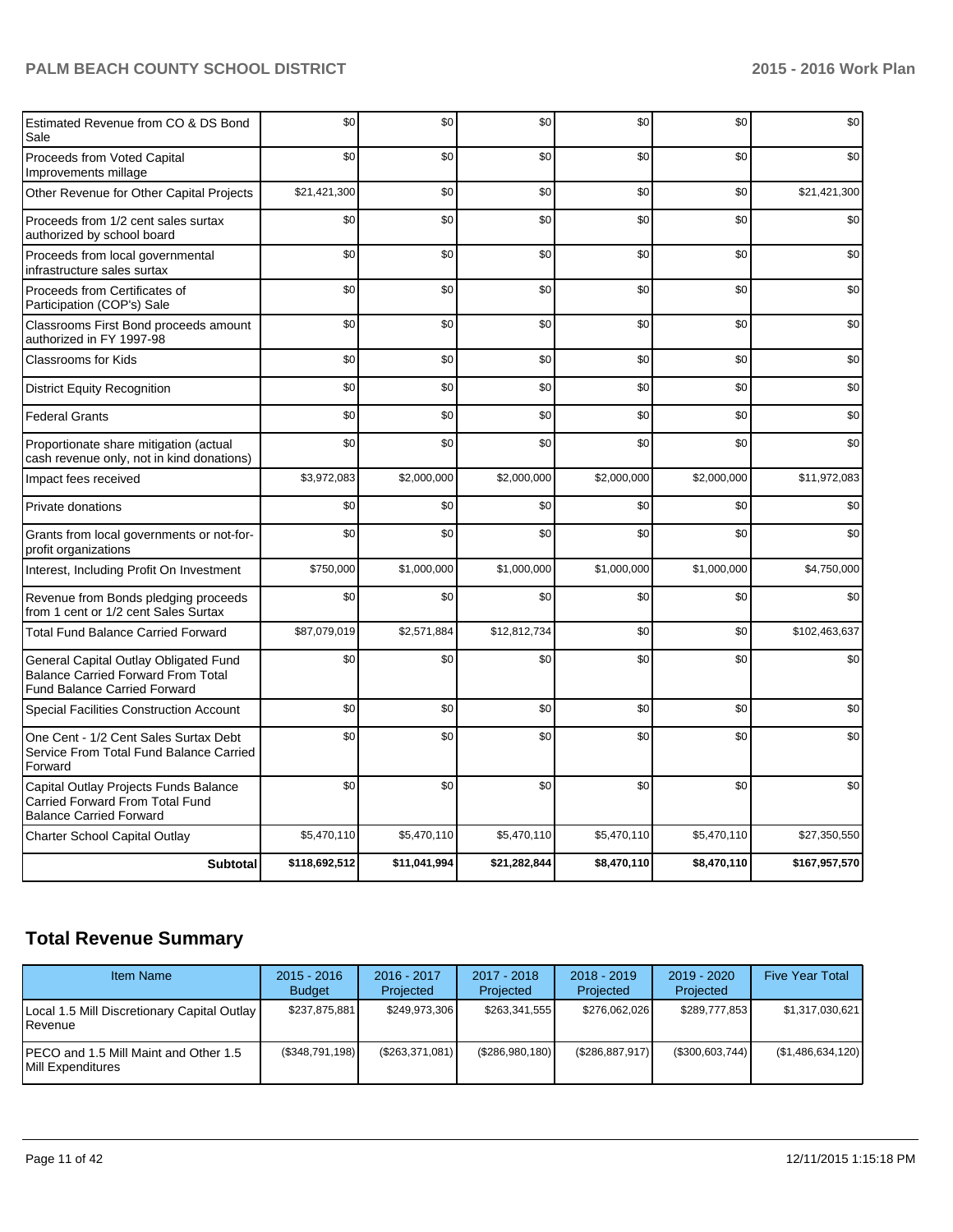| IPECO Maintenance Revenue                                 | \$2,691,357                    | \$3,767,900              | \$4,187,911              | \$4,963,491                | \$5,363,033              | \$20,973,692           |
|-----------------------------------------------------------|--------------------------------|--------------------------|--------------------------|----------------------------|--------------------------|------------------------|
| <b>Available 1.50 Mill for New</b><br><b>Construction</b> | (\$110, 915, 317)              | (\$13,397,775)           | (\$23,638,625)           | (\$10,825,891)             | (\$10,825,891)           | $($ \$169,603,499)     |
| <b>Item Name</b>                                          | $2015 - 2016$<br><b>Budget</b> | 2016 - 2017<br>Projected | 2017 - 2018<br>Projected | $2018 - 2019$<br>Projected | 2019 - 2020<br>Projected | <b>Five Year Total</b> |
| ICO & DS Revenue                                          | \$2,355,781                    | \$2,355,781              | \$2,355,781              | \$2,355,781                | \$2,355,781              | \$11,778,905           |
| IPECO New Construction Revenue                            | \$0                            | \$0                      | \$0                      | \$0                        | \$0                      | \$0                    |
| <b>Other/Additional Revenue</b>                           | \$118,692,512                  | \$11,041,994             | \$21,282,844             | \$8,470,110                | \$8,470,110              | \$167,957,570          |
| <b>Total Additional Revenuel</b>                          | \$121,048,293                  | \$13,397,775             | \$23,638,625             | \$10,825,891               | \$10,825,891             | \$179,736,475          |
| <b>Total Available Revenue</b>                            | \$10,132,976                   | \$0                      | \$0                      | \$0                        | \$0                      | \$10,132,976           |

## **Project Schedules**

#### **Capacity Project Schedules**

A schedule of capital outlay projects necessary to ensure the availability of satisfactory classrooms for the projected student enrollment in K-12 programs.

Nothing reported for this section.

| <b>Planned Cost:</b>     |  |  |  |
|--------------------------|--|--|--|
| <b>Student Stations:</b> |  |  |  |
| Total Classrooms:        |  |  |  |
| Gross Sq Ft:             |  |  |  |

### **Other Project Schedules**

Major renovations, remodeling, and additions of capital outlay projects that do not add capacity to schools.

| <b>Project Description</b> | Location                                        | $2015 - 2016$<br>Actual Budget | 2016 - 2017<br>Projected | 2017 - 2018<br>Projected | $2018 - 2019$<br>Projected | $2019 - 2020$<br>Projected | Total        | Funded |
|----------------------------|-------------------------------------------------|--------------------------------|--------------------------|--------------------------|----------------------------|----------------------------|--------------|--------|
| Pahokee High Remodeling    | <b>IPAHOKEE MIDDLE /</b><br><b>ISENIOR HIGH</b> | \$76,500 <b> </b>              | \$0                      | \$0 <sub>1</sub>         | \$OI                       | \$0                        | \$76,500 Yes |        |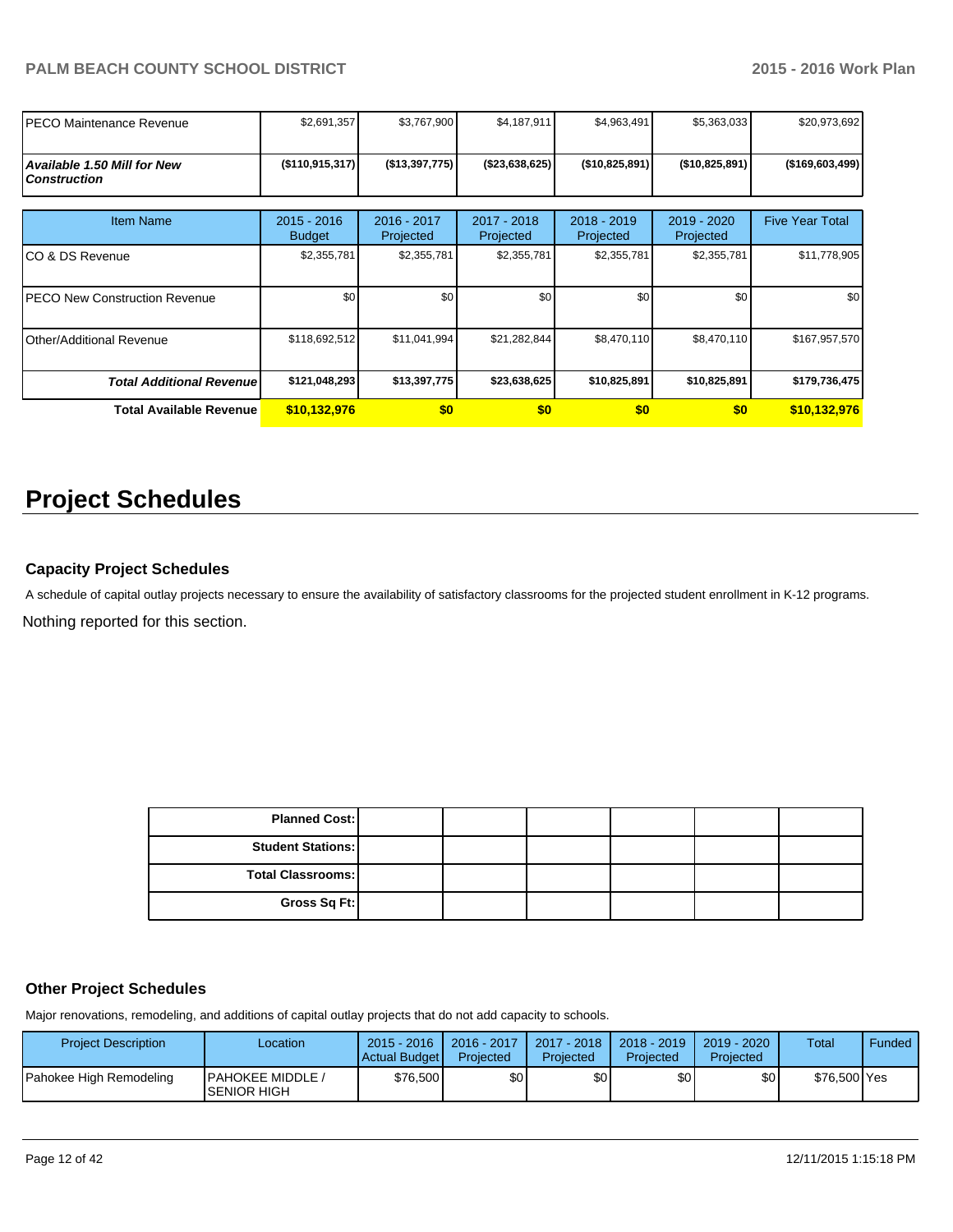| Remodeling    | <b>RIVIERA BEACH</b><br><b>IPREPARATORY &amp;</b><br><b>ACHIEVEMENT</b><br><b>ACADEMY</b> | \$428,380    | \$0 | \$0 | \$0 | \$0 | \$428,380 Yes   |  |
|---------------|-------------------------------------------------------------------------------------------|--------------|-----|-----|-----|-----|-----------------|--|
| Remodeling    | <b>TRANSPORTATION AT</b><br><b>SOUTH AREA</b>                                             | \$861,635    | \$0 | \$0 | \$0 | \$0 | \$861,635 Yes   |  |
| Remodeling    | <b>TRANSPORTATION AT</b><br>WEST CENTRAL (ROYAL)<br>PALM)                                 | \$10,447     | \$0 | \$0 | \$0 | \$0 | \$10,447 Yes    |  |
| Modernization | <b>GALAXY ELEMENTARY</b>                                                                  | \$170,777    | \$0 | \$0 | \$0 | \$0 | \$170,777 Yes   |  |
| Modernization | <b>GLADE VIEW</b><br><b>ELEMENTARY</b>                                                    | \$2,642,261  | \$0 | \$0 | \$0 | \$0 | \$2,642,261 Yes |  |
| Modernization | <b>GOVE ELEMENTARY</b>                                                                    | \$264,056    | \$0 | \$0 | \$0 | \$0 | \$264,056 Yes   |  |
| Modernization | ROSENWALD<br><b>ELEMENTARY</b>                                                            | \$2,366,971  | \$0 | \$0 | \$0 | \$0 | \$2,366,971 Yes |  |
| Modernization | THE CONSERVATORY<br><b>SCHOOL AT NORTH</b><br><b>PALM BEACH</b>                           | \$3,311,949  | \$0 | \$0 | \$0 | \$0 | \$3,311,949 Yes |  |
|               |                                                                                           | \$10,132,976 | \$0 | \$0 | \$0 | \$0 | \$10,132,976    |  |

## **Additional Project Schedules**

Any projects that are not identified in the last approved educational plant survey.

| <b>Project Description</b>                | Location                                                                 | <b>Num</b><br>Classroom<br>s | $2015 - 2016$<br><b>Actual Budget</b> | 2016 - 2017<br>Projected | 2017 - 2018<br>Projected | 2018 - 2019<br>Projected | 2019 - 2020<br>Projected | <b>Total</b>        | Funded |
|-------------------------------------------|--------------------------------------------------------------------------|------------------------------|---------------------------------------|--------------------------|--------------------------|--------------------------|--------------------------|---------------------|--------|
| Demo Old Building and<br>build playfields | <b>DWIGHT D</b><br><b>EISENHOWER</b><br><b>ELEMENTARY</b>                | $\Omega$                     | \$1,560,000                           | \$0                      | \$0                      | \$0                      | \$0                      | \$1,560,000 No      |        |
| Modernization                             | <b>TRANSPORTATION</b><br>AT SOUTH AREA                                   | $\Omega$                     | \$0                                   | \$500,000                | \$12,584,000             | \$0                      | \$0                      | \$13,084,000 No     |        |
| Modernization                             | <b>TRANSPORTATION</b><br>AND MPO AT<br><b>NORTH AREA</b><br>(BLUE HERON) | $\Omega$                     | \$0                                   | \$500,000                | \$0                      | \$14,000,000             | \$0                      | \$14,500,000 No     |        |
| Demolition of Old<br><b>Buildings</b>     | GOVE<br><b>ELEMENTARY</b>                                                | $\Omega$                     | \$1,040,000                           | \$0                      | \$0                      | \$0                      | \$0                      | \$1,040,000 No      |        |
| Remodel                                   | <b>NORTHBORO</b><br><b>ELEMENTARY</b>                                    | $\Omega$                     | \$0                                   | \$0                      | \$0                      | \$0                      | \$923,360                | \$923,360 No        |        |
| Modernization                             | <b>MELALEUCA</b><br><b>ELEMENTARY</b>                                    | $\Omega$                     | \$0                                   | \$0                      | \$0                      | \$0                      | \$37,094,424             | \$37,094,424 No     |        |
| Remodeling                                | <b>TRANSPORTATION</b><br>AT WEST CENTRAL<br>(ROYAL PALM)                 | $\Omega$                     | \$1,372,800                           | \$250,000                | \$3,212,000              | \$0                      | \$0                      | \$4,834,800 No      |        |
| <b>Site Acquisition</b><br>Assigned       | Location not<br>specified                                                | $\Omega$                     | \$0                                   | \$2,588,640              | \$1,100,000              | \$0                      | \$0                      | \$3,688,640 No      |        |
| Parking                                   | <b>FOREST HILL</b><br><b>COMMUNITY HIGH</b>                              | $\Omega$                     | \$0                                   | \$50,000                 | \$500,000                | \$0                      | \$0                      | \$550,000 No        |        |
| Master Plan/ Addition                     | <b>FOREST HILL</b><br><b>COMMUNITY HIGH</b>                              | $\Omega$                     | \$0                                   | \$150,000                | \$0                      | \$0                      | \$13,000,000             | \$13,150,000 No     |        |
| Kitchen expansion                         | <b>VILLAGE ACADEMY</b>                                                   | $\Omega$                     | \$0                                   | \$1,200,000              | \$0                      | \$0                      | \$0                      | \$1,200,000 No      |        |
| <b>Capital Contingency</b>                | Location not<br>specified                                                | U                            | \$633,154                             | \$0                      | \$0                      | \$0                      | \$0                      | \$633,154 No        |        |
| Reserve for FY 17<br>Contingency          | Location not<br>specified                                                | $\Omega$                     | (\$1,143,608)                         | \$0                      | \$0                      | \$0                      | \$0                      | $(S1, 143, 608)$ No |        |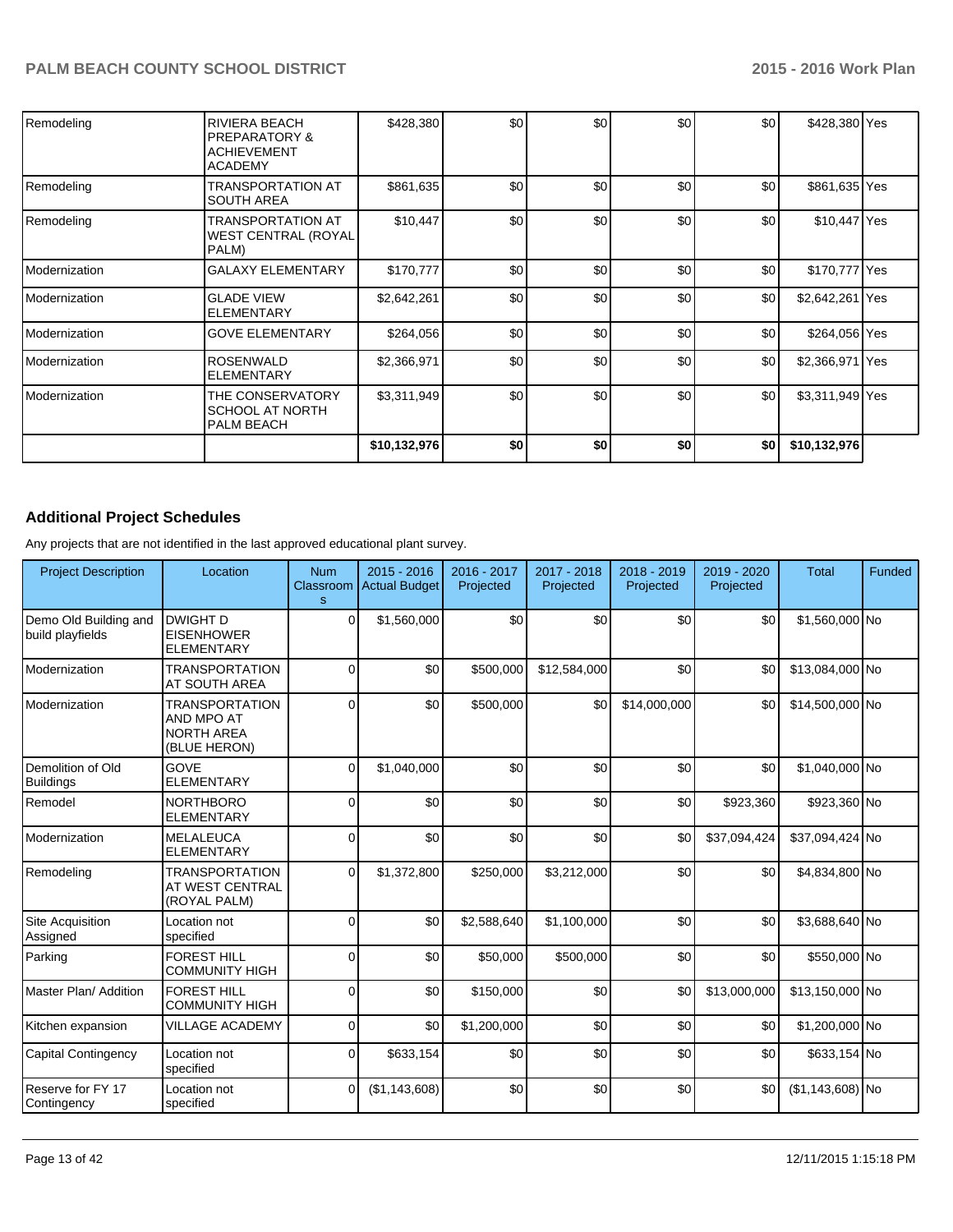| Facilities (Non-<br>Construction)          | Location not<br>specified                   |          | \$21,654,264 | \$61,678,368                                                         | \$69,305,303 | \$85,652,551 | \$82,213,483 | \$320,503,969 No              |  |
|--------------------------------------------|---------------------------------------------|----------|--------------|----------------------------------------------------------------------|--------------|--------------|--------------|-------------------------------|--|
| Technology                                 | Location not<br>specified                   | $\Omega$ | \$19,321,486 | \$22,353,082                                                         | \$32,978,765 | \$18,861,335 |              | \$28,770,219 \$122,284,887 No |  |
| demo                                       | <b>DELRAY FULL</b><br><b>SERVICE CENTER</b> |          | \$0          | \$1,814,400                                                          | \$0          | \$0          | \$0          | \$1,814,400 No                |  |
| Security                                   | Location not<br>specified                   |          | \$0          | \$1,883,649                                                          | \$0          | \$0          | \$0          | \$1,883,649 No                |  |
| <b>Education Technology</b>                | Location not<br>specified                   |          | \$6,910,000  | \$6,560,000                                                          | \$5,560,000  | \$6,206,448  | \$5,560,000  | \$30,796,448 No               |  |
| <b>Facilities Maintenance</b>              | Location not<br>specified                   |          | \$745,301    | \$12,724                                                             | \$0          | \$0          | \$0          | \$758,025 No                  |  |
| <b>Education Technology</b><br>Maintenance | Location not<br>specified                   | ი        | \$200,170    | \$25,000                                                             | \$0          | \$0          | \$0          | \$225,170 No                  |  |
| Technology<br>Maintenance                  | Location not<br>specified                   | ∩        | \$1,422,186  | \$1,128,924                                                          | \$0          | \$0          | \$0          | \$2,551,110 No                |  |
| Transportation<br>Maintenance              | Location not<br>specified                   |          | \$457,567    | \$0                                                                  | \$0          | \$0          | \$0          | \$457,567 No                  |  |
| Transportation                             | Location not<br>specified                   | U        | \$28,951,004 | \$9,463,279                                                          | \$4,650,000  | \$4,650,000  | \$4,900,000  | \$52,614,283 No               |  |
|                                            |                                             | O        |              | \$83,124,324 \$110,158,066 \$129,890,068 \$129,370,334 \$172,461,486 |              |              |              | \$625,004,278                 |  |

## **Non Funded Growth Management Project Schedules**

Schedule indicating which projects, due to planned development, that CANNOT be funded from current revenues projected over the next five years.

Nothing reported for this section.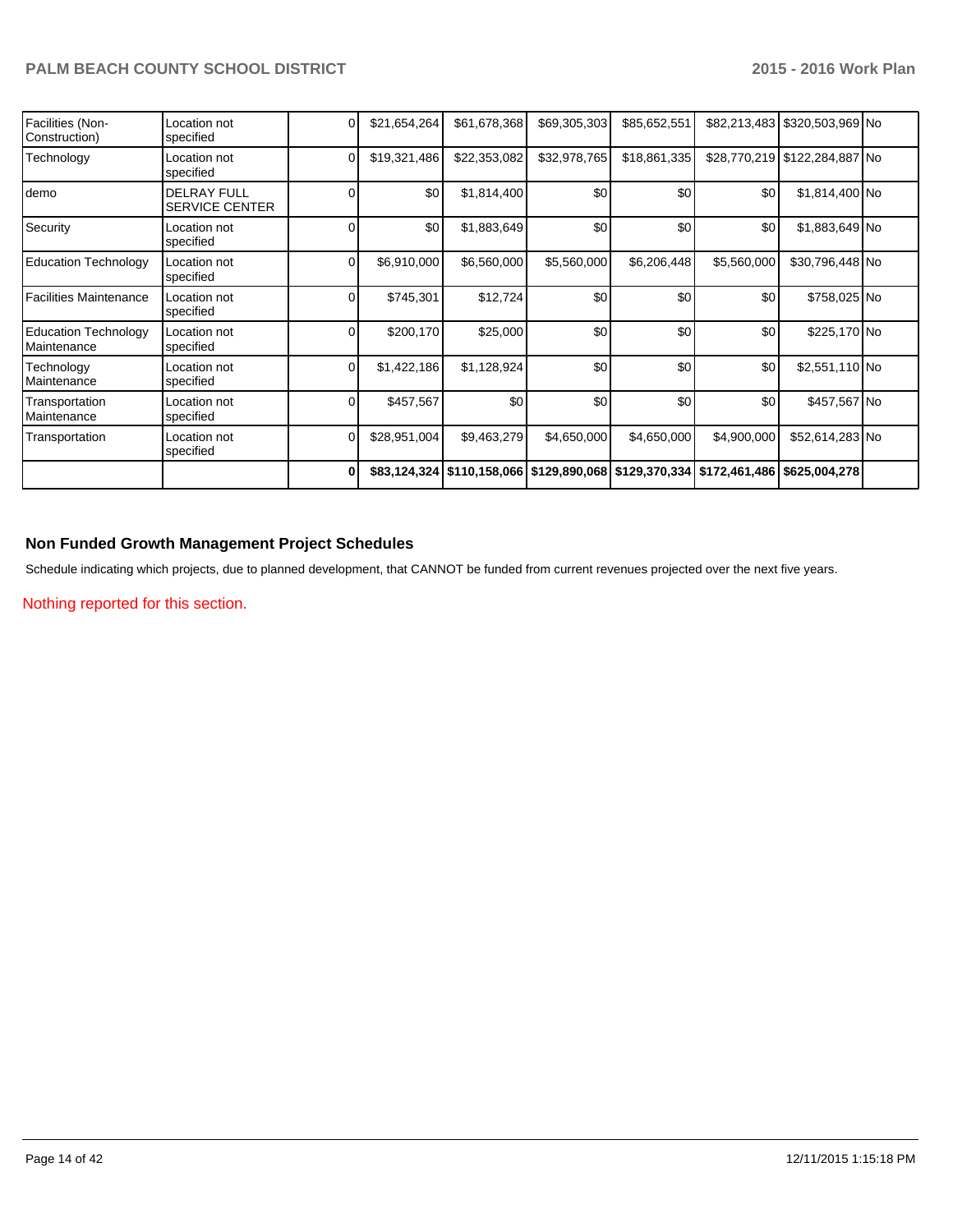# **Tracking**

## **Capacity Tracking**

| Location                                                 | $2015 -$<br>2016 Satis.<br>Stu. Sta. | Actual<br>$2015 -$<br><b>2016 FISH</b><br>Capacity | Actual<br>$2014 -$<br>2015<br><b>COFTE</b> | # Class<br>Rooms | Actual<br>Average<br>$2015 -$<br>2016 Class<br><b>Size</b> | Actual<br>$2015 -$<br>2016<br>Utilization | <b>New</b><br>Stu.<br>Capacity | <b>New</b><br>Rooms to<br>be<br>Added/Re<br>moved | Projected<br>$2019 -$<br>2020<br><b>COFTE</b> | Projected<br>$2019 -$<br>2020<br><b>Utilization</b> | Projected<br>$2019 -$<br>2020 Class<br><b>Size</b> |
|----------------------------------------------------------|--------------------------------------|----------------------------------------------------|--------------------------------------------|------------------|------------------------------------------------------------|-------------------------------------------|--------------------------------|---------------------------------------------------|-----------------------------------------------|-----------------------------------------------------|----------------------------------------------------|
| JUPITER ELEMENTARY                                       | 860                                  | 860                                                | 857                                        | 46               | 19                                                         | 100.00 %                                  | 0                              | $\Omega$                                          | 899                                           | 105.00 %                                            | 20                                                 |
| JUPITER COMMUNITY<br><b>HIGH</b>                         | 2,910                                | 2,764                                              | 2,684                                      | 121              | 22                                                         | 97.00 %                                   | 0                              | $\Omega$                                          | 2,684                                         | 97.00 %                                             | 22                                                 |
| <b>ALLAMANDA</b><br><b>ELEMENTARY</b>                    | 740                                  | 740                                                | 642                                        | 46               | 14                                                         | 87.00 %                                   | $\overline{0}$                 | $\Omega$                                          | 650                                           | 88.00 %                                             | 14                                                 |
| PALM BEACH GARDENS<br><b>ELEMENTARY</b>                  | 739                                  | 739                                                | 704                                        | 40               | 18                                                         | 95.00 %                                   | 0                              | $\Omega$                                          | 738                                           | 100.00%                                             | 18                                                 |
| <b>HOWELL L WATKINS</b><br><b>MIDDLE</b>                 | 1,391                                | 1,251                                              | 847                                        | 58               | 15                                                         | 68.00 %                                   | 0                              | $\Omega$                                          | 947                                           | 76.00 %                                             | 16                                                 |
| THE CONSERVATORY<br><b>SCHOOL AT NORTH</b><br>PALM BEACH | 774                                  | 774                                                | 508                                        | 41               | 12                                                         | 66.00 %                                   | 0                              | $\Omega$                                          | 550                                           | 71.00%                                              | 13                                                 |
| LAKE PARK<br><b>ELEMENTARY</b>                           | 436                                  | 436                                                | 347                                        | 24               | 14                                                         | 80.00 %                                   | 0                              | $\Omega$                                          | 350                                           | 80.00 %                                             | 15                                                 |
| INLET GROVE @ OLD<br><b>SUNCOAST</b>                     | 1,304                                | 1,173                                              | 665                                        | 53               | 13                                                         | 57.00 %                                   | 0                              | $\Omega$                                          | 1                                             | 0.00%                                               | $\mathbf 0$                                        |
| <b>WASHINGTON</b><br><b>ELEMENTARY</b>                   | 586                                  | 586                                                | 377                                        | 31               | 12                                                         | 64.00 %                                   | 0                              | $\Omega$                                          | 423                                           | 72.00 %                                             | 14                                                 |
| <b>JOHN F KENNEDY</b><br>MIDDLE                          | 1,671                                | 1,503                                              | 672                                        | 70               | 10                                                         | 45.00 %                                   | 0                              | $\Omega$                                          | 883                                           | 59.00 %                                             | 13                                                 |
| LINCOLN ELEMENTARY                                       | 968                                  | 968                                                | 563                                        | 51               | 11                                                         | 58.00 %                                   | 0                              | $\Omega$                                          | 564                                           | 58.00 %                                             | 11                                                 |
| SABAL<br>PALM/HIGHRIDGE                                  | 47                                   | $\Omega$                                           | $\Omega$                                   | 4                | $\Omega$                                                   | 0.00%                                     | 0                              | $\Omega$                                          | 30                                            | 0.00%                                               | 8                                                  |
| <b>NORTHMORE</b><br><b>ELEMENTARY</b>                    | 763                                  | 763                                                | 441                                        | 41               | 11                                                         | 58.00 %                                   | 0                              | $\Omega$                                          | 460                                           | 60.00%                                              | 11                                                 |
| <b>NORTHBORO</b><br><b>ELEMENTARY</b>                    | 970                                  | 970                                                | 657                                        | 52               | 13                                                         | 68.00 %                                   | 0                              | $\Omega$                                          | 776                                           | 80.00 %                                             | 15                                                 |
| <b>ROOSEVELT FULL</b><br><b>SERVICE CENTER</b>           | 540                                  | $\Omega$                                           | $\Omega$                                   | 25               | $\Omega$                                                   | 0.00%                                     | 0                              | $\Omega$                                          | $\mathbf 0$                                   | 0.00%                                               | $\mathbf 0$                                        |
| <b>ADULT EDUCATION</b><br><b>CENTER</b>                  | 708                                  | 1,062                                              | $\Omega$                                   | 30               | $\Omega$                                                   | 0.00%                                     | $\Omega$                       | $\Omega$                                          | $\mathbf 0$                                   | 0.00%                                               | $\mathbf 0$                                        |
| <b>ROOSEVELT</b><br><b>ELEMENTARY</b>                    | 801                                  | 801                                                | 457                                        | 44               | 10 <sup>1</sup>                                            | 57.00 %                                   | 0                              | $\Omega$                                          | 467                                           | 58.00 %                                             | 11                                                 |
| <b>WESTWARD</b><br>ELEMENTARY                            | 890                                  | 890                                                | 586                                        | 47               | 12                                                         | 66.00 %                                   | 0                              | $\Omega$                                          | 609                                           | 68.00 %                                             | 13                                                 |
| U B KINSEY/PALMVIEW<br><b>ELEMENTARY</b>                 | 700                                  | 700                                                | 550                                        | 36               | 15                                                         | 79.00 %                                   | 0                              | $\mathbf 0$                                       | 577                                           | 82.00%                                              | 16                                                 |
| ALEXANDER W<br>DREYFOOS JR SCHOOL<br>OF THE ARTS         | 1,353                                | 1,217                                              | 1,345                                      | 54               | 25                                                         | 111.00 %                                  | $\mathbf 0$                    | $\Omega$                                          | 1,344                                         | 110.00%                                             | 25                                                 |
| <b>BAK MIDDLE SCHOOL</b><br>OF THE ARTS                  | 1,562                                | 1,405                                              | 1,346                                      | 64               | 21                                                         | 96.00 %                                   | 0                              | $\mathbf 0$                                       | 1,355                                         | 96.00 %                                             | 21                                                 |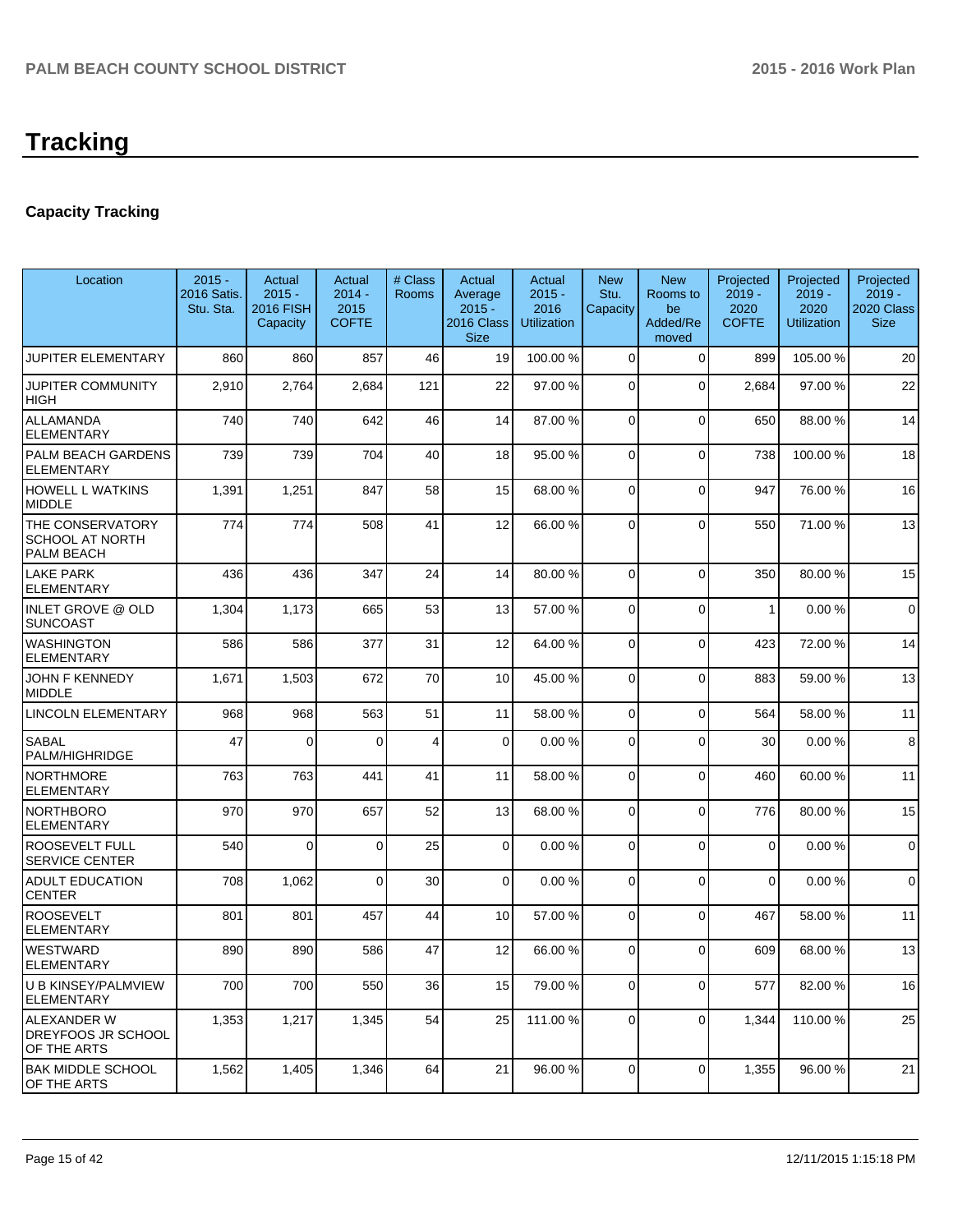| <b>PALM BEACH PUBLIC</b><br><b>SCHOOL</b>      | 393   | 393         | 403            | 22  | 18             | 103.00 % | $\overline{0}$ | 0           | 403            | 103.00%  | 18          |
|------------------------------------------------|-------|-------------|----------------|-----|----------------|----------|----------------|-------------|----------------|----------|-------------|
| <b>WEST GATE</b><br>ELEMENTARY                 | 1,058 | 1,058       | 721            | 58  | 12             | 68.00 %  | $\Omega$       | 0           | 735            | 69.00 %  | 13          |
| <b>BELVEDERE</b><br>ELEMENTARY                 | 658   | 658         | 527            | 35  | 15             | 80.00 %  | $\overline{0}$ | $\mathbf 0$ | 532            | 81.00%   | 15          |
| Iconniston<br><b>COMMUNITY MIDDLE</b>          | 1,307 | 1,176       | 1,160          | 55  | 21             | 99.00 %  | $\mathbf 0$    | 0           | 1,170          | 99.00 %  | 21          |
| PALMETTO<br><b>ELEMENTARY</b>                  | 882   | 882         | 569            | 48  | 12             | 64.00 %  | $\mathbf 0$    | $\mathbf 0$ | 579            | 66.00 %  | 12          |
| <b>SOUTH OLIVE</b><br>ELEMENTARY               | 709   | 709         | 696            | 38  | 18             | 98.00 %  | $\Omega$       | $\mathbf 0$ | 697            | 98.00 %  | 18          |
| <b>FOREST HILL</b><br> COMMUNITY HIGH          | 1,934 | 1,837       | 2,098          | 80  | 26             | 114.00 % | $\Omega$       | 0           | 2,097          | 114.00 % | 26          |
| <b>IMEADOW PARK</b><br>ELEMENTARY              | 672   | 672         | 685            | 46  | 15             | 102.00%  | $\mathbf 0$    | 0           | 727            | 108.00%  | 16          |
| <b>BERKSHIRE</b><br>ELEMENTARY                 | 1,229 | 1,229       | 1,082          | 66  | 16             | 88.00 %  | 0              | $\mathbf 0$ | 1,106          | 90.00%   | 17          |
| <b>PALM SPRINGS</b><br><b>COMMUNITY MIDDLE</b> | 1,893 | 1,703       | 1,524          | 82  | 19             | 89.00 %  | $\Omega$       | $\mathbf 0$ | 1,663          | 98.00 %  | 20          |
| <b>FOREST HILL</b><br><b>ELEMENTARY</b>        | 1,222 | 1,222       | 812            | 64  | 13             | 66.00 %  | $\overline{0}$ | $\mathbf 0$ | 823            | 67.00 %  | 13          |
| <b>GREENACRES</b><br><b>ELEMENTARY</b>         | 822   | 822         | 702            | 45  | 16             | 85.00 %  | $\overline{0}$ | 0           | 739            | 90.00%   | 16          |
| <b>PALM SPRINGS</b><br>ELEMENTARY              | 1,012 | 1,012       | 854            | 57  | 15             | 84.00 %  | 0              | 0           | 868            | 86.00 %  | 15          |
| <b>HIGHLAND</b><br>ELEMENTARY                  | 1,072 | 1,072       | 968            | 60  | 16             | 90.00 %  | $\Omega$       | $\mathbf 0$ | 1,066          | 99.00 %  | 18          |
| NORTH GRADE<br>ELEMENTARY                      | 892   | 892         | 763            | 49  | 16             | 86.00 %  | $\overline{0}$ | 0           | 768            | 86.00 %  | 16          |
| <b>LAKE WORTH</b><br><b>COMMUNITY HIGH</b>     | 2,986 | 2,836       | 2,394          | 124 | 19             | 84.00 %  | $\mathbf 0$    | $\mathbf 0$ | 2,400          | 85.00 %  | 19          |
| <b>SOUTH GRADE</b><br>ELEMENTARY               | 803   | 803         | 701            | 43  | 16             | 87.00 %  | $\Omega$       | 0           | 703            | 88.00 %  | 16          |
| <b>BARTON ELEMENTARY</b>                       | 1,400 | 1,400       | 893            | 75  | 12             | 64.00 %  | $\overline{0}$ | $\mathbf 0$ | 925            | 66.00 %  | 12          |
| <b>LANTANA ELEMENTARY</b>                      | 599   | 599         | 491            | 35  | 14             | 82.00 %  | $\overline{0}$ | $\mathbf 0$ | 520            | 87.00 %  | 15          |
| LANTANA COMMUNITY<br>MIDDLE                    | 1,121 | 1,008       | 862            | 49  | 18             | 86.00 %  | $\Omega$       | $\Omega$    | 934            | 93.00 %  | 19          |
| ROLLING GREEN<br>ELEMENTARY                    | 1,109 | 1,109       | 792            | 60  | 13             | 71.00 %  | $\overline{0}$ | 0           | 803            | 72.00 %  | 13          |
| POINCIANA<br><b>ELEMENTARY</b>                 | 685   | 685         | 538            | 35  | 15             | 78.00 %  | $\overline{0}$ | $\mathbf 0$ | 554            | 81.00%   | 16          |
| <b>GALAXY ELEMENTARY</b>                       | 752   | 752         | 596            | 40  | 15             | 79.00 %  | $\overline{0}$ | $\mathbf 0$ | 717            | 95.00 %  | 18          |
| <b>FOREST PARK</b><br> ELEMENTARY              | 780   | 780         | 553            | 42  | 13             | 71.00 %  | $\overline{0}$ | 0           | 563            | 72.00 %  | 13          |
| PLUMOSA<br> ELEMENTARY SCHOOL<br>OF THE ARTS   | 711   | 711         | 628            | 37  | 17             | 88.00 %  | $\overline{0}$ | 0           | 634            | 89.00 %  | 17          |
| <b>S D SPADY</b><br>ELEMENTARY                 | 697   | 697         | 537            | 38  | 14             | 77.00 %  | $\Omega$       | $\mathbf 0$ | 554            | 79.00 %  | 15          |
| <b>DELRAY FULL SERVICE</b><br> CENTER          | 1,097 | $\mathbf 0$ | $\overline{0}$ | 50  | $\overline{0}$ | 0.00%    | $\overline{0}$ | 0           | $\overline{0}$ | 0.00%    | $\mathbf 0$ |
| <b>PINE GROVE</b><br><b>ELEMENTARY</b>         | 852   | 852         | 393            | 45  | 9 <sub>l</sub> | 46.00 %  | $-88$          | -4          | 398            | 52.00 %  | 10          |
| <b>J C MITCHELL</b><br><b>ELEMENTARY</b>       | 1,032 | 1,032       | 878            | 60  | 15             | 85.00 %  | 0              | 0           | 897            | 87.00 %  | 15          |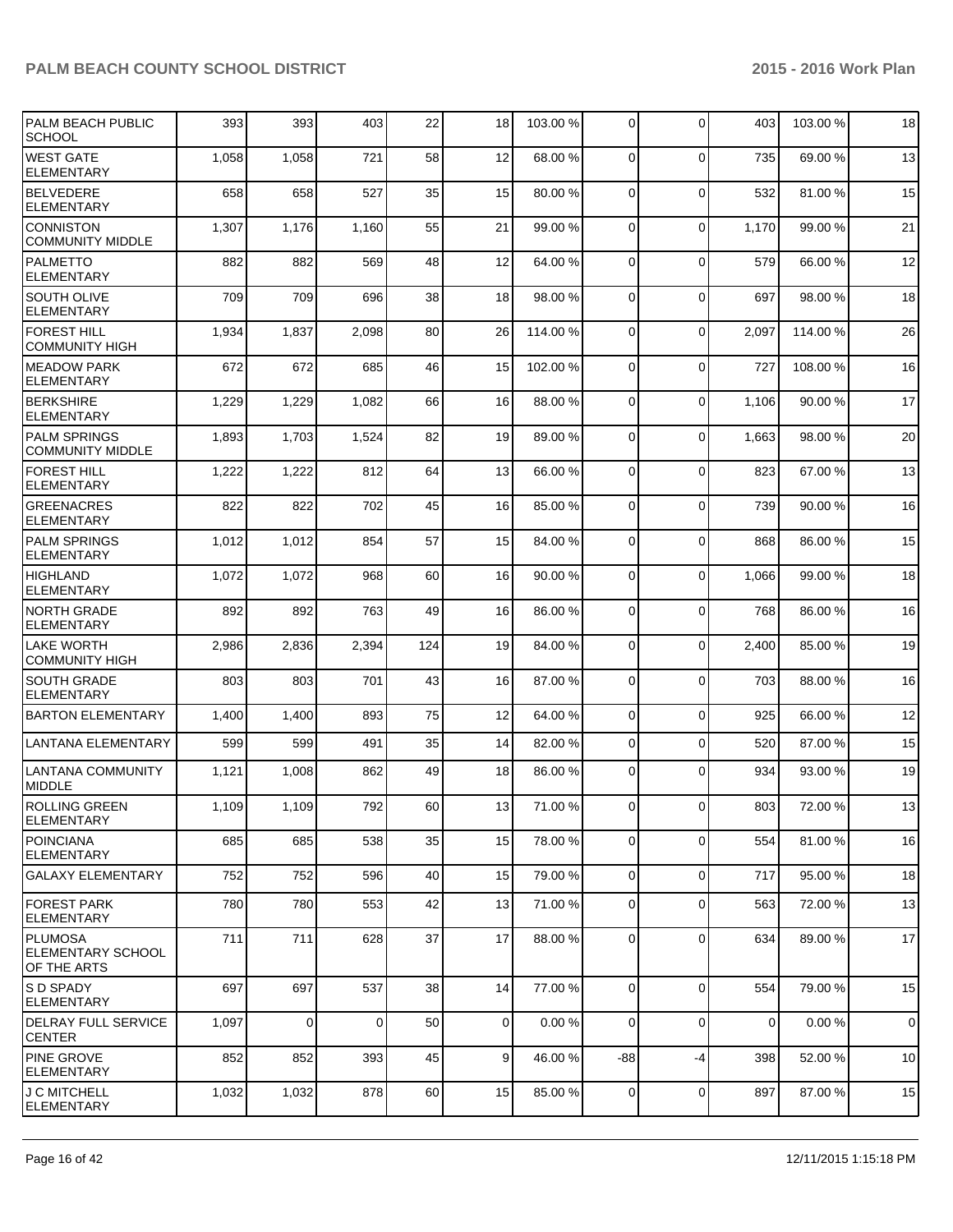| <b>BOCA RATON</b><br><b>ELEMENTARY</b>                                     | 401   | 401      | 309      | 22     | 14              | 77.00 %  | $\overline{0}$ | $\Omega$       | 344            | 86.00 %  | 16             |
|----------------------------------------------------------------------------|-------|----------|----------|--------|-----------------|----------|----------------|----------------|----------------|----------|----------------|
| <b>BOCA RATON</b><br><b>COMMUNITY HIGH</b>                                 | 3,082 | 2,927    | 3,027    | 129    | 23              | 103.00 % | $\Omega$       | $\mathbf{0}$   | 3,027          | 103.00 % | 23             |
| <b>PAHOKEE</b><br>ELEMENTARY                                               | 671   | 671      | 359      | 35     | 10 <sup>1</sup> | 53.00 %  | $\Omega$       | $\Omega$       | 380            | 57.00 %  | 11             |
| <b>CROSS ROADS</b><br>ACADEMY (LAKE<br><b>SHORE ANNEX)</b>                 | 747   | 747      | 134      | 31     | $\vert$         | 18.00 %  | $\Omega$       | $\mathbf{0}$   | 145            | 19.00 %  | $\overline{5}$ |
| <b>GOVE ELEMENTARY</b>                                                     | 2,303 | 2,303    | 1,177    | 120    | 10 <sup>1</sup> | 51.00 %  | $\Omega$       | $\mathbf 0$    | 803            | 35.00 %  | $\overline{7}$ |
| <b>GLADE VIEW</b><br><b>ELEMENTARY</b>                                     | 403   | $\Omega$ | $\Omega$ | 24     | $\overline{0}$  | 0.00%    | $\Omega$       | $\Omega$       | 304            | 0.00%    | 13             |
| <b>ROSENWALD</b><br><b>ELEMENTARY</b>                                      | 328   | $\Omega$ | $\Omega$ | 19     | $\Omega$        | 0.00%    | $\Omega$       | $\mathbf{0}$   | 234            | 0.00%    | 12             |
| <b>JOHN I LEONARD</b><br><b>SENIOR HIGH</b>                                | 3,056 | 2,903    | 3,137    | 127    | 25              | 108.00 % | 70             | 6              | 3,100          | 104.00%  | 23             |
| PALM BEACH GARDENS<br><b>COMMUNITY HIGH</b>                                | 3,002 | 2,851    | 2,548    | 126    | 20              | 89.00 %  | $\Omega$       | 0              | 2,548          | 89.00 %  | 20             |
| Iwynnebrook<br><b>ELEMENTARY</b>                                           | 963   | 963      | 824      | 51     | 16              | 86.00 %  | $\Omega$       | $\mathbf{0}$   | 836            | 87.00%   | 16             |
| IWEST RIVIERA<br><b>ELEMENTARY</b>                                         | 729   | 729      | 662      | 38     | 17              | 91.00 %  | $\Omega$       | $\mathbf{0}$   | 696            | 95.00 %  | 18             |
| <b>GROVE PARK</b><br><b>ELEMENTARY</b>                                     | 1,080 | 1,080    | 668      | 56     | 12              | 62.00 %  | $\Omega$       | $\Omega$       | 696            | 64.00%   | 12             |
| <b>MELALEUCA</b><br><b>ELEMENTARY</b>                                      | 1,004 | 1,004    | 800      | 52     | 15              | 80.00 %  | $\Omega$       | $\Omega$       | 812            | 81.00%   | 16             |
| <b>ADDISON MIZNER</b><br>ELEMENTARY                                        | 996   | 996      | 837      | 52     | 16              | 84.00 %  | $\Omega$       | $\mathbf{0}$   | 838            | 84.00 %  | 16             |
| <b>RIVIERA BEACH</b><br><b>PREPARATORY &amp;</b><br>ACHIEVEMENT<br>ACADEMY | 584   | 700      | 121      | 33     | 4               | 17.00 %  | $\Omega$       | $\Omega$       | 121            | 17.00 %  | $\overline{4}$ |
| <b>BOCA RATON</b><br><b>COMMUNITY MIDDLE</b>                               | 1,574 | 1,416    | 1,479    | 66     | 22              | 104.00 % | $\Omega$       | $\Omega$       | 1,479          | 104.00%  | 22             |
| <b>CLIFFORD O</b><br>TAYLOR/KIRKLANE<br><b>ELEMENTARY</b>                  | 1,439 | 1,439    | 1,281    | 80     | 16              | 89.00 %  | $\Omega$       | $\mathbf{0}$   | 1,284          | 89.00 %  | 16             |
| <b>DWIGHT D</b><br><b>EISENHOWER</b><br><b>ELEMENTARY</b>                  | 1,522 | 1,522    | 528      | 60     | 9 <sup>1</sup>  | 35.00 %  | $\Omega$       | $\Omega$       | 558            | 37.00 %  | $9\,$          |
| SOUTH TECHNICAL<br><b>COMMUNITY HIGH</b>                                   | 1,486 | 1,783    | 1,217    | 69     | 18              | 68.00 %  | 01             | $\overline{0}$ | $\overline{0}$ | 0.00%    | $\mathbf 0$    |
| <b>CONGRESS MIDDLE</b>                                                     | 1,591 | 1,431    | 959      | 67     | 14              | 67.00 %  | $\overline{0}$ | $\mathbf{0}$   | 1,180          | 82.00 %  | 18             |
| SANTALUCES<br><b>COMMUNITY HIGH</b>                                        | 2,744 | 2,606    | 2,346    | 110    | 21              | 90.00 %  | $\Omega$       | 0              | 2,579          | 99.00 %  | 23             |
| <b>GOLD COAST</b><br><b>COMMUNITY SCHOOL</b>                               | 621   | 621      | 100      | 28     | $\vert$         | 16.00 %  | $\Omega$       | $\mathbf 0$    | 100            | 16.00%   | $\overline{4}$ |
| <b>JERRY THOMAS</b><br><b>ELEMENTARY</b>                                   | 1,100 | 1,100    | 847      | 57     | 15              | 77.00 %  | $\overline{0}$ | 0              | 867            | 79.00 %  | 15             |
| <b>VERDE ELEMENTARY</b>                                                    | 944   | 944      | 897      | 51     | 18              | 95.00 %  | $\overline{0}$ | 0              | 906            | 96.00%   | 18             |
| <b>I</b> WELLINGTON<br><b>ELEMENTARY</b>                                   | 1,022 | 1,022    | 695      | 56     | 12              | 68.00 %  | $\overline{0}$ | $\Omega$       | 861            | 84.00%   | 15             |
| <b>SPANISH RIVER</b><br><b>COMMUNITY HIGH</b>                              | 2,553 | 2,425    | 2,249    | 107    | 21              | 93.00 %  | $-175$         | -14            | 2,250          | 100.00%  | 24             |
| CRESTWOOD MIDDLE                                                           | 1,837 | 1,653    | 952      | $77\,$ | 12              | 58.00 %  | $\overline{0}$ | $\mathbf 0$    | 952            | 58.00%   | 12             |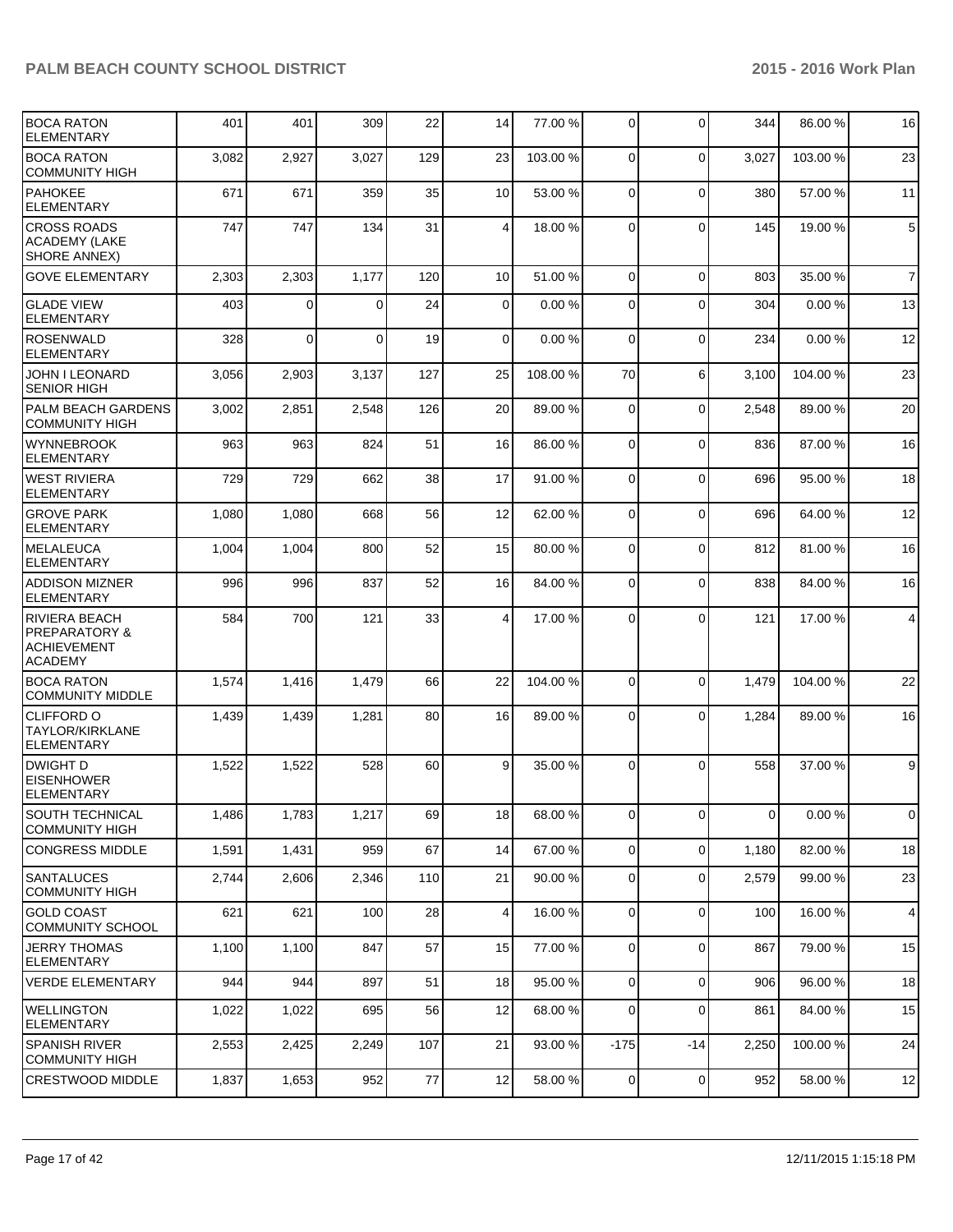| <b>WELLINGTON</b><br><b>LANDINGS MIDDLE</b>      | 1,789 | 1,610 | 1,022 | 76  | 13             | 63.00 %  | $-44$          | $-2$           | 1,083 | 69.00 %  | 15               |
|--------------------------------------------------|-------|-------|-------|-----|----------------|----------|----------------|----------------|-------|----------|------------------|
| <b>SEMINOLE TRAILS</b><br><b>ELEMENTARY</b>      | 1,066 | 1,066 | 875   | 62  | 14             | 82.00 %  | 0              | $\Omega$       | 886   | 83.00 %  | 14               |
| <b>JUPITER MIDDLE</b>                            | 1,920 | 1,728 | 1,239 | 82  | 15             | 72.00 %  | $\mathbf 0$    | $\mathbf 0$    | 1,307 | 76.00 %  | 16               |
| <b>DEL PRADO</b><br>ELEMENTARY                   | 991   | 991   | 880   | 53  | 17             | 89.00 %  | 0              | $\Omega$       | 898   | 91.00 %  | 17               |
| <b>LOGGERS RUN MIDDLE</b>                        | 1,411 | 1,269 | 1,074 | 61  | 18             | 85.00 %  | $\mathbf 0$    | $\Omega$       | 1,073 | 85.00 %  | 18               |
| H L JOHNSON<br><b>ELEMENTARY</b>                 | 1,000 | 1,000 | 792   | 51  | 16             | 79.00 %  | 0              | $\Omega$       | 803   | 80.00%   | 16               |
| <b>PAHOKEE MIDDLE /</b><br><b>SENIOR HIGH</b>    | 2,167 | 1,950 | 806   | 86  | 9              | 41.00 %  | $\Omega$       | $\Omega$       | 806   | 41.00 %  | 9                |
| <b>WHISPERING PINES</b><br><b>ELEMENTARY</b>     | 1,004 | 1,004 | 854   | 54  | 16             | 85.00 %  | $\Omega$       | $\Omega$       | 997   | 99.00 %  | 18               |
| <b>ROYAL PALM SCHOOL</b>                         | 623   | 623   | 401   | 59  | $\overline{7}$ | 64.00 %  | $\mathbf 0$    | $\mathbf 0$    | 425   | 68.00 %  | $\overline{7}$   |
| <b>CORAL SUNSET</b><br><b>ELEMENTARY</b>         | 990   | 990   | 670   | 51  | 13             | 68.00 %  | 0              | $\Omega$       | 767   | 77.00 %  | 15               |
| <b>CHRISTA MCAULIFFE</b><br>MIDDLE               | 1,677 | 1,509 | 1,091 | 69  | 16             | 72.00 %  | 0              | $\Omega$       | 1,090 | 72.00 %  | 16               |
| KE<br>CUNNINGHAM/CANAL<br>POINT ELEMENTARY       | 707   | 707   | 289   | 37  | 8              | 41.00 %  | 0              | $\Omega$       | 317   | 45.00 %  | $\boldsymbol{9}$ |
| <b>PALM BEACH LAKES</b><br><b>COMMUNITY HIGH</b> | 2,945 | 2,797 | 1,990 | 128 | 16             | 71.00 %  | $\mathbf 0$    | $\Omega$       | 2,600 | 93.00 %  | 20               |
| <b>INDIAN PINES</b><br><b>ELEMENTARY</b>         | 1,158 | 1,158 | 666   | 63  | 11             | 57.00 %  | 0              | $\Omega$       | 678   | 59.00 %  | 11               |
| <b>LIBERTY PARK</b><br><b>ELEMENTARY</b>         | 1,035 | 1,035 | 1,032 | 55  | 19             | 100.00 % | 0              | $\Omega$       | 1,043 | 101.00%  | 19               |
| <b>BANYAN CREEK</b><br><b>ELEMENTARY</b>         | 1,200 | 1,200 | 964   | 60  | 16             | 80.00 %  | 0              | $\Omega$       | 979   | 82.00 %  | 16               |
| <b>LOXAHATCHEE</b><br><b>GROVES ELEMENTARY</b>   | 860   | 860   | 541   | 46  | 12             | 63.00 %  | 0              | $\mathbf 0$    | 560   | 65.00 %  | 12               |
| <b>CALUSA ELEMENTARY</b>                         | 1,016 | 1,016 | 989   | 55  | 18             | 97.00 %  | 0              | $\mathbf 0$    | 1,093 | 108.00 % | 20               |
| <b>LIGHTHOUSE</b><br><b>ELEMENTARY</b>           | 967   | 967   | 698   | 51  | 14             | 72.00 %  | 0              | $\Omega$       | 713   | 74.00 %  | 14               |
| <b>CYPRESS TRAILS</b><br><b>ELEMENTARY</b>       | 875   | 875   | 434   | 47  | 9              | 50.00 %  | 0              | $\Omega$       | 445   | 51.00 %  | 9                |
| SANDPIPER SHORES<br>ELEMENTARY                   | 1,064 | 1,064 | 902   | 58  | 16             | 85.00 %  |                | 0              | 907   | 85.00 %  | 16               |
| WATSON B DUNCAN<br><b>MIDDLE</b>                 | 1,565 | 1,408 | 1,270 | 64  | 20             | 90.00 %  | 0              | $\mathbf 0$    | 1,289 | 92.00 %  | 20               |
| <b>BEAR LAKES MIDDLE</b>                         | 1,591 | 1,431 | 739   | 72  | 10             | 52.00 %  | 0              | $\mathbf 0$    | 963   | 67.00 %  | 13               |
| <b>OMNI MIDDLE</b>                               | 1,551 | 1,395 | 1,430 | 65  | 22             | 103.00 % | 0              | $\Omega$       | 1,430 | 103.00 % | 22               |
| <b>TIMBER TRACE</b><br><b>ELEMENTARY</b>         | 1,013 | 1,013 | 858   | 54  | 16             | 85.00 %  | 0              | $\Omega$       | 900   | 89.00 %  | 17               |
| <b>LIMESTONE CREEK</b><br><b>ELEMENTARY</b>      | 1,164 | 1,164 | 913   | 61  | 15             | 78.00 %  | $\overline{0}$ | $\overline{0}$ | 1,099 | 94.00%   | 18               |
| NEW HORIZONS<br><b>ELEMENTARY</b>                | 857   | 857   | 592   | 46  | 13             | 69.00 %  | 0              | $\mathbf 0$    | 622   | 73.00 %  | 14               |
| <b>CITRUS COVE</b><br><b>ELEMENTARY</b>          | 1,227 | 1,227 | 999   | 64  | 16             | 81.00 %  | 0              | $\mathbf 0$    | 1,044 | 85.00 %  | 16               |
| <b>HAMMOCK POINTE</b><br><b>ELEMENTARY</b>       | 980   | 980   | 889   | 51  | 17             | 91.00 %  | 0              | $\mathbf 0$    | 898   | 92.00 %  | 18               |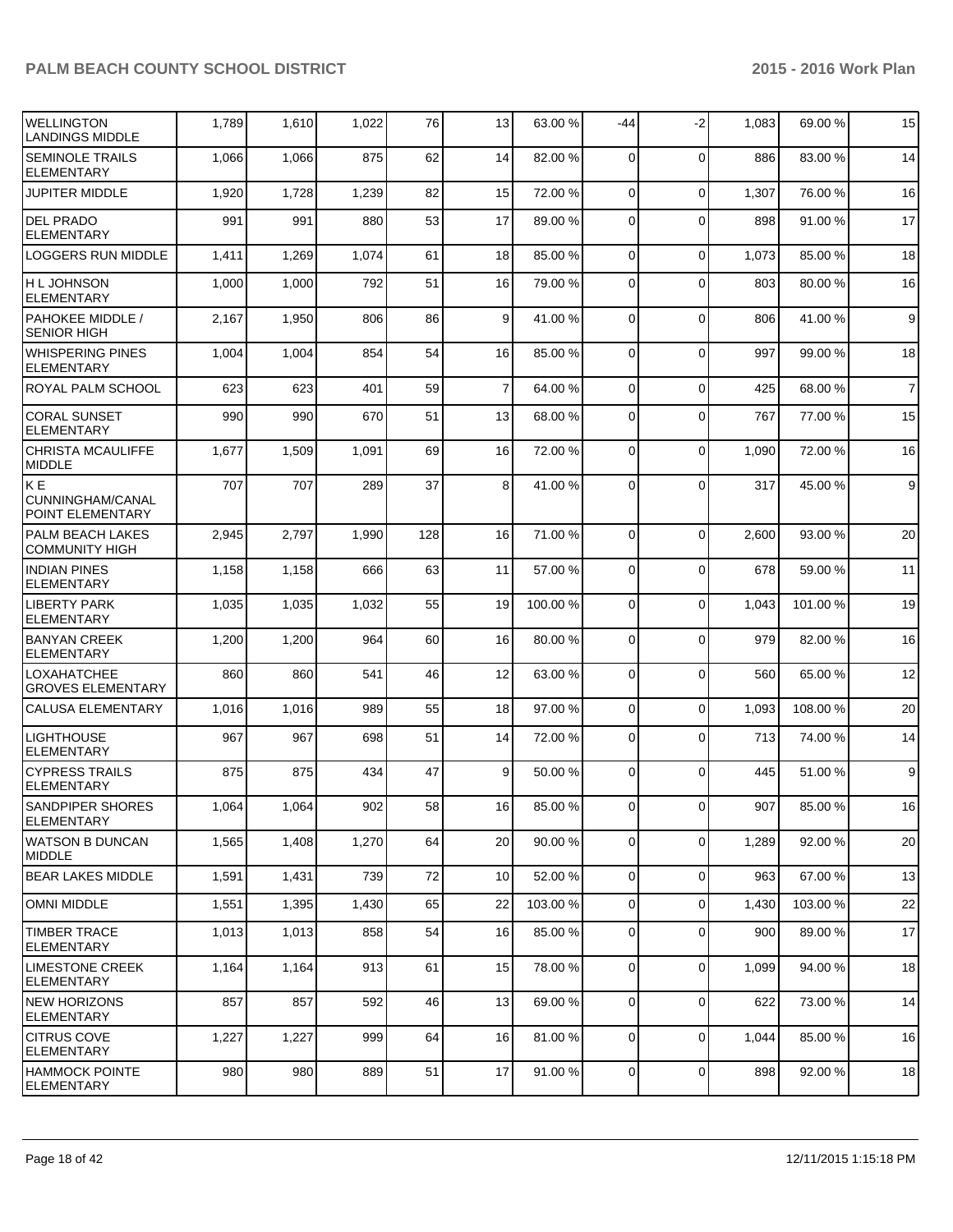| <b>JUPITER FARMS</b><br><b>ELEMENTARY</b>          | 713   | 713   | 529   | 38  | 14              | 74.00 % | $\Omega$       | $\Omega$     | 534   | 75.00 % | 14             |
|----------------------------------------------------|-------|-------|-------|-----|-----------------|---------|----------------|--------------|-------|---------|----------------|
| <b>CRYSTAL LAKES</b><br><b>ELEMENTARY</b>          | 890   | 890   | 611   | 45  | 14              | 69.00 % | $\Omega$       | $\Omega$     | 668   | 75.00 % | 15             |
| <b>LAKE WORTH MIDDLE</b>                           | 1,580 | 1,422 | 1,012 | 65  | 16              | 71.00 % | $\overline{0}$ | $\mathbf 0$  | 1,333 | 94.00%  | 21             |
| <b>ACREAGE PINES</b><br><b>ELEMENTARY</b>          | 553   | 553   | 451   | 30  | 15              | 82.00 % | $\Omega$       | $\Omega$     | 481   | 87.00 % | 16             |
| PANTHER RUN<br><b>ELEMENTARY</b>                   | 978   | 978   | 653   | 50  | 13              | 67.00 % | $\overline{0}$ | $\mathbf 0$  | 686   | 70.00%  | 14             |
| <b>OLYMPIC HEIGHTS</b><br><b>COMMUNITY HIGH</b>    | 2,390 | 2,270 | 1,947 | 100 | 19              | 86.00 % | 0              | $\mathbf 0$  | 2,125 | 94.00%  | 21             |
| <b>WELLINGTON</b><br><b>COMMUNITY HIGH</b>         | 2,893 | 2,748 | 2,246 | 120 | 19              | 82.00 % | $\Omega$       | $\mathbf 0$  | 2,500 | 91.00 % | 21             |
| WILLIAM T DWYER HIGH                               | 2,635 | 2,503 | 1,907 | 109 | 17              | 76.00 % | $-50$          | $-2$         | 1,908 | 78.00 % | 18             |
| <b>WOODLANDS MIDDLE</b>                            | 1,788 | 1,609 | 1,142 | 75  | 15              | 71.00 % | $\overline{0}$ | $\mathbf 0$  | 1,179 | 73.00 % | 16             |
| <b>MORIKAMI PARK</b><br><b>ELEMENTARY</b>          | 844   | 844   | 790   | 45  | 18              | 94.00 % | $\Omega$       | $\Omega$     | 808   | 96.00%  | 18             |
| <b>CARVER COMMUNITY</b><br><b>MIDDLE</b>           | 1,704 | 1,533 | 874   | 71  | 12              | 57.00 % | $\Omega$       | $\mathbf 0$  | 1,025 | 67.00%  | 14             |
| <b>GLADES CENTRAL</b><br><b>COMMUNITY HIGH</b>     | 1,655 | 1,572 | 958   | 72  | 13              | 61.00 % | $\Omega$       | $\mathbf 0$  | 957   | 61.00%  | 13             |
| <b>STARLIGHT COVE</b><br><b>ELEMENTARY</b>         | 1,086 | 1,086 | 845   | 59  | 14              | 78.00 % | $\Omega$       | $\Omega$     | 848   | 78.00%  | 14             |
| <b>MANATEE</b><br>ELEMENTARY                       | 1,459 | 1,459 | 1,098 | 76  | 14              | 75.00 % | $-18$          | $\mathbf{1}$ | 1,238 | 86.00%  | 16             |
| <b>EGRET LAKE</b><br><b>ELEMENTARY</b>             | 727   | 727   | 683   | 39  | 18              | 94.00 % | $\Omega$       | $\Omega$     | 723   | 99.00 % | 19             |
| <b>BOYNTON BEACH</b><br><b>COMMUNITY HIGH</b>      | 2,663 | 2,529 | 1,720 | 111 | 15              | 68.00 % | $\Omega$       | $\Omega$     | 1,780 | 70.00%  | 16             |
| <b>ORCHARD VIEW</b><br><b>ELEMENTARY</b>           | 854   | 854   | 606   | 46  | 13              | 71.00 % | $\Omega$       | $\mathbf 0$  | 612   | 72.00 % | 13             |
| <b>INDIAN RIDGE SCHOOL</b>                         | 269   | 269   | 99    | 26  | $\vert$         | 37.00 % | $\overline{0}$ | $\mathbf 0$  | 100   | 37.00 % | $\overline{4}$ |
| <b>PIONEER PARK</b><br><b>ELEMENTARY</b>           | 800   | 800   | 545   | 43  | 13              | 68.00 % | $\overline{0}$ | $\Omega$     | 544   | 68.00%  | 13             |
| <b>BELLE GLADE</b><br><b>ELEMENTARY</b>            | 978   | 978   | 597   | 52  | 11              | 61.00%  | $\overline{0}$ | $\Omega$     | 634   | 65.00 % | 12             |
| <b>ROYAL PALM BEACH</b><br><b>COMMUNITY HIGH</b>   | 2,809 | 2,668 | 2,122 | 117 | 18              | 80.00 % | $\Omega$       | $\Omega$     | 2,122 | 80.00 % | 18             |
| <b>WATERS EDGE</b><br><b>ELEMENTARY</b>            | 926   | 926   | 780   | 50  | 16              | 84.00 % | $\Omega$       | $\mathbf 0$  | 792   | 86.00 % | 16             |
| <b>ROOSEVELT</b><br><b>COMMUNITY MIDDLE</b>        | 1,725 | 1,552 | 1,073 | 73  | 15              | 69.00 % | $\overline{0}$ | $\mathbf 0$  | 1,073 | 69.00 % | 15             |
| OKEEHEELEE MIDDLE                                  | 1,925 | 1,732 | 1,399 | 81  | 17              | 81.00 % | $\overline{0}$ | $\mathbf 0$  | 1,501 | 87.00 % | 19             |
| <b>SOUTH INTENSIVE</b><br><b>TRANSITION</b>        | 318   | 318   | 67    | 16  | $\vert 4 \vert$ | 21.00 % | $\overline{0}$ | $\mathbf 0$  | 67    | 21.00 % | $\overline{4}$ |
| <b>GOLDEN GROVE</b><br><b>ELEMENTARY</b>           | 749   | 749   | 539   | 40  | 13              | 72.00 % | 0              | $\mathbf 0$  | 602   | 80.00%  | 15             |
| <b>WESTERN PINES</b><br><b>MIDDLE</b>              | 1,391 | 1,251 | 1,056 | 59  | 18              | 84.00 % | $\overline{0}$ | $\mathbf 0$  | 1,045 | 84.00%  | 18             |
| <b>EAGLES LANDING</b><br><b>MIDDLE</b>             | 1,913 | 1,721 | 1,297 | 81  | 16              | 75.00 % | $\overline{0}$ | $\mathbf 0$  | 1,393 | 81.00%  | 17             |
| <b>CORAL REEF</b><br><b>ELEMENTARY</b>             | 1,198 | 1,198 | 959   | 62  | 15              | 80.00 % | 0              | $\mathbf 0$  | 993   | 83.00 % | 16             |
| <b>DR MARY MCLEOD</b><br><b>BETHUNE ELEMENTARY</b> | 806   | 806   | 467   | 43  | 11              | 58.00 % | $\overline{0}$ | $\mathbf 0$  | 540   | 67.00%  | 13             |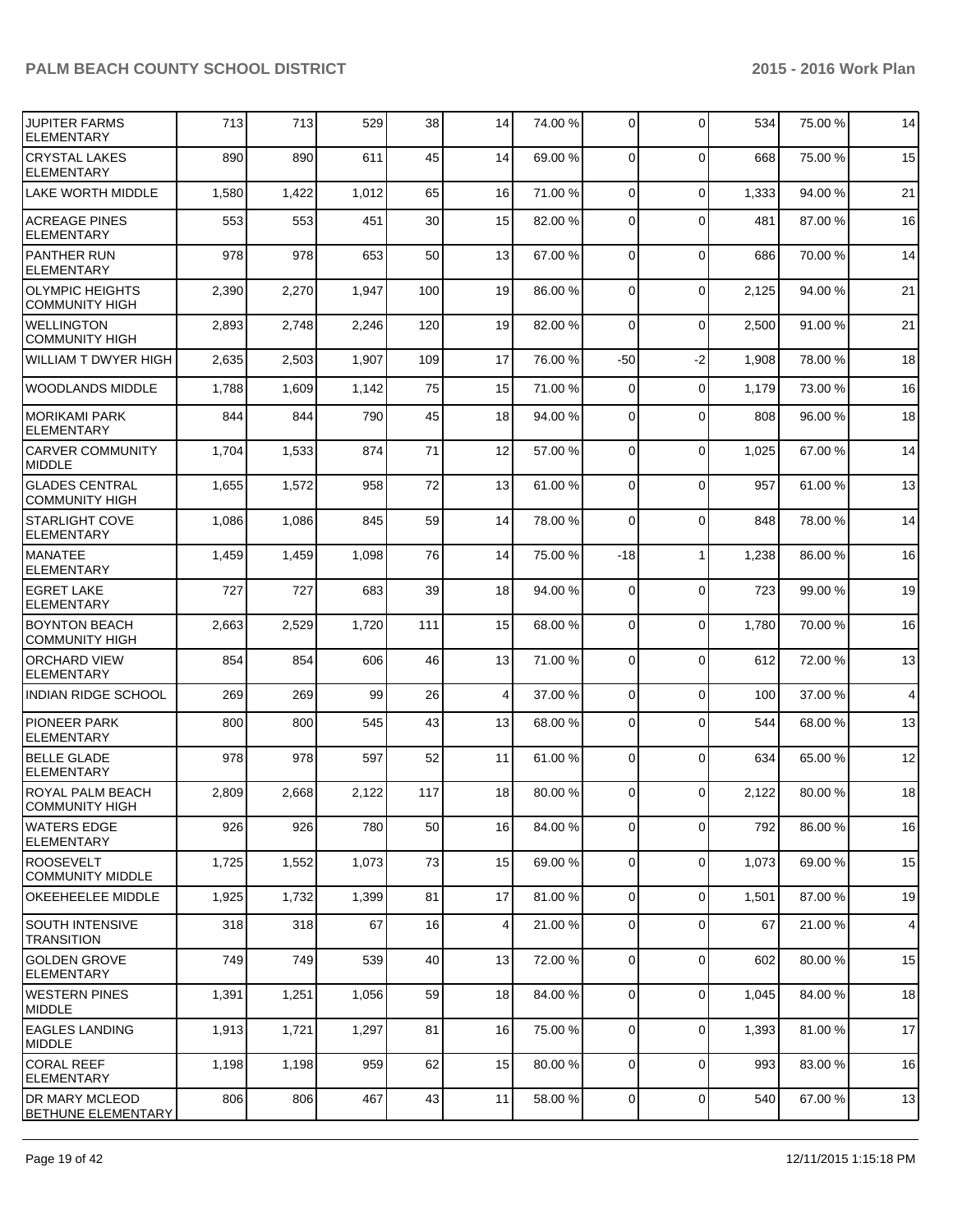| <b>BINKS FOREST</b><br><b>ELEMENTARY</b>                                 | 1,206 | 1,206 | 1,015 | 66  | 15 | 84.00 % | 0              | $\Omega$       | 1,023 | 85.00 % | 16 |
|--------------------------------------------------------------------------|-------|-------|-------|-----|----|---------|----------------|----------------|-------|---------|----|
| POLO PARK MIDDLE                                                         | 1,612 | 1,450 | 832   | 67  | 12 | 57.00 % | $\mathbf 0$    | $\Omega$       | 831   | 57.00 % | 12 |
| <b>HERITAGE</b><br><b>ELEMENTARY</b>                                     | 1,080 | 1,080 | 937   | 59  | 16 | 87.00 % | $\Omega$       | $\Omega$       | 945   | 88.00%  | 16 |
| <b>ODYSSEY MIDDLE</b>                                                    | 1,655 | 1,489 | 821   | 68  | 12 | 55.00 % | $\mathbf 0$    | $\mathbf 0$    | 998   | 67.00%  | 15 |
| <b>VILLAGE ACADEMY</b>                                                   | 1,203 | 1,082 | 741   | 58  | 13 | 68.00 % | 0              | $\mathbf 0$    | 756   | 70.00 % | 13 |
| <b>FRONTIER</b><br><b>ELEMENTARY</b>                                     | 882   | 882   | 568   | 48  | 12 | 64.00 % | -36            | $-2$           | 583   | 69.00 % | 13 |
| <b>BEACON COVE</b><br><b>INTERMEDIATE BESSIE</b><br><b>DUBOIS CAMPUS</b> | 1,001 | 1,001 | 844   | 52  | 16 | 84.00 % | 0              | $\Omega$       | 846   | 85.00 % | 16 |
| <b>SUNRISE PARK</b><br><b>ELEMENTARY</b>                                 | 1,224 | 1,224 | 864   | 67  | 13 | 71.00 % | $\mathbf 0$    | $\Omega$       | 872   | 71.00 % | 13 |
| <b>DISCOVERY KEY</b><br><b>ELEMENTARY</b>                                | 1,188 | 1,188 | 798   | 65  | 12 | 67.00 % | 0              | $\Omega$       | 808   | 68.00 % | 12 |
| <b>FREEDOM SHORES</b><br><b>ELEMENTARY</b>                               | 1,166 | 1,166 | 912   | 63  | 14 | 78.00 % | 0              | $\Omega$       | 945   | 81.00 % | 15 |
| <b>INDEPENDENCE</b><br><b>MIDDLE</b>                                     | 1,670 | 1,503 | 1,324 | 69  | 19 | 88.00 % | $\Omega$       | $\Omega$       | 1,330 | 88.00 % | 19 |
| PALM BEACH CENTRAL<br><b>HIGH</b>                                        | 2,899 | 2,754 | 2,751 | 121 | 23 | 100.00% | 0              | $\mathbf 0$    | 2,750 | 100.00% | 23 |
| <b>CHOLEE LAKE</b><br><b>ELEMENTARY</b>                                  | 1,126 | 1,126 | 1,052 | 63  | 17 | 93.00 % | 0              | $\mathbf 0$    | 1,090 | 97.00 % | 17 |
| ROYAL PALM BEACH<br><b>ELEMENTARY</b>                                    | 846   | 846   | 622   | 46  | 14 | 74.00 % | 0              | $\Omega$       | 635   | 75.00 % | 14 |
| <b>CROSSPOINTE</b><br><b>ELEMENTARY</b>                                  | 882   | 882   | 748   | 48  | 16 | 85.00 % | 0              | $\mathbf 0$    | 757   | 86.00 % | 16 |
| <b>PLEASANT CITY</b><br><b>ELEMENTARY</b>                                | 386   | 386   | 371   | 21  | 18 | 96.00 % | $\mathbf 0$    | $\Omega$       | 373   | 97.00 % | 18 |
| <b>JEAGA MIDDLE</b>                                                      | 1,383 | 1,244 | 1,147 | 58  | 20 | 92.00 % | 0              | $\Omega$       | 1,197 | 96.00%  | 21 |
| <b>BENOIST FARMS</b><br><b>ELEMENTARY</b>                                | 856   | 856   | 533   | 48  | 11 | 62.00 % | 0              | $\Omega$       | 555   | 65.00 % | 12 |
| <b>LAKE SHORE MIDDLE</b><br>(NEW)                                        | 1,598 | 1,438 | 665   | 68  | 10 | 46.00 % | $\Omega$       | $\Omega$       | 790   | 55.00 % | 12 |
| <b>DON ESTRIDGE HIGH</b><br><b>TECH MIDDLE</b>                           | 1,393 | 1,253 | 1,240 | 59  | 21 | 99.00 % | $\mathbf 0$    | $\Omega$       | 1,249 | 100.00% | 21 |
| <b>WEST BOCA RATON</b><br><b>COMMUNITY HIGH</b>                          | 2,437 | 2,315 | 1,873 | 100 | 19 | 81.00 % | 0              | $\overline{0}$ | 1,873 | 81.00%  | 19 |
| <b>TRADEWINDS MIDDLE</b>                                                 | 1,383 | 1,244 | 1,145 | 58  | 20 | 92.00 % | 0              | $\Omega$       | 1,206 | 97.00 % | 21 |
| <b>EQUESTRIAN TRAILS</b><br>ELEMENTARY                                   | 910   | 910   | 792   | 50  | 16 | 87.00 % | 0              | $\Omega$       | 802   | 88.00 % | 16 |
| <b>PARK VISTA</b><br><b>COMMUNITY HIGH</b>                               | 3,316 | 3,150 | 2,827 | 137 | 21 | 90.00 % | $\mathbf 0$    | $\Omega$       | 3,135 | 100.00% | 23 |
| <b>DIAMOND VIEW</b><br><b>ELEMENTARY</b>                                 | 1,130 | 1,130 | 872   | 62  | 14 | 77.00 % | $\mathbf 0$    | $\Omega$       | 887   | 78.00 % | 14 |
| <b>OSCEOLA CREEK</b><br><b>MIDDLE</b>                                    | 1,194 | 1,074 | 632   | 52  | 12 | 59.00 % | $\mathbf 0$    | $\Omega$       | 643   | 60.00%  | 12 |
| <b>PIERCE HAMMOCK</b><br><b>ELEMENTARY</b>                               | 808   | 808   | 518   | 44  | 12 | 64.00 % | 0              | 0              | 536   | 66.00 % | 12 |
| <b>GRASSY WATERS</b><br><b>ELEMENTARY</b>                                | 983   | 983   | 607   | 53  | 11 | 62.00 % | 0              | $\mathbf 0$    | 717   | 73.00 % | 14 |
| <b>ATLANTIC COMMUNITY</b><br>HIGH (NEW)                                  | 2,573 | 2,444 | 2,202 | 109 | 20 | 90.00 % | $\overline{0}$ | 0              | 2,202 | 90.00%  | 20 |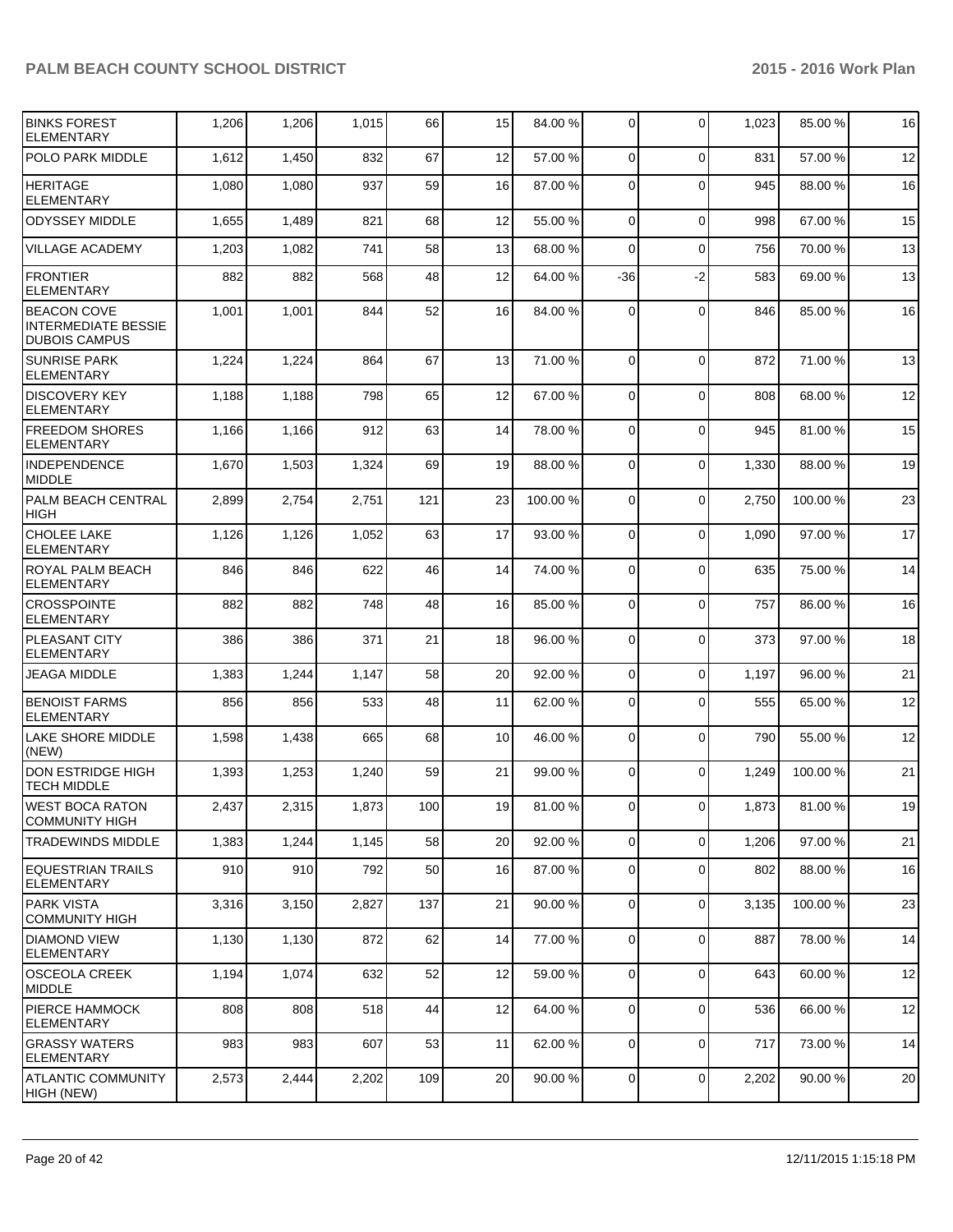|                                                            | 222,842     | 212,510  | 164,413  | 10,593 | 16              | 77.37 % | $-341$   | $-17$    | 170,014  | 80.13%  | 16          |
|------------------------------------------------------------|-------------|----------|----------|--------|-----------------|---------|----------|----------|----------|---------|-------------|
| <b>SEACREST TRAINING</b><br>ICENTER                        | $\mathbf 0$ | $\Omega$ | $\Omega$ | 0      | $\Omega$        | 0.00%   | $\Omega$ | $\Omega$ | $\Omega$ | 0.00%   | $\mathbf 0$ |
| <b>IEVERGLADES</b><br><b>ELEMENTARY SCHOOL</b><br>$(03-W)$ | 942         | 942      | 861      | 50     | 17              | 91.00 % | $\Omega$ | $\Omega$ | 911      | 97.00 % | 18          |
| ISUNCOAST<br><b>COMMUNITY HIGH</b><br>SCHOOL (NEW)         | 1,824       | 1,732    | 1,490    | 74     | 20 <sup>1</sup> | 86.00 % | $\Omega$ | $\Omega$ | 1,489    | 86.00 % | 20          |
| <b>HOPE CENTENNIAL</b><br>ELEMENTARY (06-D)                | 952         | 952      | 655      | 52     | 13              | 69.00 % | $\Omega$ | $\Omega$ | 658      | 69.00 % | 13          |
| <b>IPINE JOG ELEMENTARY</b><br>$(03-Y)$                    | 974         | 974      | 940      | 53     | 18              | 97.00 % | $\Omega$ | $\Omega$ | 967      | 99.00 % | 18          |
| ISUNSET PALMS<br>ELEMENTARY (03-Z)                         | 1,024       | 1,024    | 1,027    | 56     | 18              | 100.00% | $\Omega$ | $\Omega$ | 1,027    | 100.00% | 18          |
| HAGEN ROAD<br>ELEMENTARY (NEW)                             | 849         | 849      | 683      | 50     | 14              | 80.00 % | $\Omega$ | $\Omega$ | 722      | 85.00 % | 14          |
| IMARSH POINTE<br>ELEMENTARY (03-X)                         | 1,022       | 1,022    | 935      | 52     | 18              | 92.00 % | $\Omega$ | $\Omega$ | 945      | 92.00%  | 18          |
| <b>TURNING POINTS</b><br>IACADEMY                          | 820         | 820      | 101      | 36     | $\overline{3}$  | 12.00 % | $\Omega$ | $\Omega$ | 100      | 12.00 % | 3           |
| <b>ELBRIDGE GALE</b><br>IELEMENTARY                        | 1,038       | 1,038    | 947      | 54     | 18              | 91.00 % | 0        | $\Omega$ | 1,046    | 101.00% | 19          |
| <b>EMERALD COVE</b><br>MIDDLE (02-JJ)                      | 1,565       | 1,408    | 1,221    | 66     | 18              | 87.00 % | $\Omega$ | $\Omega$ | 1,220    | 87.00 % | 18          |
| <b>IHIDDEN OAKS</b><br>IELEMENTARY                         | 1,122       | 1,122    | 718      | 60     | 12              | 64.00 % | $\Omega$ | $\Omega$ | 733      | 65.00 % | 12          |
| LL.C. SWAIN MIDDLE                                         | 1,621       | 1,458    | 1,195    | 68     | 18 <sup>1</sup> | 82.00 % | $\Omega$ | $\Omega$ | 1,346    | 92.00 % | 20          |
| SEMINOLE RIDGE<br><b>COMMUNITY HIGH</b>                    | 2,593       | 2,463    | 2,205    | 109    | 20 <sup>1</sup> | 90.00 % | $\Omega$ | $\Omega$ | 2,208    | 90.00 % | 20          |
|                                                            |             |          |          |        |                 |         |          |          |          |         |             |

The COFTE Projected Total (170,014) for 2019 - 2020 must match the Official Forecasted COFTE Total (170,014 ) for 2019 - 2020 before this section can be completed. In the event that the COFTE Projected Total does not match the Official forecasted COFTE, then the Balanced Projected COFTE Table should be used to balance COFTE.

| Projected COFTE for 2019 - 2020 |         |
|---------------------------------|---------|
| Elementary (PK-3)               | 51,015  |
| Middle $(4-8)$                  | 67,220  |
| High (9-12)                     | 51,779  |
|                                 | 170,014 |

| <b>Grade Level Type</b> | <b>Balanced Projected</b><br>COFTE for 2019 - 2020 |
|-------------------------|----------------------------------------------------|
| Elementary (PK-3)       |                                                    |
| Middle (4-8)            |                                                    |
| High (9-12)             |                                                    |
|                         | 170,014                                            |

#### **Relocatable Replacement**

Number of relocatable classrooms clearly identified and scheduled for replacement in the school board adopted financially feasible 5-year district work program.

| Location                     | 2016<br>$2015 -$ | 2016 - 2017 | 2017 - 2018 | $2018 - 2019$ | $2019 - 2020$ | Year 5 Total |
|------------------------------|------------------|-------------|-------------|---------------|---------------|--------------|
| <b>PINE GROVE ELEMENTARY</b> |                  |             |             |               |               |              |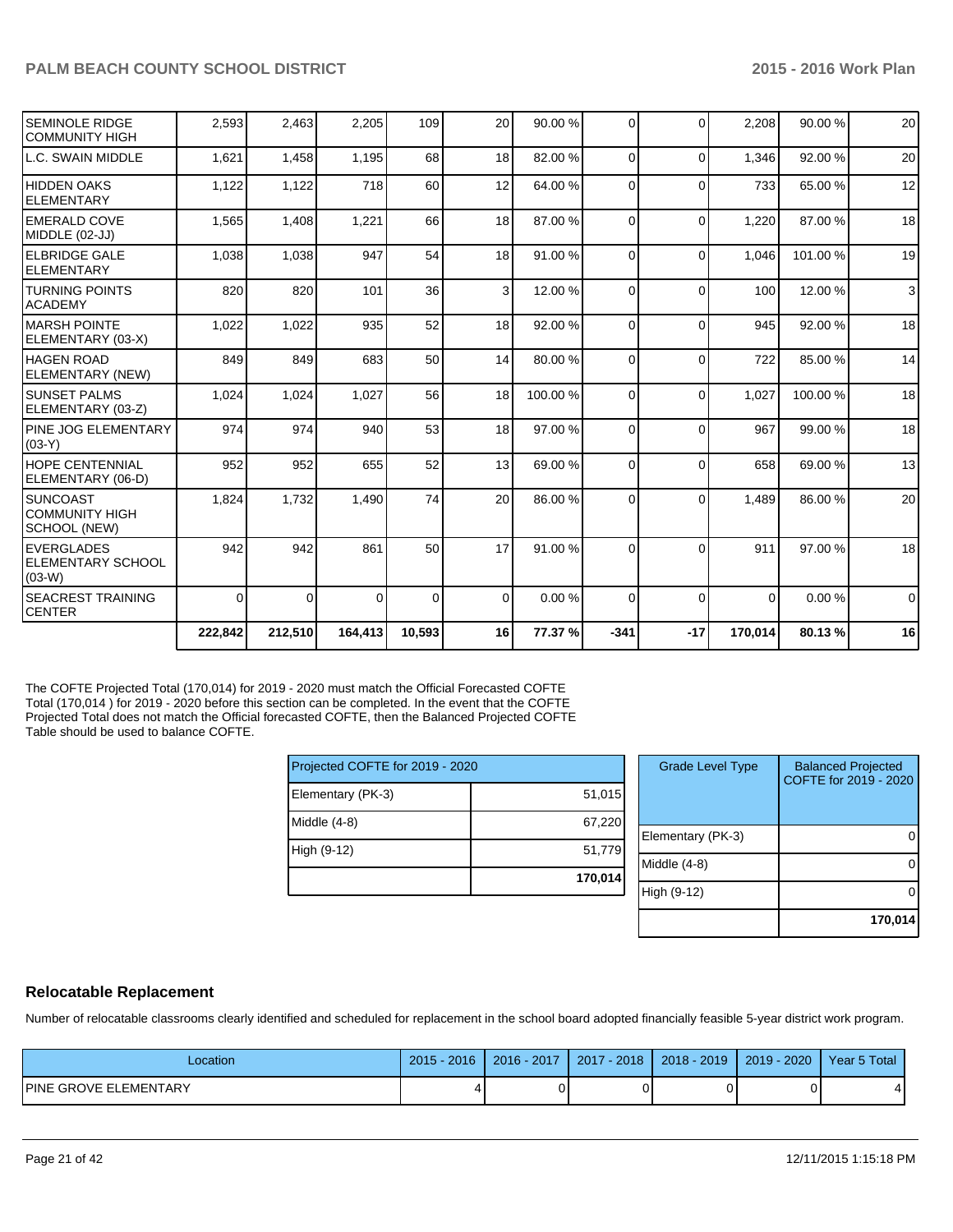| IADDISON MIZNER ELEMENTARY             |    |  |  |    |
|----------------------------------------|----|--|--|----|
| SPANISH RIVER COMMUNITY HIGH           | 14 |  |  | 14 |
| IWILLIAM T DWYER HIGH                  |    |  |  |    |
| <b>Total Relocatable Replacements:</b> | 21 |  |  |    |

## **Charter Schools Tracking**

Information regarding the use of charter schools.

| Location-Type                                     | # Relocatable<br>units or<br>permanent<br>classrooms | Owner                | Year Started or<br>Scheduled | <b>Student</b><br><b>Stations</b> | <b>Students</b><br>Enrolled | Years in<br>Contract | <b>Total Charter</b><br><b>Students</b><br>projected for<br>2019 - 2020 |
|---------------------------------------------------|------------------------------------------------------|----------------------|------------------------------|-----------------------------------|-----------------------------|----------------------|-------------------------------------------------------------------------|
| Academy for Positive Learning                     |                                                      | 17 LEASE RENT        | 2004                         | 300                               | 137                         | 15                   | 138                                                                     |
| <b>Believers Academy</b>                          |                                                      | 3 LEASE RENT         | 2006                         | 11                                | 117                         | 10                   | 97                                                                      |
| Boca Raton Charter School                         | 7                                                    | <b>LEASE RENT</b>    | 2006                         | 300                               | 101                         | 15                   | 94                                                                      |
| <b>Bright Futures Academy</b>                     |                                                      | 20 LEASE RENT        | 2001                         | 35                                | 547                         | 15                   | 558                                                                     |
| Ed Venture Charter School                         |                                                      | 8 LEASE RENT         | 1998                         | 150                               | 74                          | 10                   | 59                                                                      |
| Everglades Prepartatory Academy                   |                                                      | <b>14 LEASE RENT</b> | 2002                         | 200                               | 88                          | 5                    | 80                                                                      |
| G-Star School of the Arts                         |                                                      | 44 LEASE RENT        | 2003                         | 1,300                             | 982                         | 10                   | 968                                                                     |
| Glades Academy of Agricultural                    |                                                      | 5 LEASE RENT         | 2001                         | 248                               | 198                         | 10                   | 174                                                                     |
| Gulfstream Goodwill Transition to<br>Life Academy | $6 \mid$                                             | <b>LEASE RENT</b>    | 2005                         | 175                               | 77                          | 10                   | 70                                                                      |
| <b>JFK Medical Center Charter</b><br>School       |                                                      | 30 LEASE RENT        | 2002                         | 650                               | 507                         | 15                   | 499                                                                     |
| Lakeside Academy                                  |                                                      | <b>8 LEASE RENT</b>  | 1999                         | 125                               | 118                         | 5                    | 97                                                                      |
| Montessori Academy of Early<br>Enrichment         |                                                      | 9LEASE RENT          | 2005                         | 13                                | 210                         | 15                   | 208                                                                     |
| Palm Beach Maritime Academy                       |                                                      | 16 LEASE RENT        | 2000                         | 638                               | 1,075                       | 15                   | 1,072                                                                   |
| <b>Potentials Charter School</b>                  |                                                      | 2 LEASE RENT         | 2001                         | 30                                | 26                          | 15                   | 23                                                                      |
| Renaissance Learning Center                       | 1                                                    | <b>LEASE RENT</b>    | 1999                         | 1                                 | 107                         | 10                   | 85                                                                      |
| Riviera Beach Maritime Academy                    | $\overline{7}$                                       | <b>LEASE RENT</b>    | 2006                         | 275                               | 157                         | 15                   | 153                                                                     |
| Seagull Academy (SAIL)                            |                                                      | <b>3 LEASE RENT</b>  | 2002                         | 175                               | 48                          | 5                    | 50                                                                      |
| Toussaint L'Ouverture High<br>School              |                                                      | <b>15 LEASE RENT</b> | 2001                         | 220                               | 149                         | 5                    | 131                                                                     |
| Palm Beach School for Autism                      |                                                      | 3 LEASE RENT         | 2003                         | 218                               | 266                         | 5                    | 237                                                                     |
| Ben Gamla                                         |                                                      | 5 LEASE RENT         | 2011                         | 512                               | 292                         | 5                    | 291                                                                     |
| Gardens School of Technology                      | 9                                                    | <b>LEASE RENT</b>    | 2011                         | 13                                | 269                         | 5                    | 264                                                                     |
| Imagine Schools - Chancellor                      |                                                      | 30 LEASE RENT        | 2001                         | 1,000                             | 1,002                       | 10                   | 1,006                                                                   |
| Maverick High at Palm Springs                     |                                                      | 26 LEASE RENT        | 2011                         | 425                               | 442                         | 5                    | 325                                                                     |
| Quantum High School                               |                                                      | 42 LEASE RENT        | 2012                         | 500                               | 326                         | 5                    | 310                                                                     |
| Renaissance Learning Academy                      |                                                      | 5LEASE RENT          | 2009                         | 95                                | 100                         | 10                   | 100                                                                     |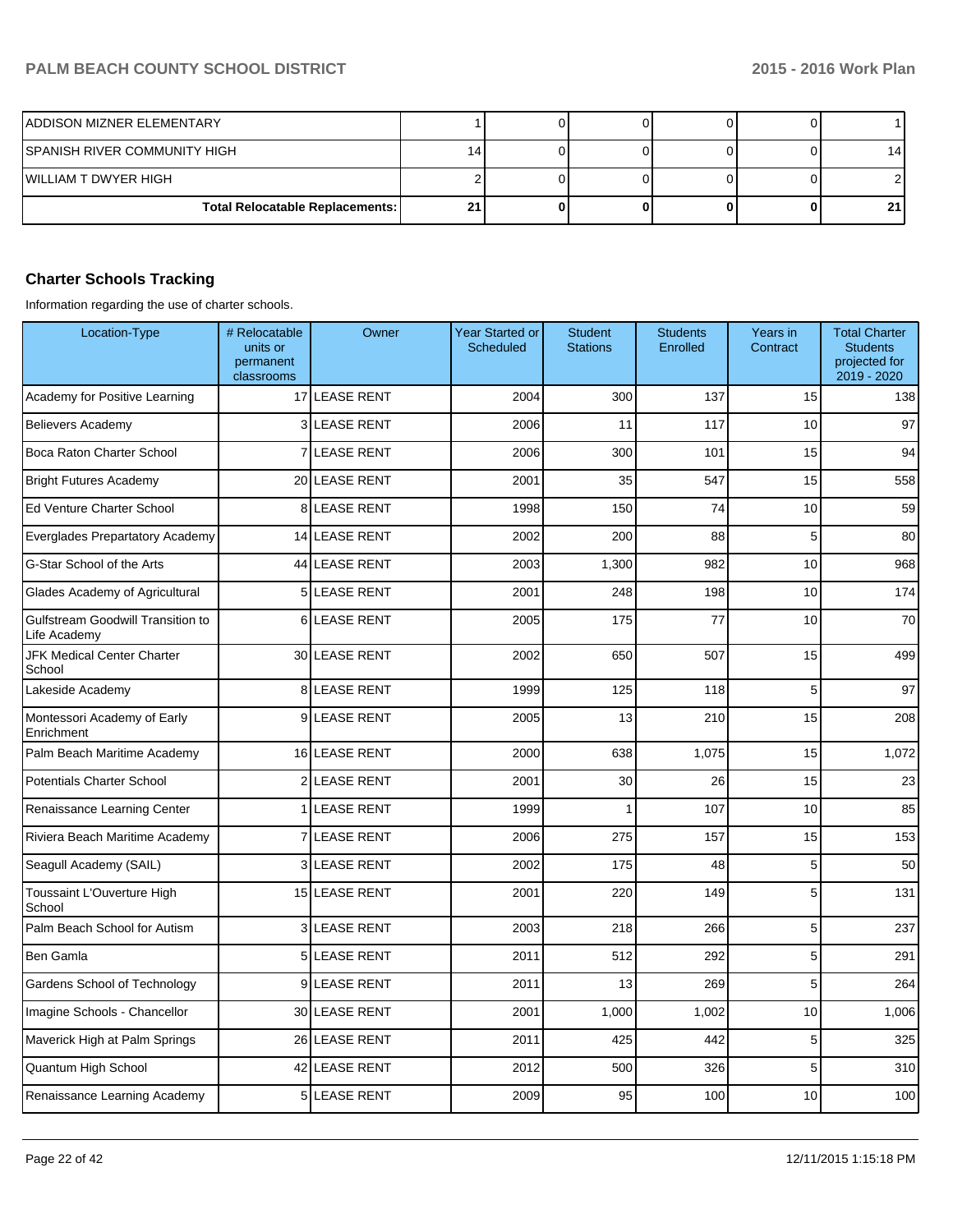| Worthington High School                              |                | 10 LEASE RENT     | 2012 | 500                      | 284    | 5  | 254            |
|------------------------------------------------------|----------------|-------------------|------|--------------------------|--------|----|----------------|
| South Tech Academy                                   |                | 44 LEASE RENT     | 2004 | 800                      | 1,130  | 10 | 1,151          |
| Western Academy                                      |                | 28 LEASE RENT     | 2003 | 30                       | 456    | 15 | 437            |
| Florida Virtual Academy at PBC                       |                | 22 LEASE RENT     | 2013 | 873                      | 87     | 5  | 88             |
| <b>Belle Glade Excel</b>                             |                | 10 LEASE RENT     | 2013 | 130                      | 123    | 5  | 132            |
| Learning Path Academy                                | 6              | <b>LEASE RENT</b> | 2013 | 168                      | 162    | 5  | 130            |
| Renaissance Charter School at<br>Palms West          |                | 60 PRIVATE        | 2013 | 1,415                    | 774    | 15 | 745            |
| Renaissance Charter School at<br>Summit              |                | 60 PRIVATE        | 2013 | 1.400                    | 970    | 5  | 909            |
| Somerset Academy Boca K-5                            |                | 12 PRIVATE        | 2012 | 750                      | 339    | 5  | 339            |
| Somerset Academy at Boca 6-8                         |                | 12 PRIVATE        | 2012 | 425                      | 61     | 5  | 61             |
| Somerset Academy Canyons<br><b>High School</b>       |                | 12 PRIVATE        | 2013 | 600                      | 432    | 5  | 439            |
| Somerset Academy Canyons<br>Middle School            |                | 18 PRIVATE        | 2013 | 800                      | 872    | 5  | 879            |
| South Tech Preparatory Academy<br>$6 - 8$            |                | 10 LEASE RENT     | 2013 | 154                      | 370    | 5  | 345            |
| Franklin Academy                                     |                | 40 LEASE RENT     | 2013 | 81                       | 1,179  | 5  | 1,126          |
| <b>Inlet Grove</b>                                   |                | 53 LEASE RENT     | 2004 | 825                      | 691    | 10 | 705            |
| Renaissance Charter at West<br>Palm Beach            |                | 60 PRIVATE        | 2012 | 48                       | 929    | 5  | 893            |
| Eagle Arts Academy                                   | 1 <sup>1</sup> | <b>LEASE RENT</b> | 2014 | 62                       | 686    | 5  | 722            |
| Franklin Academy "C"                                 |                | 27 LEASE RENT     | 2014 | 81                       | 808    | 5  | 810            |
| Franklin Academy "D"                                 | 27             | <b>LEASE RENT</b> | 2014 | 81                       | 306    | 5  | 303            |
| Renaissance Charter School at<br><b>Central Palm</b> |                | 60 PRIVATE        | 2014 | 661                      | 768    | 5  | 741            |
| Renaissance Charter School at<br>Cypress             |                | 60 PRIVATE        | 2014 | 661                      | 354    | 5  | 365            |
| Renaissance Charter School At<br>Wellington          |                | 60 PRIVATE        | 2014 | 661                      | 491    | 5  | 480            |
| Florida Futures Academy                              |                | 1 LEASE RENT      | 2015 | 1                        | 143    | 5  | 156            |
| Palm Beach Maritime Academy<br>High                  | $\mathbf{1}$   | <b>LEASE RENT</b> | 2014 | $\overline{\phantom{a}}$ | 100    | 5  | 99             |
| University Prep Academy                              |                | 1 LEASE RENT      | 2015 | 1                        | 69     | 5  | $\overline{2}$ |
|                                                      | 1030           |                   |      | 18,818                   | 19,999 |    | 19,400         |

#### **Special Purpose Classrooms Tracking**

The number of classrooms that will be used for certain special purposes in the current year, by facility and type of classroom, that the district will, 1), not use for educational purposes, and 2), the co-teaching classrooms that are not open plan classrooms and will be used for educational purposes.

| School                                 | <b>School Type</b> | $\parallel$ # of Elementary $\parallel$ # of Middle 4-8 $\parallel$<br><b>K-3 Classrooms L</b> | <b>Classrooms</b> | $\#$ of High 9-12<br><b>Classrooms</b> | # of $ESE$<br><b>Classrooms</b> | # of Combo<br><b>Classrooms</b> | Total<br><b>Classrooms</b> |
|----------------------------------------|--------------------|------------------------------------------------------------------------------------------------|-------------------|----------------------------------------|---------------------------------|---------------------------------|----------------------------|
| IHOWELL L WATKINS MIDDLE               | Educational        |                                                                                                |                   |                                        |                                 |                                 |                            |
| WELLINGTON LANDINGS MIDDLE Educational |                    |                                                                                                |                   |                                        |                                 |                                 | -5                         |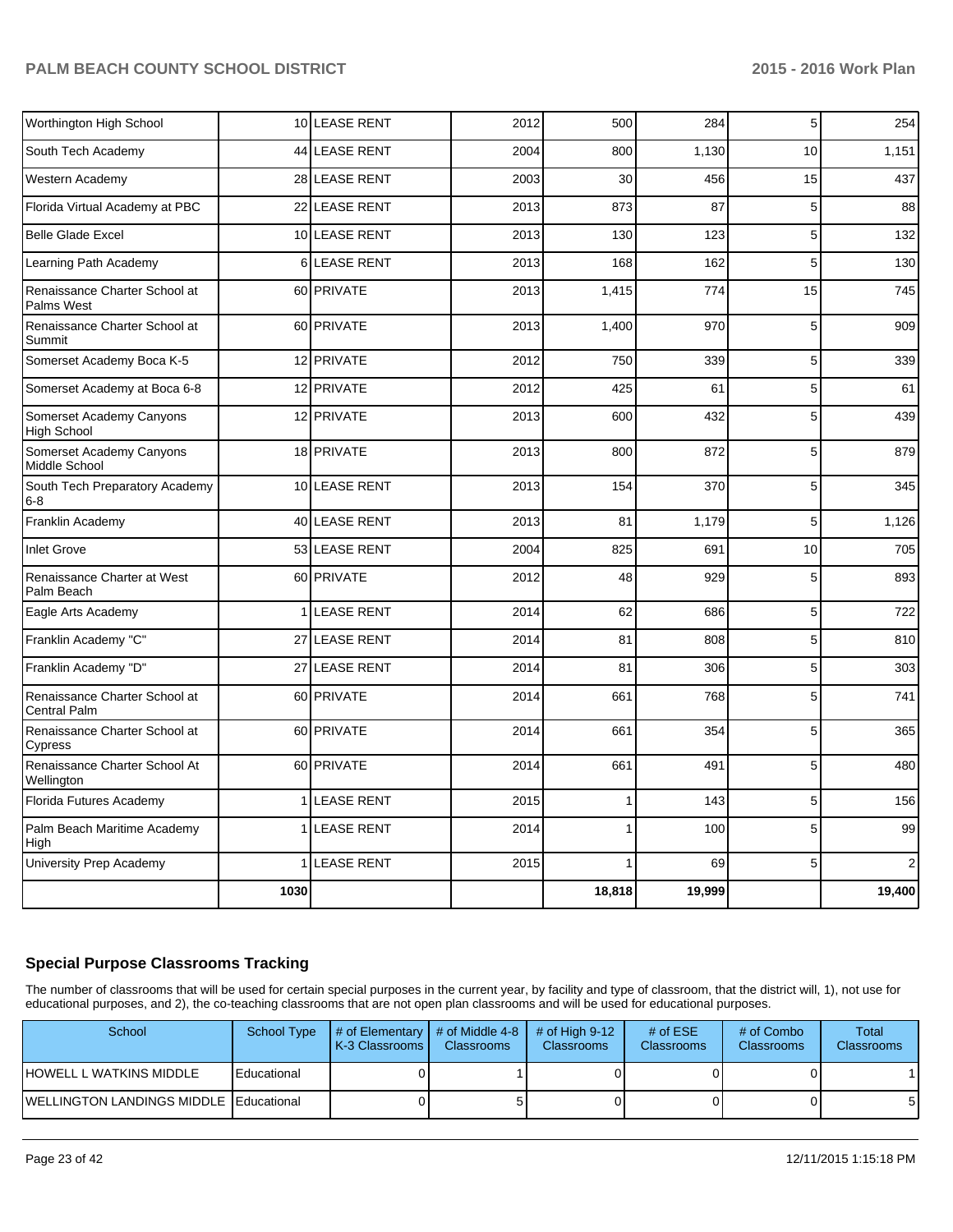| IWOODLANDS MIDDLE               | Educational                          |            |  |  |      |
|---------------------------------|--------------------------------------|------------|--|--|------|
| <b>IMANATEE ELEMENTARY</b>      | Educational                          |            |  |  |      |
| <b>LINCOLN ELEMENTARY</b>       | Educational                          |            |  |  |      |
| JUPITER FARMS ELEMENTARY        | Educational                          |            |  |  |      |
| <b>ISUNRISE PARK ELEMENTARY</b> | Educational                          |            |  |  |      |
|                                 | <b>Total Educational Classrooms:</b> | <b>201</b> |  |  | 37 I |

| School                               | <b>School Type</b> | # of Elementary<br>K-3 Classrooms | # of Middle 4-8<br><b>Classrooms</b> | # of High 9-12<br><b>Classrooms</b> | # of $ESE$<br><b>Classrooms</b> | # of Combo<br><b>Classrooms</b> | Total<br><b>Classrooms</b> |
|--------------------------------------|--------------------|-----------------------------------|--------------------------------------|-------------------------------------|---------------------------------|---------------------------------|----------------------------|
| <b>JUPITER ELEMENTARY</b>            | Co-Teaching        |                                   |                                      |                                     |                                 |                                 | 3                          |
| <b>SOUTH GRADE ELEMENTARY</b>        | Co-Teaching        |                                   |                                      |                                     | 0                               |                                 |                            |
| IBOCA RATON ELEMENTARY               | Co-Teaching        |                                   | ი                                    |                                     | $\Omega$                        | 0                               |                            |
| <b>SANTALUCES COMMUNITY HIGH</b>     | Co-Teaching        |                                   | 0                                    | 3                                   | $\Omega$                        | 0                               | 3                          |
| <b>IBELLE GLADE ELEMENTARY</b>       | Co-Teaching        |                                   | ი                                    |                                     | $\Omega$                        | 0                               |                            |
| PALM BEACH CENTRAL HIGH              | Co-Teaching        |                                   | 0                                    |                                     | $\Omega$                        | 0                               |                            |
| <b>IBENOIST FARMS ELEMENTARY</b>     | Co-Teaching        |                                   | 0                                    | 3                                   | $\Omega$                        | 0                               | 3                          |
| PALM BEACH PUBLIC SCHOOL             | Co-Teaching        |                                   | 0                                    |                                     | $\Omega$                        | 0                               | $\overline{3}$             |
| FOREST HILL COMMUNITY HIGH           | Co-Teaching        |                                   |                                      |                                     | $\Omega$                        | 0                               |                            |
| WATSON B DUNCAN MIDDLE               | Co-Teaching        |                                   |                                      |                                     | $\overline{0}$                  | 0                               |                            |
| <b>Total Co-Teaching Classrooms:</b> |                    |                                   |                                      |                                     | 0                               | 0                               | 18                         |

#### **Infrastructure Tracking**

**Necessary offsite infrastructure requirements resulting from expansions or new schools. This section should include infrastructure information related to capacity project schedules and other project schedules (Section 4).**

Based on the limited capital budget, no capital projects are planned. there is a total of \$10,132,876 in the capital construction project. These funds are to close out schools that have been modernized and remodeling of 4 projects. these construction changes will not result in any infrastructure needs.

**Proposed location of planned facilities, whether those locations are consistent with the comprehensive plans of all affected local governments, and recommendations for infrastructure and other improvements to land adjacent to existing facilities. Provisions of 1013.33(12), (13) and (14) and 1013.36 must be addressed for new facilities planned within the 1st three years of the plan (Section 5).**

There are no new capital projects planned. however, the School District, as standard practice, works closely with local governments on school siting to ensure compliance with the Comprehensive Plan.

**Consistent with Comp Plan?** Yes

#### **Net New Classrooms**

The number of classrooms, by grade level and type of construction, that were added during the last fiscal year.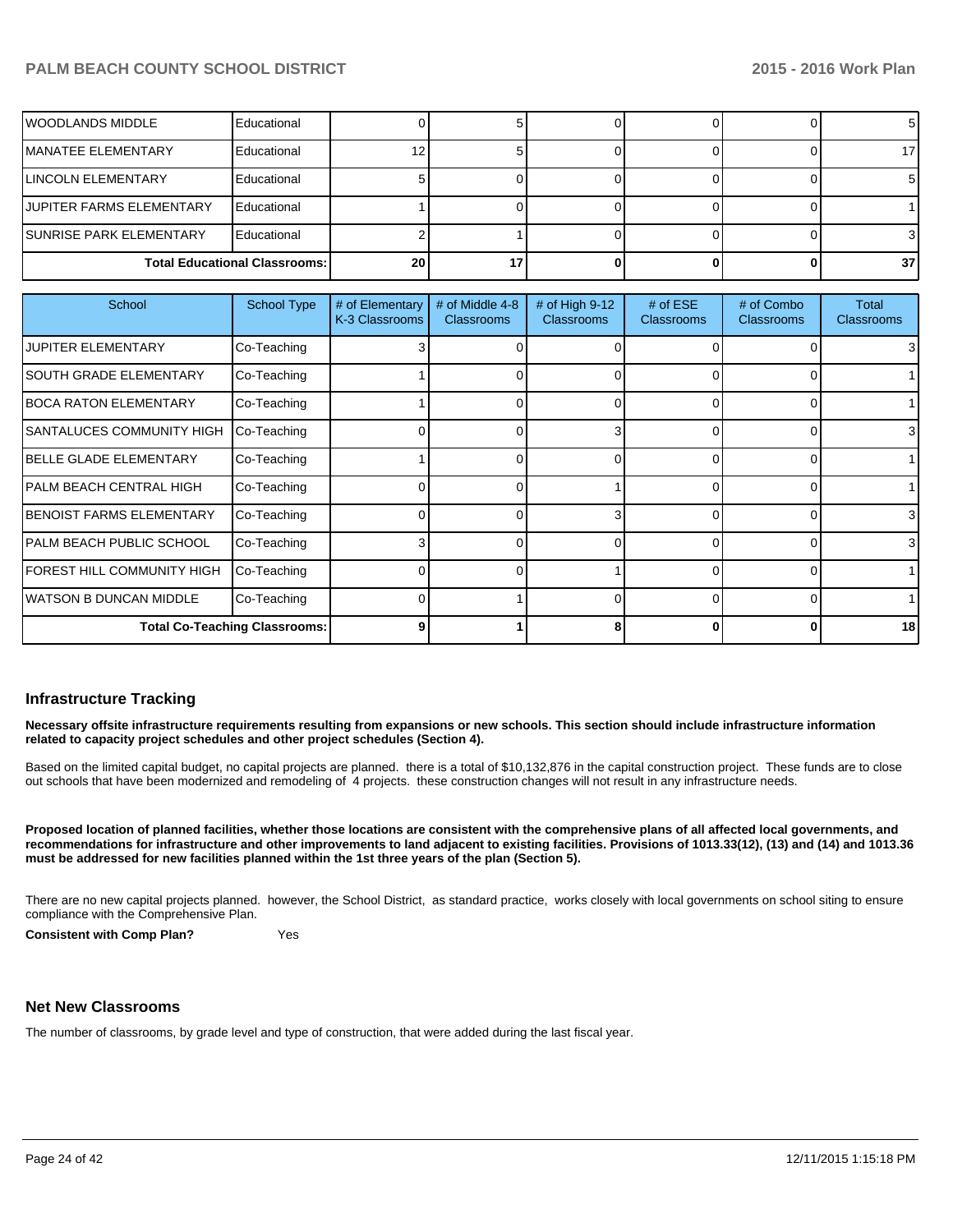| List the net new classrooms added in the 2014 - 2015 fiscal year.                                                                                       |                              |                                   |                                                                        |                        | List the net new classrooms to be added in the 2015 - 2016 fiscal<br>Ivear. |                            |                                |                        |
|---------------------------------------------------------------------------------------------------------------------------------------------------------|------------------------------|-----------------------------------|------------------------------------------------------------------------|------------------------|-----------------------------------------------------------------------------|----------------------------|--------------------------------|------------------------|
| "Classrooms" is defined as capacity carrying classrooms that are added to increase<br>capacity to enable the district to meet the Class Size Amendment. |                              |                                   | Totals for fiscal year 2015 - 2016 should match totals in Section 15A. |                        |                                                                             |                            |                                |                        |
| Location                                                                                                                                                | $2014 - 2015$ #<br>Permanent | $2014 - 2015$ #<br><b>Modular</b> | $2014 - 2015$ #<br><b>Relocatable</b>                                  | $2014 - 2015$<br>Total | $2015 - 2016$ #<br>Permanent                                                | $2015 - 2016$ #<br>Modular | $2015 - 2016$ #<br>Relocatable | $2015 - 2016$<br>Total |
| Elementary (PK-3)                                                                                                                                       |                              |                                   |                                                                        |                        |                                                                             |                            |                                | ΩI                     |
| Middle $(4-8)$                                                                                                                                          |                              |                                   |                                                                        |                        |                                                                             |                            |                                | ΟI                     |
| High (9-12)                                                                                                                                             |                              |                                   |                                                                        |                        |                                                                             |                            |                                |                        |
|                                                                                                                                                         |                              |                                   |                                                                        |                        |                                                                             |                            |                                |                        |

#### **Relocatable Student Stations**

Number of students that will be educated in relocatable units, by school, in the current year, and the projected number of students for each of the years in the workplan.

| <b>Site</b>                           | 2015 - 2016  | 2016 - 2017  | 2017 - 2018 | 2018 - 2019 | 2019 - 2020    | 5 Year Average |
|---------------------------------------|--------------|--------------|-------------|-------------|----------------|----------------|
| ISEMINOLE RIDGE COMMUNITY HIGH        | 0            | $\Omega$     | $\Omega$    | $\Omega$    | $\Omega$       | $\overline{0}$ |
| <b>JUPITER ELEMENTARY</b>             | 36           | $\Omega$     | $\Omega$    | $\Omega$    | $\Omega$       | $\overline{7}$ |
| <b>JUPITER COMMUNITY HIGH</b>         | <sup>0</sup> | 0            | ∩           | $\Omega$    | 0              | $\overline{0}$ |
| ALLAMANDA ELEMENTARY                  | $\Omega$     | $\mathbf 0$  | 0           | $\Omega$    | $\mathbf 0$    | $\overline{0}$ |
| PALM BEACH GARDENS ELEMENTARY         | 0            | $\mathbf{0}$ | $\Omega$    | $\Omega$    | $\mathbf 0$    | $\mathbf 0$    |
| HOWELL L WATKINS MIDDLE               | $\Omega$     | $\Omega$     | $\Omega$    | $\Omega$    | $\Omega$       | $\overline{0}$ |
| <b>PALM SPRINGS COMMUNITY MIDDLE</b>  | 0            | $\Omega$     | $\Omega$    | $\Omega$    | $\Omega$       | $\overline{0}$ |
| FOREST HILL ELEMENTARY                | 216          | 109          | 109         | 109         | 109            | 130            |
| <b>GREENACRES ELEMENTARY</b>          | 0            | $\Omega$     | 0           | $\Omega$    | 0              | $\overline{0}$ |
| PALM SPRINGS ELEMENTARY               | $\Omega$     | 0            | 0           | $\Omega$    | $\overline{0}$ | $\overline{0}$ |
| HIGHLAND ELEMENTARY                   | $\Omega$     | $\Omega$     | $\Omega$    | $\Omega$    | $\Omega$       | $\Omega$       |
| NORTH GRADE ELEMENTARY                | 108          | 81           | 81          | 81          | 81             | 86             |
| LAKE WORTH COMMUNITY HIGH             | 0            | $\Omega$     | $\Omega$    | $\Omega$    | $\Omega$       | $\pmb{0}$      |
| SOUTH GRADE ELEMENTARY                | 88           | 38           | 38          | 38          | 38             | 48             |
| BARTON ELEMENTARY                     | 0            | $\Omega$     | $\Omega$    | $\Omega$    | $\overline{0}$ | $\overline{0}$ |
| LLANTANA ELEMENTARY                   | U            | 0            | ∩           | $\Omega$    | $\Omega$       | $\overline{0}$ |
| LANTANA COMMUNITY MIDDLE              | 0            | $\Omega$     | 0           | $\Omega$    | $\Omega$       | $\overline{0}$ |
| ROLLING GREEN ELEMENTARY              | 0            | 0            | 0           | $\Omega$    | $\overline{0}$ | $\mathbf 0$    |
| POINCIANA ELEMENTARY                  | 0            | 0            | $\Omega$    | $\Omega$    | $\Omega$       | $\overline{0}$ |
| <b>GALAXY ELEMENTARY</b>              | 0            | 0            | $\Omega$    | $\Omega$    | $\overline{0}$ | $\mathbf 0$    |
| <b>FOREST PARK ELEMENTARY</b>         | 0            | $\Omega$     | $\Omega$    | $\Omega$    | $\overline{0}$ | $\overline{0}$ |
| PLUMOSA ELEMENTARY SCHOOL OF THE ARTS | U            | 0            |             | $\Omega$    | $\Omega$       | $\mathbf{0}$   |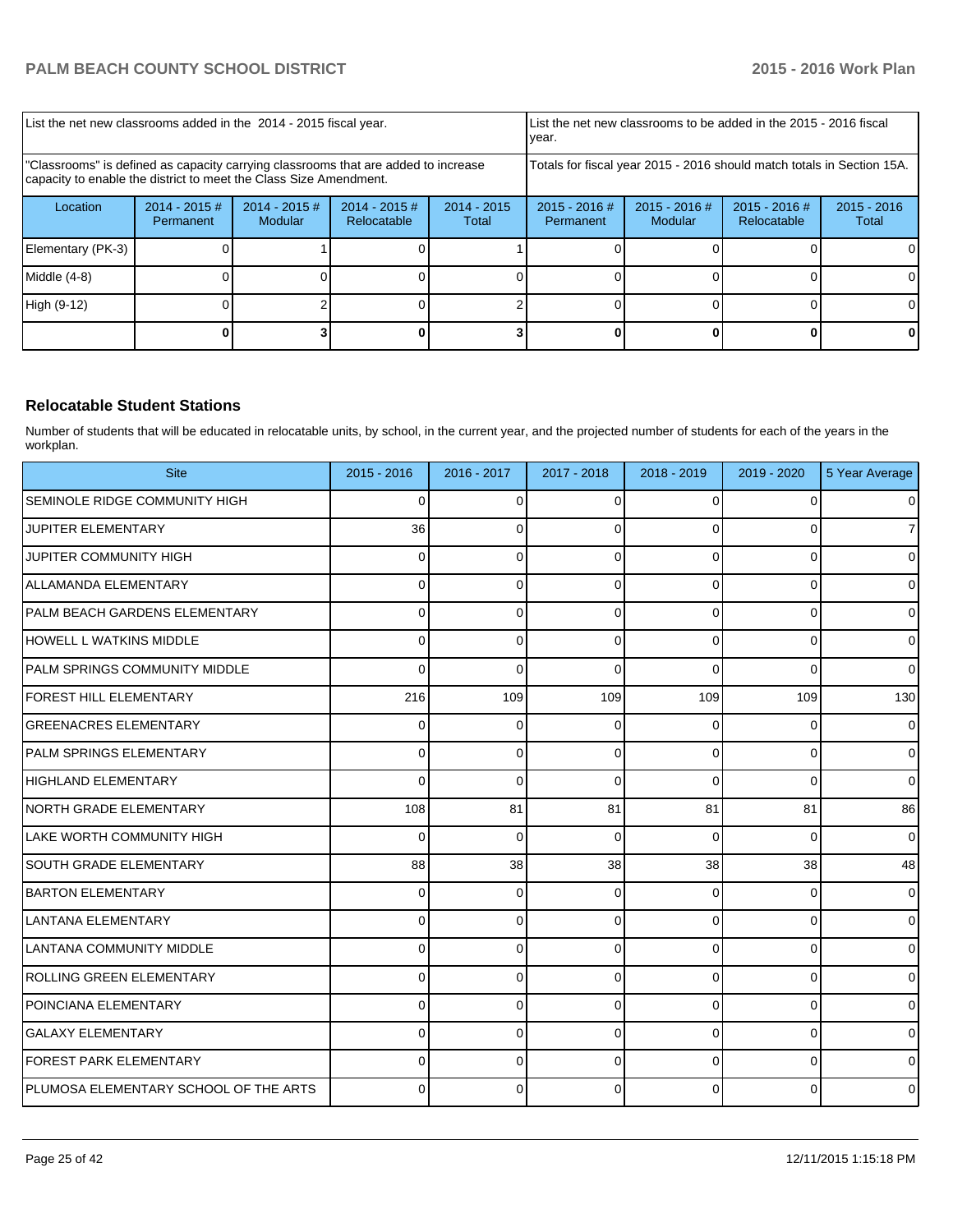| S D SPADY ELEMENTARY                   | 0        | 0        | 0        | $\Omega$       | $\mathbf 0$ | $\overline{0}$ |
|----------------------------------------|----------|----------|----------|----------------|-------------|----------------|
| <b>DELRAY FULL SERVICE CENTER</b>      | 105      | 149      | 149      | 149            | 149         | 140            |
| PINE GROVE ELEMENTARY                  | 198      | 122      | 122      | 122            | 122         | 137            |
| J C MITCHELL ELEMENTARY                | 0        | 0        | 0        | $\Omega$       | 0           | $\overline{0}$ |
| <b>BOCA RATON ELEMENTARY</b>           | 0        | 0        | $\Omega$ | $\Omega$       | 0           | $\overline{0}$ |
| <b>BOCA RATON COMMUNITY HIGH</b>       | $\Omega$ | 0        | 0        | $\Omega$       | 0           | $\overline{0}$ |
| <b>SANTALUCES COMMUNITY HIGH</b>       | 300      | 346      | 346      | 346            | 346         | 337            |
| <b>GOLD COAST COMMUNITY SCHOOL</b>     | 0        | 0        | 0        | $\Omega$       | 0           | $\overline{0}$ |
| JERRY THOMAS ELEMENTARY                | 0        | 0        | $\Omega$ | $\Omega$       | 0           | $\overline{0}$ |
| <b>VERDE ELEMENTARY</b>                | 18       | 58       | 58       | 58             | 58          | 50             |
| <b>WELLINGTON ELEMENTARY</b>           | 0        | 0        | 0        | $\Omega$       | 0           | $\overline{0}$ |
| SPANISH RIVER COMMUNITY HIGH           | 175      | 0        | 0        | $\Omega$       | 0           | 35             |
| <b>CRESTWOOD MIDDLE</b>                | 0        | 0        | 0        | $\Omega$       | 0           | $\overline{0}$ |
| <b>WELLINGTON LANDINGS MIDDLE</b>      | 0        | 0        | $\Omega$ | $\Omega$       | 0           | $\overline{0}$ |
| SEMINOLE TRAILS ELEMENTARY             | 0        | 0        | 0        | $\Omega$       | 0           | $\overline{0}$ |
| <b>JUPITER MIDDLE</b>                  | $\Omega$ | 0        | $\Omega$ | $\Omega$       | 0           | $\mathbf 0$    |
| <b>DEL PRADO ELEMENTARY</b>            | 62       | 38       | 38       | 38             | 38          | 43             |
| <b>LOGGERS RUN MIDDLE</b>              | 250      | 268      | 268      | 268            | 268         | 264            |
| H L JOHNSON ELEMENTARY                 | 0        | 0        | 0        | $\Omega$       | 0           | 0              |
| PAHOKEE MIDDLE / SENIOR HIGH           | $\Omega$ | 0        | 0        | $\Omega$       | $\mathbf 0$ | $\overline{0}$ |
| <b>WHISPERING PINES ELEMENTARY</b>     | 72       | 21       | 21       | 21             | 21          | 31             |
| <b>ROYAL PALM SCHOOL</b>               | 0        | 0        | 0        | $\Omega$       | 0           | $\overline{0}$ |
| <b>CORAL SUNSET ELEMENTARY</b>         | $\Omega$ | 0        | 0        | $\Omega$       | $\Omega$    | $\overline{0}$ |
| CHRISTA MCAULIFFE MIDDLE               | 220      | 143      | 143      | 143            | 143         | 158            |
| IK E CUNNINGHAM/CANAL POINT ELEMENTARY | 0        | 0        | 0        | 0              | 0           | $\overline{0}$ |
| PALM BEACH LAKES COMMUNITY HIGH        | 50       | $\Omega$ | 0        | $\overline{0}$ | 0           | 10             |
| <b>INDIAN PINES ELEMENTARY</b>         | 0        | 0        | 0        | $\overline{0}$ | 0           | $\overline{0}$ |
| LIBERTY PARK ELEMENTARY                | $\Omega$ | 0        | 0        | $\Omega$       | 0           | $\overline{0}$ |
| <b>WOODLANDS MIDDLE</b>                | 220      | 95       | 95       | 95             | 95          | 120            |
| <b>MORIKAMI PARK ELEMENTARY</b>        | 0        | 0        | 0        | 0              | 0           | $\overline{0}$ |
| <b>CARVER COMMUNITY MIDDLE</b>         | 0        | 0        | 0        | $\overline{0}$ | 0           | $\overline{0}$ |
| <b>GLADES CENTRAL COMMUNITY HIGH</b>   | 0        | 0        | 0        | $\Omega$       | 0           | $\overline{0}$ |
| <b>STARLIGHT COVE ELEMENTARY</b>       | $\Omega$ | 0        | 0        | $\overline{0}$ | 0           | $\overline{0}$ |
| MANATEE ELEMENTARY                     | 0        | 0        | 0        | $\Omega$       | 0           | $\overline{0}$ |
| <b>EGRET LAKE ELEMENTARY</b>           | 0        | 0        | 0        | $\Omega$       | 0           | $\overline{0}$ |
| BOYNTON BEACH COMMUNITY HIGH           | 350      | 242      | 242      | 242            | 242         | 264            |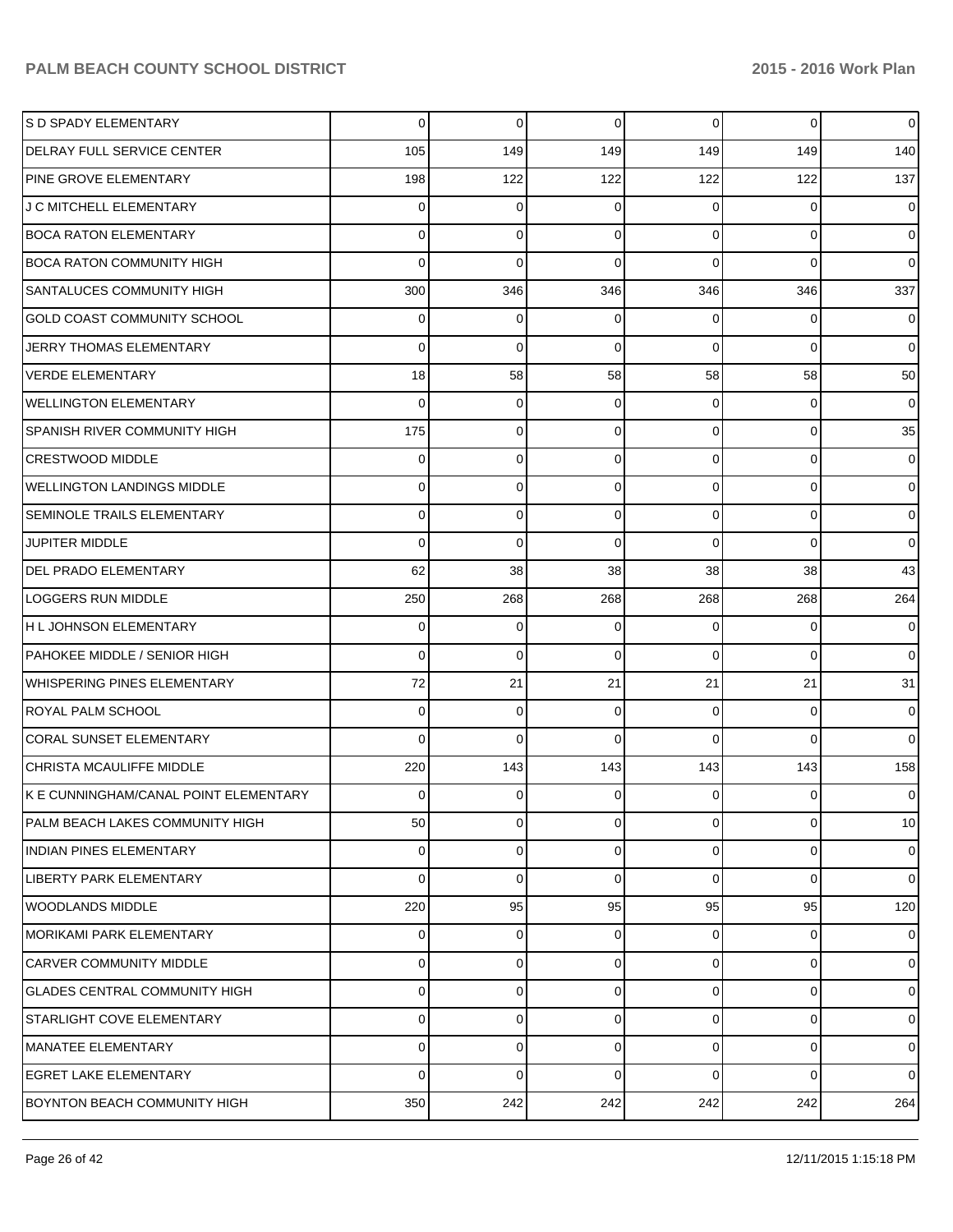| <b>ORCHARD VIEW ELEMENTARY</b>                        | 54  | 0        | 0           | $\overline{0}$ | 0        | 11               |
|-------------------------------------------------------|-----|----------|-------------|----------------|----------|------------------|
| <b>INDIAN RIDGE SCHOOL</b>                            | 0   | 0        | 0           | $\Omega$       | 0        | $\overline{0}$   |
| <b>PIONEER PARK ELEMENTARY</b>                        | 0   | 0        | 0           | $\Omega$       | $\Omega$ | $\overline{0}$   |
| <b>BELLE GLADE ELEMENTARY</b>                         | 0   | 0        | O           | $\Omega$       | $\Omega$ | $\overline{0}$   |
| ROYAL PALM BEACH COMMUNITY HIGH                       | 500 | 534      | 534         | 534            | 534      | 527              |
| <b>WATERS EDGE ELEMENTARY</b>                         | 108 | 79       | 79          | 79             | 79       | 85               |
| ROOSEVELT COMMUNITY MIDDLE                            | 0   | 0        | O           | $\Omega$       | $\Omega$ | $\overline{0}$   |
| OKEEHEELEE MIDDLE                                     | 132 | 195      | 195         | 195            | 195      | 182              |
| SOUTH INTENSIVE TRANSITION                            | 298 | 122      | 122         | 122            | 122      | 157              |
| PALM BEACH CENTRAL HIGH                               | 0   | 0        | 0           | $\Omega$       | 0        | $\overline{0}$   |
| CHOLEE LAKE ELEMENTARY                                | 0   | 0        | 0           | $\Omega$       | $\Omega$ | $\overline{0}$   |
| ROYAL PALM BEACH ELEMENTARY                           | 72  | 0        | 0           | $\Omega$       | 0        | 14               |
| <b>CROSSPOINTE ELEMENTARY</b>                         | 0   | 0        | O           | $\Omega$       | 0        | $\overline{0}$   |
| PLEASANT CITY ELEMENTARY                              | 0   | 0        | 0           | $\Omega$       | 0        | $\overline{0}$   |
| LAKE SHORE MIDDLE (NEW)                               | 0   | 0        | 0           | $\Omega$       | 0        | $\overline{0}$   |
| DON ESTRIDGE HIGH TECH MIDDLE                         | 0   | 0        | 0           | $\Omega$       | 0        | $\overline{0}$   |
| PIERCE HAMMOCK ELEMENTARY                             | 0   | 0        | O           | $\Omega$       | 0        | $\overline{0}$   |
| <b>GRASSY WATERS ELEMENTARY</b>                       | 0   | 0        | 0           | $\Omega$       | 0        | $\overline{0}$   |
| ATLANTIC COMMUNITY HIGH (NEW)                         | 0   | 0        | 0           | $\Omega$       | 0        | $\overline{0}$   |
| L.C. SWAIN MIDDLE                                     | 0   | 0        | 0           | $\overline{0}$ | 0        | $\overline{0}$   |
| EMERALD COVE MIDDLE (02-JJ)                           | 0   | 0        | O           | $\Omega$       | $\Omega$ | $\overline{0}$   |
| <b>TURNING POINTS ACADEMY</b>                         | 0   | 0        | 0           | $\Omega$       | 0        | $\overline{0}$   |
| ELBRIDGE GALE ELEMENTARY                              | 0   | 0        | O           | $\Omega$       | $\Omega$ | $\overline{0}$   |
| MARSH POINTE ELEMENTARY (03-X)                        | 0   | $\Omega$ | 0           | $\Omega$       | $\Omega$ | $\overline{0}$   |
| <b>JEAGA MIDDLE</b>                                   | 0   | 0        | O           | 0              | 0        | $\overline{0}$   |
| <b>BENOIST FARMS ELEMENTARY</b>                       | 0   | 0        | 0           | $\overline{0}$ | 0        | $\overline{0}$   |
| WEST BOCA RATON COMMUNITY HIGH                        | 0   | 0        | 0           | $\Omega$       | $\Omega$ | $\overline{0}$   |
| <b>TRADEWINDS MIDDLE</b>                              | 0   | 0        | C           | $\Omega$       | 0        | $\overline{0}$   |
| EQUESTRIAN TRAILS ELEMENTARY                          | 0   | 0        | 0           | $\Omega$       | 0        | $\overline{0}$   |
| PARK VISTA COMMUNITY HIGH                             | 0   | 0        | O           | $\Omega$       | $\Omega$ | $\overline{0}$   |
| <b>DIAMOND VIEW ELEMENTARY</b>                        | 0   | 0        | 0           | $\Omega$       | $\Omega$ | $\overline{0}$   |
| OSCEOLA CREEK MIDDLE                                  | 0   | 0        | C           | $\Omega$       | 0        | $\overline{0}$   |
| HIDDEN OAKS ELEMENTARY                                | 0   | 0        | 0           | $\Omega$       | $\Omega$ | $\overline{0}$   |
| THE CONSERVATORY SCHOOL AT NORTH PALM<br><b>BEACH</b> | 0   | $\Omega$ | C           | $\Omega$       | $\Omega$ | $\overline{0}$   |
| <b>LAKE PARK ELEMENTARY</b>                           | 18  | 0        | $\mathbf 0$ | $\overline{0}$ | 0        | $\boldsymbol{4}$ |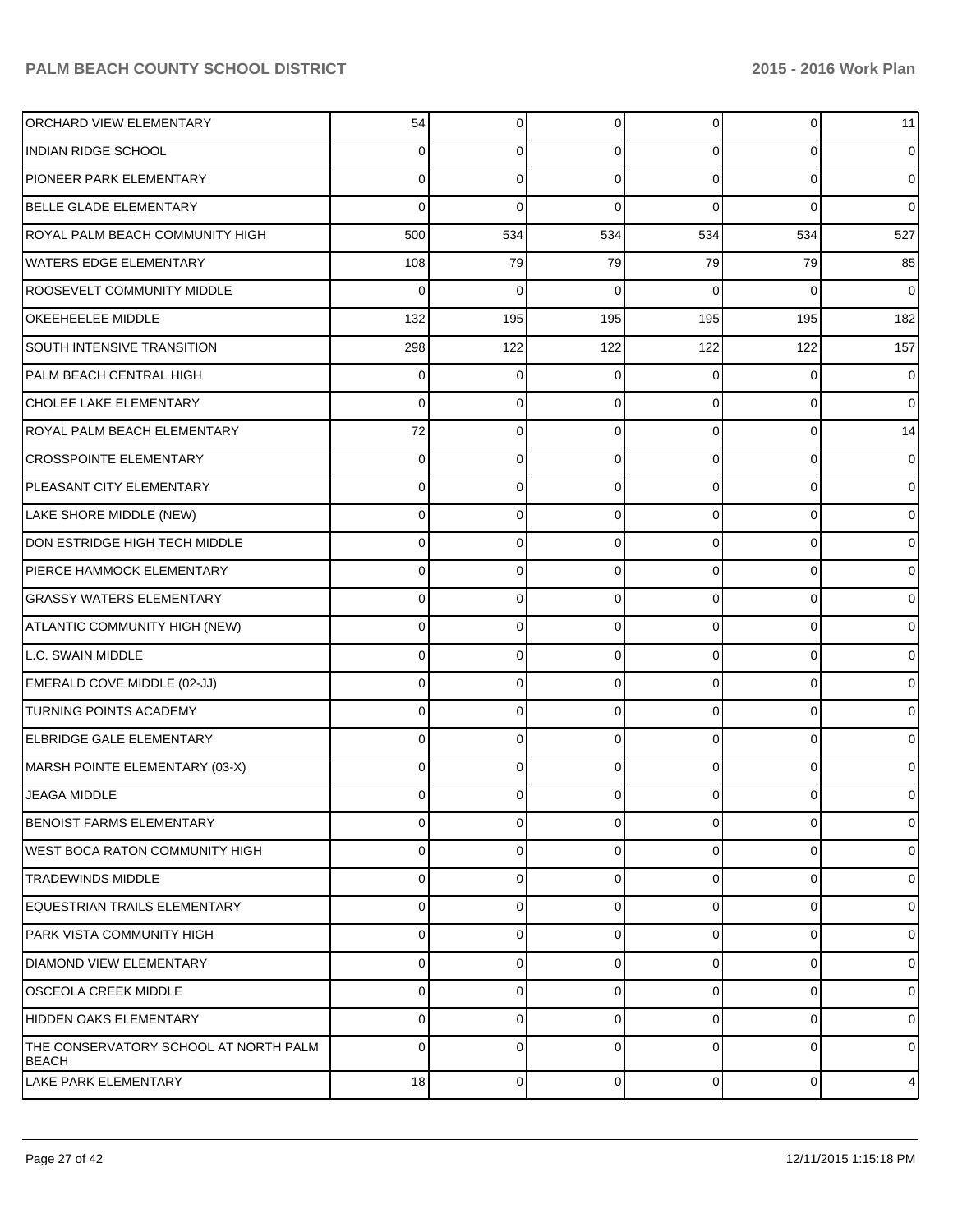| INLET GROVE @ OLD SUNCOAST                           | 50             | 58          | 58  | 58             | 58          | 56             |
|------------------------------------------------------|----------------|-------------|-----|----------------|-------------|----------------|
| <b>WASHINGTON ELEMENTARY</b>                         | 102            | 0           | 0   | $\Omega$       | 0           | 20             |
| JOHN F KENNEDY MIDDLE                                | 0              | 0           | 0   | $\Omega$       | $\mathbf 0$ | 0              |
| <b>LINCOLN ELEMENTARY</b>                            | 0              | 0           | 0   | $\Omega$       | 0           | $\overline{0}$ |
| SABAL PALM/HIGHRIDGE                                 | 0              | 36          | 36  | 36             | 36          | 29             |
| NORTHMORE ELEMENTARY                                 | 126            | 75          | 75  | 75             | 75          | 85             |
| <b>NORTHBORO ELEMENTARY</b>                          | 0              | 0           | 0   | $\Omega$       | 0           | 0              |
| ROOSEVELT FULL SERVICE CENTER                        | 0              | 0           | 0   | $\Omega$       | 0           | $\overline{0}$ |
| <b>ADULT EDUCATION CENTER</b>                        | 202            | 0           | 0   | $\Omega$       | 0           | 40             |
| ROOSEVELT ELEMENTARY                                 | 0              | 0           | 0   | $\Omega$       | 0           | 0              |
| <b>WESTWARD ELEMENTARY</b>                           | 0              | 0           | 0   | $\Omega$       | 0           | $\mathbf 0$    |
| <b>IU B KINSEY/PALMVIEW ELEMENTARY</b>               | 0              | 0           | 0   | $\Omega$       | 0           | 0              |
| ALEXANDER W DREYFOOS JR SCHOOL OF THE<br><b>ARTS</b> | 0              | 0           | 0   | U              | $\Omega$    | $\overline{0}$ |
| BAK MIDDLE SCHOOL OF THE ARTS                        | $\Omega$       | 0           | 0   | $\overline{0}$ | $\mathbf 0$ | $\overline{0}$ |
| PALM BEACH PUBLIC SCHOOL                             | 0              | $\mathbf 0$ | 0   | $\Omega$       | 0           | $\overline{0}$ |
| WEST GATE ELEMENTARY                                 | 324            | 118         | 118 | 118            | 118         | 159            |
| BELVEDERE ELEMENTARY                                 | 0              | 0           | 0   | $\overline{0}$ | 0           | $\overline{0}$ |
| CONNISTON COMMUNITY MIDDLE                           | 0              | 0           | 0   | $\overline{0}$ | $\mathbf 0$ | $\overline{0}$ |
| <b>PALMETTO ELEMENTARY</b>                           | 0              | $\mathbf 0$ | 0   | $\overline{0}$ | 0           | $\overline{0}$ |
| <b>SOUTH OLIVE ELEMENTARY</b>                        | 72             | 61          | 61  | 61             | 61          | 63             |
| FOREST HILL COMMUNITY HIGH                           | 0              | 0           | 0   | $\overline{0}$ | 0           | $\overline{0}$ |
| <b>IMEADOW PARK ELEMENTARY</b>                       | 0              | 0           | 0   | 0              | 0           | $\overline{0}$ |
| <b>BERKSHIRE ELEMENTARY</b>                          | 0              | 0           | 0   | $\overline{0}$ | $\mathbf 0$ | $\overline{0}$ |
| <b>PAHOKEE ELEMENTARY</b>                            | 0              | 0           | 0   | 0              | $\Omega$    | 0              |
| CROSS ROADS ACADEMY (LAKE SHORE ANNEX)               | 450            | 175         | 175 | 175            | 175         | 230            |
| <b>GOVE ELEMENTARY</b>                               | 599            | 0           | 0   | $\overline{0}$ | 0           | 120            |
| <b>GLADE VIEW ELEMENTARY</b>                         | $\Omega$       | $\mathbf 0$ | 0   | $\overline{0}$ | $\mathbf 0$ | $\overline{0}$ |
| ROSENWALD ELEMENTARY                                 | $\Omega$       | 0           | 0   | $\overline{0}$ | $\mathbf 0$ | $\overline{0}$ |
| JOHN I LEONARD SENIOR HIGH                           | $\Omega$       | 0           | 0   | $\overline{0}$ | 0           | $\overline{0}$ |
| PALM BEACH GARDENS COMMUNITY HIGH                    | 0              | $\mathbf 0$ | 0   | $\overline{0}$ | 0           | $\overline{0}$ |
| WYNNEBROOK ELEMENTARY                                | 102            | 118         | 118 | 118            | 118         | 115            |
| WEST RIVIERA ELEMENTARY                              | $\Omega$       | 0           | 0   | $\overline{0}$ | $\mathbf 0$ | $\overline{0}$ |
| <b>GROVE PARK ELEMENTARY</b>                         | 126            | 139         | 139 | 139            | 139         | 136            |
| MELALEUCA ELEMENTARY                                 | 40             | 33          | 33  | 33             | 33          | 34             |
| <b>ADDISON MIZNER ELEMENTARY</b>                     | $\overline{0}$ | $\mathbf 0$ | 0   | $\overline{0}$ | $\pmb{0}$   | $\overline{0}$ |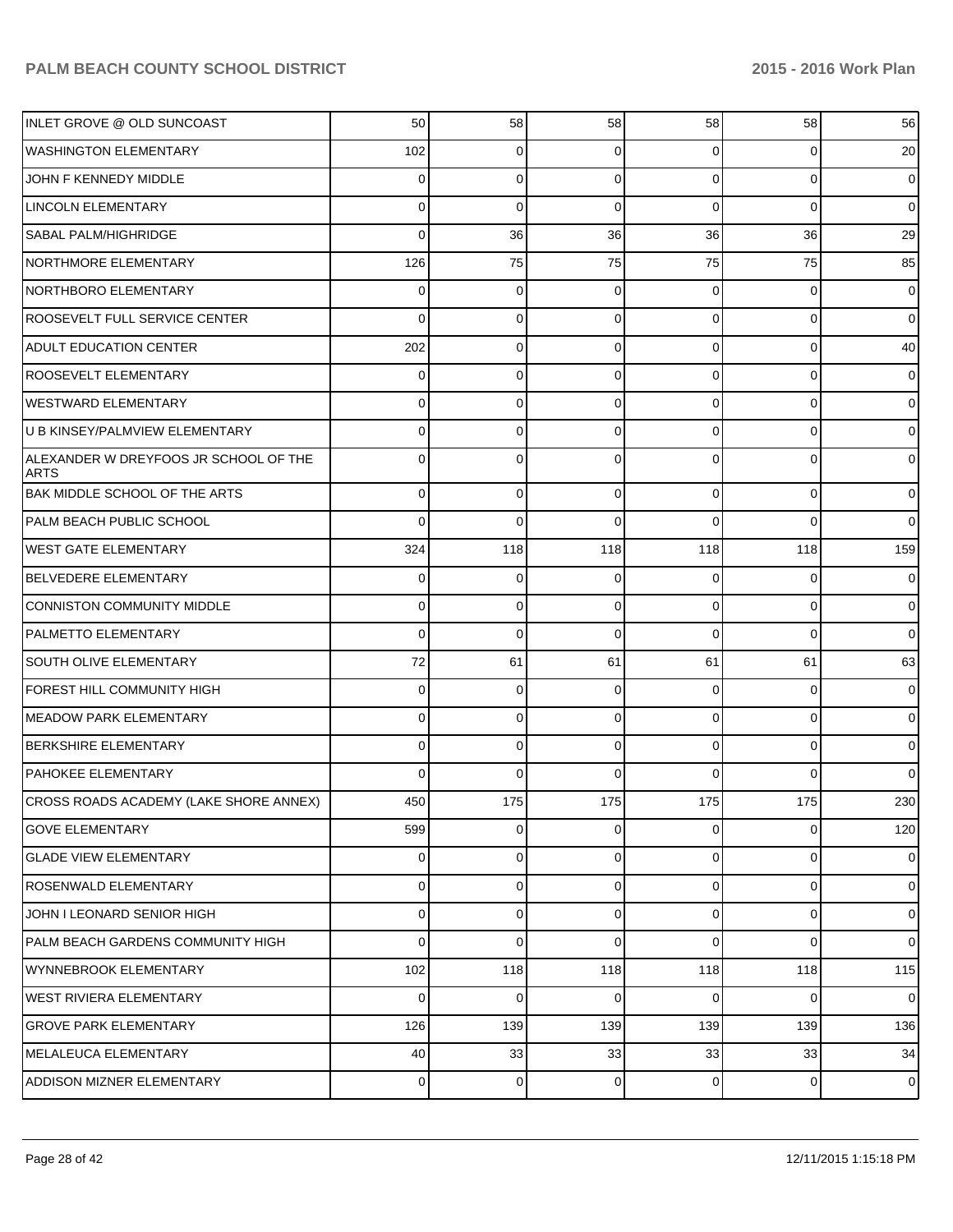| <b>RIVIERA BEACH PREPARATORY &amp; ACHIEVEMENT</b><br><b>ACADEMY</b> | 100            | 6           | 6              | 6              | 6              | 25              |
|----------------------------------------------------------------------|----------------|-------------|----------------|----------------|----------------|-----------------|
| <b>BOCA RATON COMMUNITY MIDDLE</b>                                   | $\Omega$       | $\mathbf 0$ | $\overline{0}$ | $\Omega$       | $\overline{0}$ | $\overline{0}$  |
| CLIFFORD O TAYLOR/KIRKLANE ELEMENTARY                                | 0              | $\mathbf 0$ | 0              | $\Omega$       | $\Omega$       | $\overline{0}$  |
| DWIGHT D EISENHOWER ELEMENTARY                                       | $\Omega$       | $\Omega$    | $\Omega$       | $\Omega$       | $\Omega$       | $\mathbf 0$     |
| <b>SOUTH TECHNICAL COMMUNITY HIGH</b>                                | 491            | 686         | 686            | 686            | 686            | 647             |
| <b>CONGRESS MIDDLE</b>                                               | $\Omega$       | $\mathbf 0$ | 0              | $\Omega$       | $\Omega$       | $\overline{0}$  |
| <b>BANYAN CREEK ELEMENTARY</b>                                       | 64             | 32          | 32             | 32             | 32             | 38              |
| LOXAHATCHEE GROVES ELEMENTARY                                        | $\Omega$       | $\Omega$    | 0              | $\Omega$       | $\Omega$       | $\mathbf 0$     |
| <b>CALUSA ELEMENTARY</b>                                             | 216            | 230         | 230            | 230            | 230            | 227             |
| <b>LIGHTHOUSE ELEMENTARY</b>                                         | 126            | 72          | 72             | 72             | 72             | 83              |
| CYPRESS TRAILS ELEMENTARY                                            | 72             | $\mathbf 0$ | 0              | $\Omega$       | $\Omega$       | 14              |
| <b>SANDPIPER SHORES ELEMENTARY</b>                                   | $\Omega$       | $\mathbf 0$ | $\Omega$       | $\Omega$       | $\Omega$       | $\mathbf 0$     |
| WATSON B DUNCAN MIDDLE                                               | 44             | 54          | 54             | 54             | 54             | 52              |
| <b>BEAR LAKES MIDDLE</b>                                             | 0              | 0           | 0              | $\Omega$       | $\mathbf 0$    | $\overline{0}$  |
| <b>OMNI MIDDLE</b>                                                   | 0              | $\mathbf 0$ | 0              | $\overline{0}$ | $\Omega$       | 0               |
| TIMBER TRACE ELEMENTARY                                              | $\Omega$       | $\mathbf 0$ | $\Omega$       | $\Omega$       | $\Omega$       | $\overline{0}$  |
| LIMESTONE CREEK ELEMENTARY                                           | 106            | 67          | 67             | 67             | 67             | 75              |
| NEW HORIZONS ELEMENTARY                                              | 108            | 94          | 94             | 94             | 94             | 97              |
| <b>CITRUS COVE ELEMENTARY</b>                                        | 0              | $\mathbf 0$ | 0              | $\overline{0}$ | $\Omega$       | 0               |
| <b>HAMMOCK POINTE ELEMENTARY</b>                                     | $\Omega$       | $\mathbf 0$ | 0              | $\Omega$       | $\Omega$       | $\overline{0}$  |
| JUPITER FARMS ELEMENTARY                                             | 36             | $\mathbf 0$ | 0              | $\Omega$       | $\Omega$       | $\overline{7}$  |
| <b>CRYSTAL LAKES ELEMENTARY</b>                                      | 0              | 0           | 0              | $\Omega$       | $\Omega$       | $\overline{0}$  |
| LAKE WORTH MIDDLE                                                    | 0              | $\mathbf 0$ | 0              | $\Omega$       | $\Omega$       | 0               |
| ACREAGE PINES ELEMENTARY                                             | 0              | 0           | 0              | $\Omega$       | $\mathbf 0$    | $\mathbf 0$     |
| <b>PANTHER RUN ELEMENTARY</b>                                        | $\Omega$       | 0           | 0              | $\overline{0}$ | 0              | $\overline{0}$  |
| OLYMPIC HEIGHTS COMMUNITY HIGH                                       | $\Omega$       | $\mathbf 0$ | $\Omega$       | $\Omega$       | $\Omega$       | $\overline{0}$  |
| WELLINGTON COMMUNITY HIGH                                            | 475            | 550         | 550            | 550            | 550            | 535             |
| WILLIAM T DWYER HIGH                                                 | 50             | $\mathbf 0$ | 0              | $\overline{0}$ | $\mathbf 0$    | 10 <sup>1</sup> |
| <b>GOLDEN GROVE ELEMENTARY</b>                                       | $\Omega$       | $\mathbf 0$ | 0              | $\Omega$       | $\Omega$       | $\overline{0}$  |
| WESTERN PINES MIDDLE                                                 | 220            | 127         | 127            | 127            | 127            | 146             |
| <b>EAGLES LANDING MIDDLE</b>                                         | 484            | 278         | 278            | 278            | 278            | 319             |
| CORAL REEF ELEMENTARY                                                | 36             | 24          | 24             | 24             | 24             | 26              |
| DR MARY MCLEOD BETHUNE ELEMENTARY                                    | $\Omega$       | $\mathbf 0$ | 0              | $\overline{0}$ | $\mathbf 0$    | $\overline{0}$  |
| BINKS FOREST ELEMENTARY                                              | $\Omega$       | $\mathbf 0$ | 0              | $\overline{0}$ | $\mathbf 0$    | $\overline{0}$  |
| <b>POLO PARK MIDDLE</b>                                              | $\overline{0}$ | $\mathbf 0$ | 0              | $\overline{0}$ | 0              | $\overline{0}$  |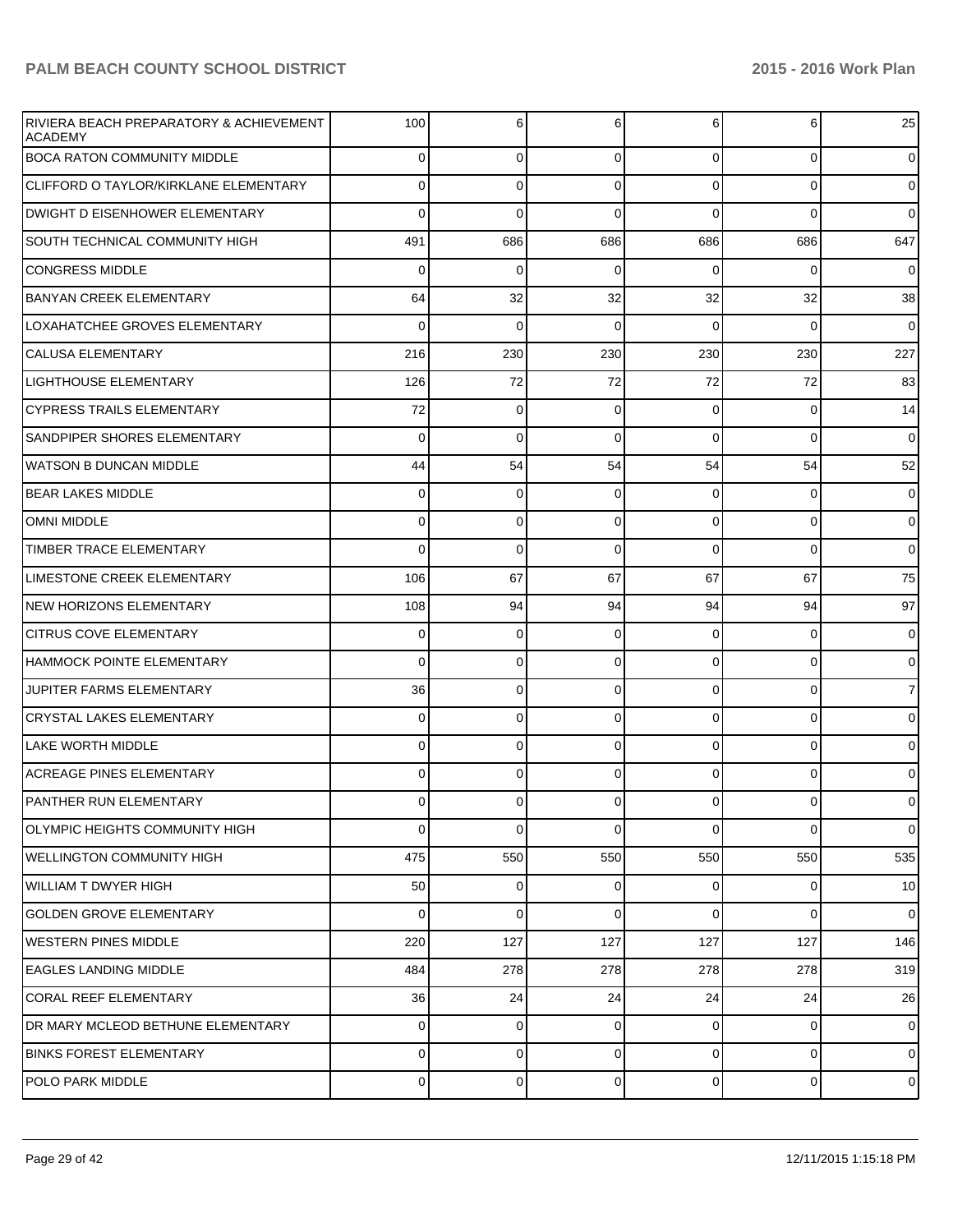| HERITAGE ELEMENTARY                                     | 234          | 171      | 171      | 171      | 171      | 184            |
|---------------------------------------------------------|--------------|----------|----------|----------|----------|----------------|
| IODYSSEY MIDDLE                                         | 0            | O        | U        | ∩        | 0        | 0              |
| <b>VILLAGE ACADEMY</b>                                  | 0            | $\Omega$ | 0        | ∩        | $\Omega$ | 0              |
| <b>FRONTIER ELEMENTARY</b>                              | 0            | 0        | 0        | ∩        | $\Omega$ | 0              |
| BEACON COVE INTERMEDIATE BESSIE DUBOIS<br><b>CAMPUS</b> | <sup>0</sup> | $\Omega$ | O        | $\Omega$ | $\Omega$ | 0              |
| <b>SUNRISE PARK ELEMENTARY</b>                          | 252          | 124      | 124      | 124      | 124      | 150            |
| IDISCOVERY KEY ELEMENTARY                               | 0            | 0        | 0        | ∩        | $\Omega$ | 0              |
| <b>IFREEDOM SHORES ELEMENTARY</b>                       | 0            | 0        | 0        | ∩        | 0        | 0              |
| INDEPENDENCE MIDDLE                                     | 0            | $\Omega$ | U        | ∩        | $\Omega$ | $\overline{0}$ |
| HAGEN ROAD ELEMENTARY (NEW)                             | U            | $\Omega$ | U        | ∩        | $\Omega$ | 0              |
| SUNSET PALMS ELEMENTARY (03-Z)                          | U            | U        | O        | $\Omega$ | $\Omega$ | 0              |
| PINE JOG ELEMENTARY (03-Y)                              | U            | 0        | 0        | $\Omega$ | $\Omega$ | 0              |
| HOPE CENTENNIAL ELEMENTARY (06-D)                       |              | 0        | 0        | $\Omega$ | $\Omega$ | 0              |
| SUNCOAST COMMUNITY HIGH SCHOOL (NEW)                    | U            | U        | 0        | $\Omega$ | $\Omega$ | 0              |
| EVERGLADES ELEMENTARY SCHOOL (03-W)                     | 0            | $\Omega$ | $\Omega$ | $\Omega$ | $\Omega$ | 0              |
| <b>SEACREST TRAINING CENTER</b>                         | 0            | $\Omega$ | $\Omega$ | $\Omega$ | 0        | 0              |
| Totals for PALM BEACH COUNTY SCHOOL DISTRICT            |              |          |          |          |          |                |
| Total students in relocatables by year.                 | 8,957        | 5,968    | 5,968    | 5,968    | 5,968    | 6,566          |
| Total number of COFTE students projected by year.       | 166,063      | 167,286  | 168,287  | 169,106  | 170,014  | 168,151        |

#### **Leased Facilities Tracking**

Exising leased facilities and plans for the acquisition of leased facilities, including the number of classrooms and student stations, as reported in the educational plant survey, that are planned in that location at the end of the five year workplan.

Percent in relocatables by year. **5 % 4 % 4 % 4 % 4 % 4 %**

| Location                       | # of Leased<br>Classrooms 2015 -<br>2016 | <b>FISH Student</b><br><b>Stations</b> | Owner             | # of Leased<br>Classrooms 2019 -<br>2020 | <b>FISH Student</b><br><b>Stations</b> |
|--------------------------------|------------------------------------------|----------------------------------------|-------------------|------------------------------------------|----------------------------------------|
| IINDIAN PINES ELEMENTARY       |                                          |                                        |                   |                                          |                                        |
| ISOUTH INTENSIVE TRANSITION    |                                          |                                        | 25 <sub>IGE</sub> |                                          |                                        |
| lWESTWARD ELEMENTARY           |                                          |                                        |                   |                                          |                                        |
| lLAKE WORTH MIDDLE             | ∩                                        |                                        |                   |                                          |                                        |
| IPIERCE HAMMOCK ELEMENTARY     |                                          |                                        |                   |                                          |                                        |
| IGRASSY WATERS ELEMENTARY      |                                          |                                        |                   |                                          |                                        |
| ATLANTIC COMMUNITY HIGH (NEW)  |                                          |                                        |                   |                                          |                                        |
| ISEMINOLE RIDGE COMMUNITY HIGH |                                          |                                        |                   |                                          |                                        |
| IL.C. SWAIN MIDDLE             |                                          |                                        |                   |                                          |                                        |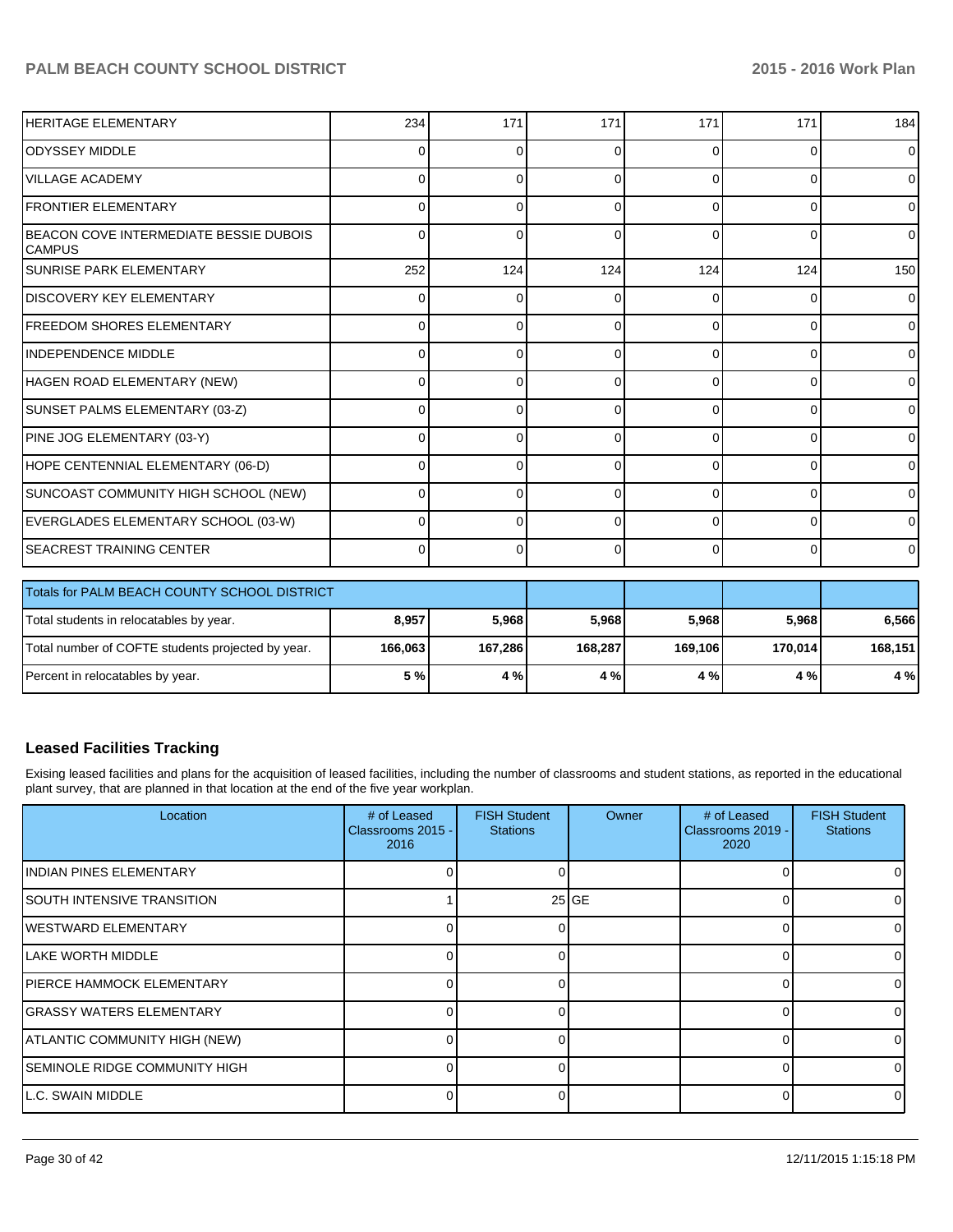| HIDDEN OAKS ELEMENTARY                                | 0              | 0              |         | 0        | $\overline{0}$ |
|-------------------------------------------------------|----------------|----------------|---------|----------|----------------|
| EMERALD COVE MIDDLE (02-JJ)                           | 0              |                |         | 0        | 0              |
| <b>ELBRIDGE GALE ELEMENTARY</b>                       | 0              |                |         | Ω        | 0              |
| <b>TURNING POINTS ACADEMY</b>                         | 0              | 0              |         | 0        | 0              |
| MARSH POINTE ELEMENTARY (03-X)                        | 0              |                |         | 0        | 0              |
| HAGEN ROAD ELEMENTARY (NEW)                           | 0              | 0              |         | 0        | 0              |
| SUNSET PALMS ELEMENTARY (03-Z)                        | 0              |                |         | 0        | 0              |
| PINE JOG ELEMENTARY (03-Y)                            | 0              | 0              |         | 0        | 0              |
| JUPITER ELEMENTARY                                    |                | 36             |         | 0        | 0              |
| JUPITER COMMUNITY HIGH                                | $\Omega$       | 0              |         | 0        | 0              |
| <b>ALLAMANDA ELEMENTARY</b>                           | 0              |                |         | 0        | 0              |
| PALM BEACH GARDENS ELEMENTARY                         | $\Omega$       | 0              |         | 0        | 0              |
| <b>HOWELL L WATKINS MIDDLE</b>                        | 0              |                |         | Ω        | 0              |
| THE CONSERVATORY SCHOOL AT NORTH PALM<br><b>BEACH</b> | $\Omega$       | 0              |         | 0        | 0              |
| LAKE PARK ELEMENTARY                                  | $\mathbf 0$    | 0              |         | 0        | 0              |
| <b>WASHINGTON ELEMENTARY</b>                          | $\Omega$       | 0              |         | 0        | 0              |
| JOHN F KENNEDY MIDDLE                                 | $\mathbf 0$    | 0              |         | 0        | 0              |
| LINCOLN ELEMENTARY                                    | 0              | 0              |         | 0        | 0              |
| SABAL PALM/HIGHRIDGE                                  | $\mathbf 0$    | 0              |         | 0        | $\overline{0}$ |
| NORTHMORE ELEMENTARY                                  | 0              | 0              |         | 0        | 0              |
| NORTHBORO ELEMENTARY                                  | $\mathbf 0$    | $\Omega$       |         | 0        | $\overline{0}$ |
| ADULT EDUCATION CENTER                                | $\mathbf 0$    |                | $0$ RCA | 7        | 175            |
| <b>ROOSEVELT ELEMENTARY</b>                           | $\mathbf 0$    | 0              |         | 0        | 0              |
| U B KINSEY/PALMVIEW ELEMENTARY                        | $\Omega$       | 0              |         | 0        | 0              |
| ALEXANDER W DREYFOOS JR SCHOOL OF THE<br><b>ARTS</b>  | $\Omega$       | 0              |         | O        | 01             |
| <b>BAK MIDDLE SCHOOL OF THE ARTS</b>                  | $\overline{0}$ | $\overline{0}$ |         | 0        | $\overline{0}$ |
| PALM BEACH PUBLIC SCHOOL                              | $\mathbf 0$    | $\Omega$       |         | 0        | $\overline{0}$ |
| WEST GATE ELEMENTARY                                  | $\overline{0}$ | 0              |         | 0        | $\overline{0}$ |
| BELVEDERE ELEMENTARY                                  | $\mathbf 0$    | 0              |         | 0        | $\overline{0}$ |
| CONNISTON COMMUNITY MIDDLE                            | $\mathbf 0$    | 0              |         | 0        | $\overline{0}$ |
| <b>PALMETTO ELEMENTARY</b>                            | $\mathbf 0$    | $\Omega$       |         | 0        | $\overline{0}$ |
| <b>SOUTH OLIVE ELEMENTARY</b>                         | $\overline{0}$ | 0              |         | 0        | $\overline{0}$ |
| FOREST HILL COMMUNITY HIGH                            | $\mathbf 0$    | $\Omega$       |         | $\Omega$ | $\overline{0}$ |
| <b>MEADOW PARK ELEMENTARY</b>                         | $\mathbf 0$    | 0              |         | 0        | $\overline{0}$ |
| <b>BERKSHIRE ELEMENTARY</b>                           | $\pmb{0}$      | 0              |         | 0        | $\overline{0}$ |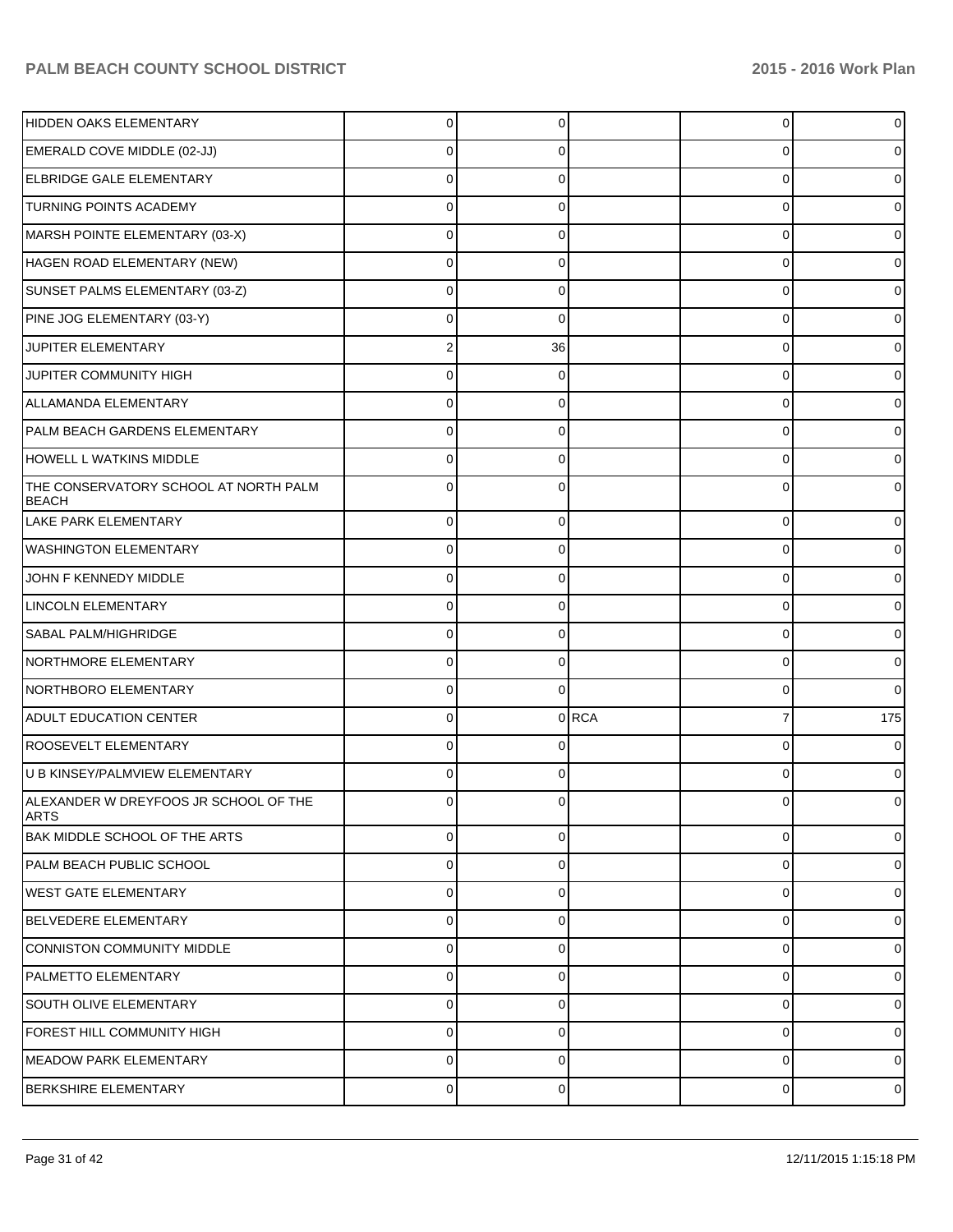| PALM SPRINGS COMMUNITY MIDDLE                      | 0              | 0              |                                           | 0 | 0              |
|----------------------------------------------------|----------------|----------------|-------------------------------------------|---|----------------|
| FOREST HILL ELEMENTARY                             | 0              | 0              |                                           | 0 |                |
| <b>GREENACRES ELEMENTARY</b>                       | $\Omega$       | 0              |                                           | 0 | o              |
| PALM SPRINGS ELEMENTARY                            | 0              | 0              |                                           | 0 | o              |
| <b>HIGHLAND ELEMENTARY</b>                         | $\Omega$       | 0              |                                           | 0 |                |
| NORTH GRADE ELEMENTARY                             | 0              | 0              |                                           | 0 |                |
| LAKE WORTH COMMUNITY HIGH                          | $\Omega$       | 0              |                                           | 0 | 0              |
| <b>SOUTH GRADE ELEMENTARY</b>                      | 0              | 0              |                                           | 0 | o              |
| <b>BARTON ELEMENTARY</b>                           | 0              | 0              |                                           | 0 |                |
| <b>LANTANA ELEMENTARY</b>                          | 0              | 0              |                                           | 0 |                |
| LANTANA COMMUNITY MIDDLE                           | $\Omega$       | 0              |                                           | 0 | o              |
| ROLLING GREEN ELEMENTARY                           | 0              | 0              |                                           | 0 | o              |
| POINCIANA ELEMENTARY                               | 0              | 0              |                                           | 0 |                |
| FOREST PARK ELEMENTARY                             | 0              | 0              |                                           | 0 |                |
| PLUMOSA ELEMENTARY SCHOOL OF THE ARTS              | 0              | 0              |                                           | 0 | o              |
| S D SPADY ELEMENTARY                               | 0              | 0              |                                           | 0 | 0              |
| PINE GROVE ELEMENTARY                              | 0              | 0              |                                           | 0 | 0              |
| J C MITCHELL ELEMENTARY                            | 0              | 0              |                                           | 0 | 0              |
| <b>BOCA RATON ELEMENTARY</b>                       | 0              | 0              |                                           | 0 | $\Omega$       |
| <b>BOCA RATON COMMUNITY HIGH</b>                   | 0              | $\Omega$       | First Baptist<br>Church - for Adult<br>Ed |   | 175            |
| <b>PAHOKEE ELEMENTARY</b>                          | $\mathbf 0$    | $\Omega$       |                                           | 0 | $\mathbf 0$    |
| CROSS ROADS ACADEMY (LAKE SHORE ANNEX)             | $\Omega$       |                | $0$ GE                                    | 1 | 25             |
| <b>GOVE ELEMENTARY</b>                             | $\Omega$       | 0              |                                           | 0 | 0              |
| <b>GLADE VIEW ELEMENTARY</b>                       | $\Omega$       | 0              |                                           | 0 | 0              |
| <b>ROSENWALD ELEMENTARY</b>                        | $\overline{0}$ | $\overline{0}$ |                                           | 0 | $\overline{0}$ |
| JOHN I LEONARD SENIOR HIGH                         | $\mathbf 0$    | 0              |                                           | 0 | 0              |
| PALM BEACH GARDENS COMMUNITY HIGH                  | $\mathbf 0$    | 0              |                                           | 0 | 0              |
| WYNNEBROOK ELEMENTARY                              | $\mathbf 0$    | 0              |                                           | 0 | 0              |
| <b>WEST RIVIERA ELEMENTARY</b>                     | $\mathbf 0$    | 0              |                                           | 0 | 0              |
| <b>GROVE PARK ELEMENTARY</b>                       | $\mathbf 0$    | 0              |                                           | 0 | 0              |
| MELALEUCA ELEMENTARY                               | $\mathbf 0$    | $\Omega$       |                                           | 0 | 0              |
| <b>ADDISON MIZNER ELEMENTARY</b>                   | $\mathbf 0$    | $\Omega$       |                                           | 0 | 0              |
| RIVIERA BEACH PREPARATORY & ACHIEVEMENT<br>ACADEMY | $\mathbf 0$    | $\Omega$       |                                           | 0 | 0              |
| <b>BOCA RATON COMMUNITY MIDDLE</b>                 | $\mathbf 0$    | 0              |                                           | 0 | 0              |
| CLIFFORD O TAYLOR/KIRKLANE ELEMENTARY              | 0              | 0              |                                           | 0 | $\overline{0}$ |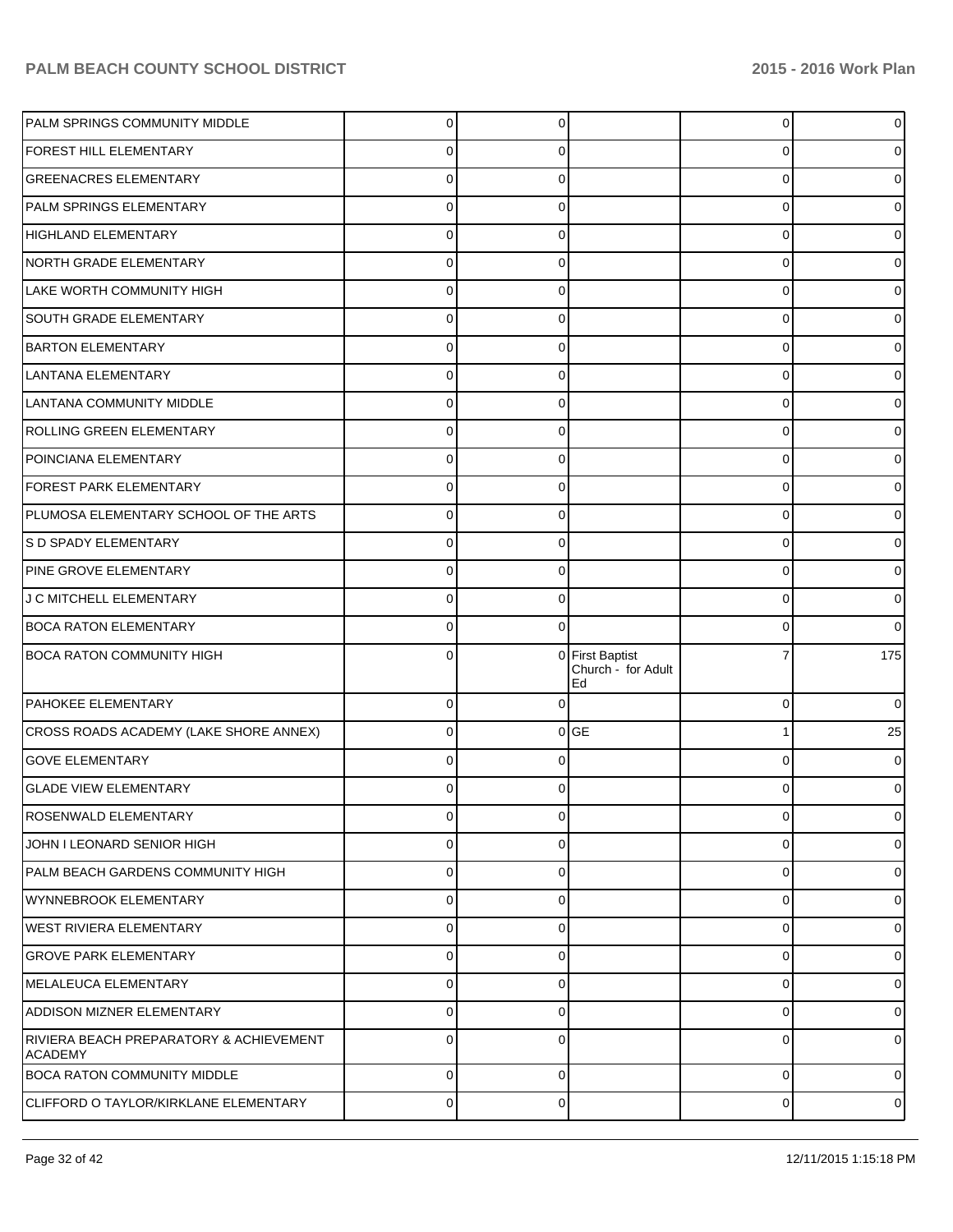| DWIGHT D EISENHOWER ELEMENTARY        | 0           |   | 0 | 0              |
|---------------------------------------|-------------|---|---|----------------|
| SOUTH TECHNICAL COMMUNITY HIGH        |             |   | 0 | o              |
| <b>CONGRESS MIDDLE</b>                |             |   | 0 |                |
| <b>SANTALUCES COMMUNITY HIGH</b>      |             | n | 0 |                |
| <b>GOLD COAST COMMUNITY SCHOOL</b>    |             |   | 0 |                |
| JERRY THOMAS ELEMENTARY               | 0           | n | 0 |                |
| <b>VERDE ELEMENTARY</b>               |             |   | 0 |                |
| <b>SPANISH RIVER COMMUNITY HIGH</b>   | 0           | n | 0 |                |
| <b>CRESTWOOD MIDDLE</b>               |             |   | 0 |                |
| <b>SEMINOLE TRAILS ELEMENTARY</b>     | 0           | 0 | 0 | o              |
| JUPITER MIDDLE                        |             |   | 0 |                |
| DEL PRADO ELEMENTARY                  | 0           | ∩ | 0 |                |
| <b>LOGGERS RUN MIDDLE</b>             |             |   | 0 |                |
| H L JOHNSON ELEMENTARY                | 0           | 0 | 0 | o              |
| PAHOKEE MIDDLE / SENIOR HIGH          |             |   | 0 | o              |
| <b>WHISPERING PINES ELEMENTARY</b>    | 0           | ∩ | 0 |                |
| ROYAL PALM SCHOOL                     |             |   | 0 |                |
| <b>CORAL SUNSET ELEMENTARY</b>        | 0           | 0 | 0 | o              |
| CHRISTA MCAULIFFE MIDDLE              |             |   | 0 | o              |
| K E CUNNINGHAM/CANAL POINT ELEMENTARY | 0           | ∩ | 0 |                |
| PALM BEACH LAKES COMMUNITY HIGH       |             |   | 0 |                |
| LIBERTY PARK ELEMENTARY               | 0           | ∩ | 0 | o              |
| LOXAHATCHEE GROVES ELEMENTARY         |             |   | 0 | o              |
| <b>CALUSA ELEMENTARY</b>              | U           | n | 0 |                |
| <b>LIGHTHOUSE ELEMENTARY</b>          |             |   | 0 |                |
| <b>CYPRESS TRAILS ELEMENTARY</b>      | 0           | 0 | 0 | 0              |
| <b>SANDPIPER SHORES ELEMENTARY</b>    | $\mathbf 0$ | 0 | 0 | 0              |
| <b>WATSON B DUNCAN MIDDLE</b>         | $\mathbf 0$ | 0 | 0 | 0              |
| <b>BEAR LAKES MIDDLE</b>              | $\mathbf 0$ | 0 | 0 | 0              |
| <b>OMNI MIDDLE</b>                    | 0           | 0 | 0 | 0              |
| <b>TIMBER TRACE ELEMENTARY</b>        | $\mathbf 0$ | 0 | 0 | 0              |
| LIMESTONE CREEK ELEMENTARY            | $\mathbf 0$ | 0 | 0 | 0              |
| NEW HORIZONS ELEMENTARY               | $\mathbf 0$ | 0 | 0 | 0              |
| <b>CITRUS COVE ELEMENTARY</b>         | 0           | 0 | 0 | 0              |
| HAMMOCK POINTE ELEMENTARY             | 0           | 0 | 0 | 0              |
| JUPITER FARMS ELEMENTARY              | $\pmb{0}$   | 0 | 0 | $\overline{0}$ |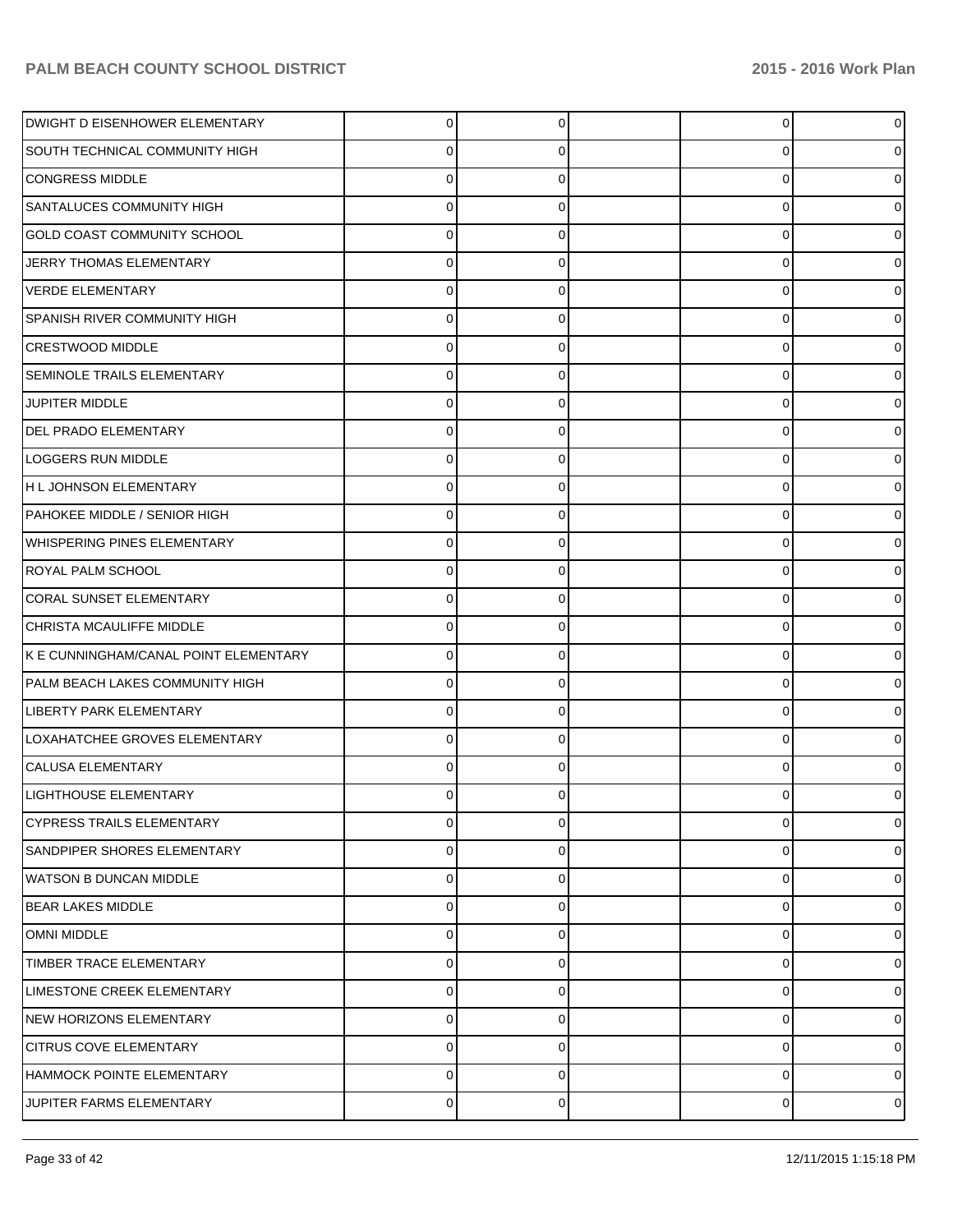| <b>CRYSTAL LAKES ELEMENTARY</b>                         | 0           | 0 | 0 | $\overline{0}$ |
|---------------------------------------------------------|-------------|---|---|----------------|
| <b>ACREAGE PINES ELEMENTARY</b>                         | 0           | 0 | 0 | 01             |
| PANTHER RUN ELEMENTARY                                  | 0           |   | 0 | 01             |
| OLYMPIC HEIGHTS COMMUNITY HIGH                          | 0           | 0 | 0 | 01             |
| WELLINGTON COMMUNITY HIGH                               | 0           |   | 0 | 01             |
| WILLIAM T DWYER HIGH                                    | 0           | 0 | 0 | 01             |
| MORIKAMI PARK ELEMENTARY                                | 0           |   | 0 | 0              |
| <b>CARVER COMMUNITY MIDDLE</b>                          | 0           | 0 | 0 | 01             |
| <b>GLADES CENTRAL COMMUNITY HIGH</b>                    | 0           |   | 0 | 0              |
| STARLIGHT COVE ELEMENTARY                               | 0           | 0 | 0 | 01             |
| MANATEE ELEMENTARY                                      | 0           |   | 0 | 0              |
| <b>EGRET LAKE ELEMENTARY</b>                            | 0           | 0 | 0 | 0              |
| <b>BOYNTON BEACH COMMUNITY HIGH</b>                     | 0           | 0 | 0 | 01             |
| <b>ORCHARD VIEW ELEMENTARY</b>                          | 0           | 0 | 0 | 01             |
| INDIAN RIDGE SCHOOL                                     | 0           |   | 0 | 0              |
| PIONEER PARK ELEMENTARY                                 | 0           | 0 | 0 | 0              |
| BELLE GLADE ELEMENTARY                                  | 0           | 0 | 0 | 0              |
| ROYAL PALM BEACH COMMUNITY HIGH                         | 0           | 0 | 0 | 0              |
| ROOSEVELT COMMUNITY MIDDLE                              | 0           |   | 0 | 0              |
| <b>OKEEHEELEE MIDDLE</b>                                | 0           | 0 | 0 | 01             |
| <b>GOLDEN GROVE ELEMENTARY</b>                          | 0           |   | 0 | 01             |
| <b>WESTERN PINES MIDDLE</b>                             | 0           | 0 | 0 | 0              |
| EAGLES LANDING MIDDLE                                   | 0           | 0 | 0 | 0              |
| <b>CORAL REEF ELEMENTARY</b>                            | 0           | 0 | 0 | 0              |
| DR MARY MCLEOD BETHUNE ELEMENTARY                       | U           | 0 | U | 0              |
| <b>BINKS FOREST ELEMENTARY</b>                          | 0           | 0 | 0 | $\overline{0}$ |
| <b>POLO PARK MIDDLE</b>                                 | 0           | 0 | 0 | 0              |
| <b>HERITAGE ELEMENTARY</b>                              | 0           | 0 | 0 | 0              |
| <b>ODYSSEY MIDDLE</b>                                   | 0           | 0 | 0 | 0              |
| <b>VILLAGE ACADEMY</b>                                  | 0           | 0 | 0 | 0              |
| <b>FRONTIER ELEMENTARY</b>                              | 0           | 0 | 0 | 0              |
| BEACON COVE INTERMEDIATE BESSIE DUBOIS<br><b>CAMPUS</b> | $\Omega$    | 0 | 0 | 0l             |
| SUNRISE PARK ELEMENTARY                                 | $\mathbf 0$ | 0 | 0 | $\overline{0}$ |
| <b>DISCOVERY KEY ELEMENTARY</b>                         | $\mathbf 0$ | 0 | 0 | $\overline{0}$ |
| <b>INDEPENDENCE MIDDLE</b>                              | $\pmb{0}$   | 0 | 0 | $\circ$        |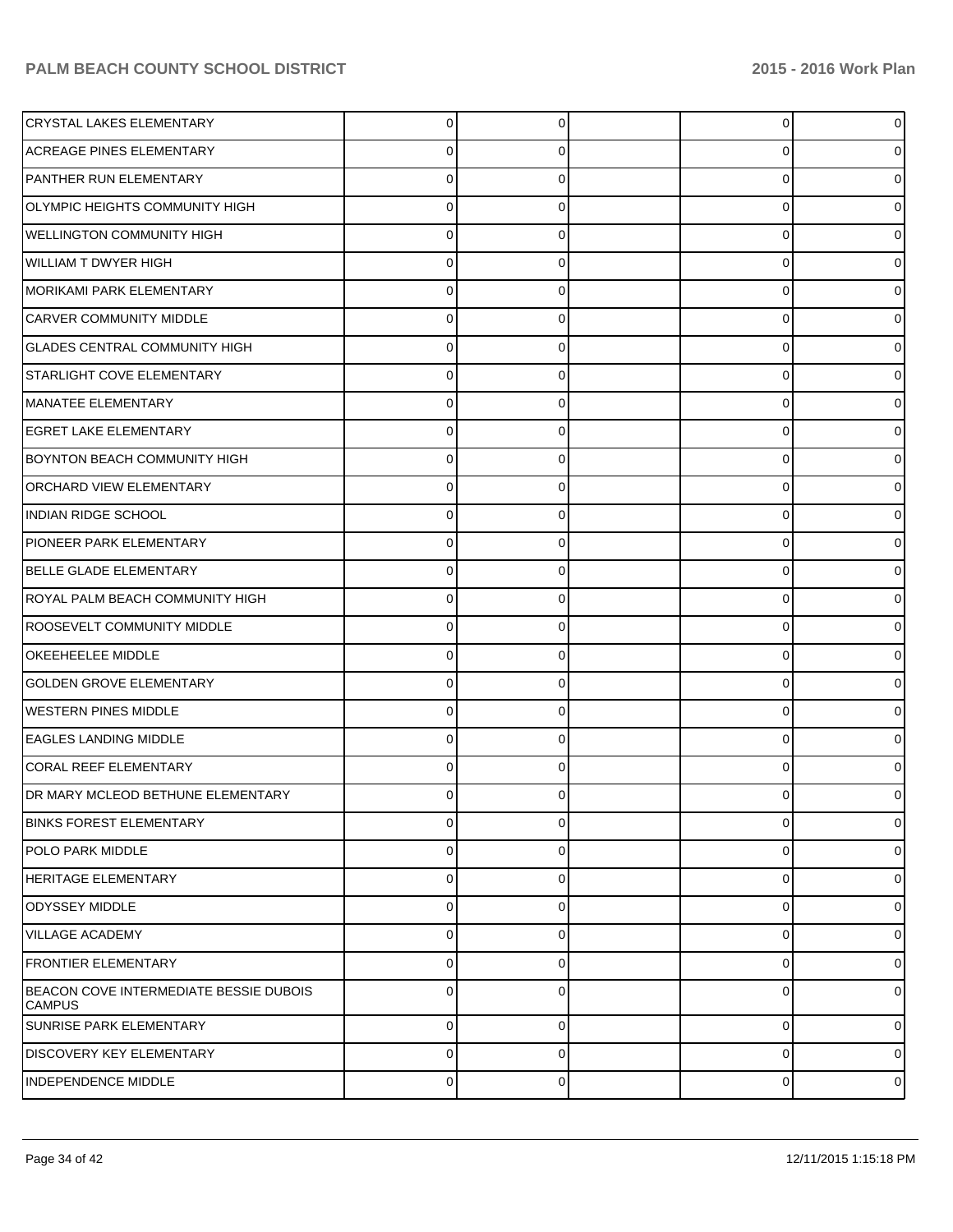| PALM BEACH CENTRAL HIGH               | $\Omega$       | 0           | 0  | 0              |
|---------------------------------------|----------------|-------------|----|----------------|
| CHOLEE LAKE ELEMENTARY                | 0              | 0           | 0  | 0              |
| ROYAL PALM BEACH ELEMENTARY           | $\Omega$       | 0           | 0  | 0              |
| <b>CROSSPOINTE ELEMENTARY</b>         | 0              | 0           | 0  | 0              |
| PLEASANT CITY ELEMENTARY              | $\Omega$       | 0           | 0  |                |
| <b>JEAGA MIDDLE</b>                   | 0              | 0           | 0  | 0              |
| <b>BENOIST FARMS ELEMENTARY</b>       | 0              | 0           | 0  |                |
| LAKE SHORE MIDDLE (NEW)               | 0              | 0           | 0  | 0              |
| DON ESTRIDGE HIGH TECH MIDDLE         | $\Omega$       | 0           | 0  | o              |
| <b>WEST BOCA RATON COMMUNITY HIGH</b> | 0              | 0           | 0  | 0              |
| <b>TRADEWINDS MIDDLE</b>              | 0              | 0           | 0  |                |
| <b>EQUESTRIAN TRAILS ELEMENTARY</b>   | 0              | 0           | 0  | 0              |
| PARK VISTA COMMUNITY HIGH             | $\Omega$       | 0           | 0  |                |
| <b>DIAMOND VIEW ELEMENTARY</b>        | 0              | 0           | 0  | 0              |
| <b>OSCEOLA CREEK MIDDLE</b>           | $\Omega$       | 0           | 0  |                |
| HOPE CENTENNIAL ELEMENTARY (06-D)     | $\Omega$       | 0           | 0  | 0              |
| SUNCOAST COMMUNITY HIGH SCHOOL (NEW)  | $\Omega$       | O           | 0  |                |
| EVERGLADES ELEMENTARY SCHOOL (03-W)   | 0              | 0           | 0  | 0              |
| <b>BANYAN CREEK ELEMENTARY</b>        | $\Omega$       | 0           | 0  |                |
| <b>SEACREST TRAINING CENTER</b>       | 0              | 0           | 0  | 0              |
| <b>WELLINGTON ELEMENTARY</b>          | $\Omega$       | 0           | 0  |                |
| <b>WELLINGTON LANDINGS MIDDLE</b>     | $\Omega$       | 0           | 0  | 0              |
| <b>GALAXY ELEMENTARY</b>              | $\Omega$       |             | 0  |                |
| INLET GROVE @ OLD SUNCOAST            | $\Omega$       | 0           | 0  | 0              |
| <b>ROOSEVELT FULL SERVICE CENTER</b>  | 0              |             | U  | 0              |
| DELRAY FULL SERVICE CENTER            | $\pmb{0}$      | 0           | 0  | $\overline{0}$ |
| <b>WOODLANDS MIDDLE</b>               | $\pmb{0}$      | 0           | 0  | $\overline{0}$ |
| WATERS EDGE ELEMENTARY                | $\pmb{0}$      | 0           | 0  | $\overline{0}$ |
| <b>FREEDOM SHORES ELEMENTARY</b>      | $\pmb{0}$      | $\mathbf 0$ | 0  | $\overline{0}$ |
|                                       | 3 <sup>1</sup> | 61          | 15 | 375            |

#### **Failed Standard Relocatable Tracking**

Relocatable units currently reported by school, from FISH, and the number of relocatable units identified as 'Failed Standards'.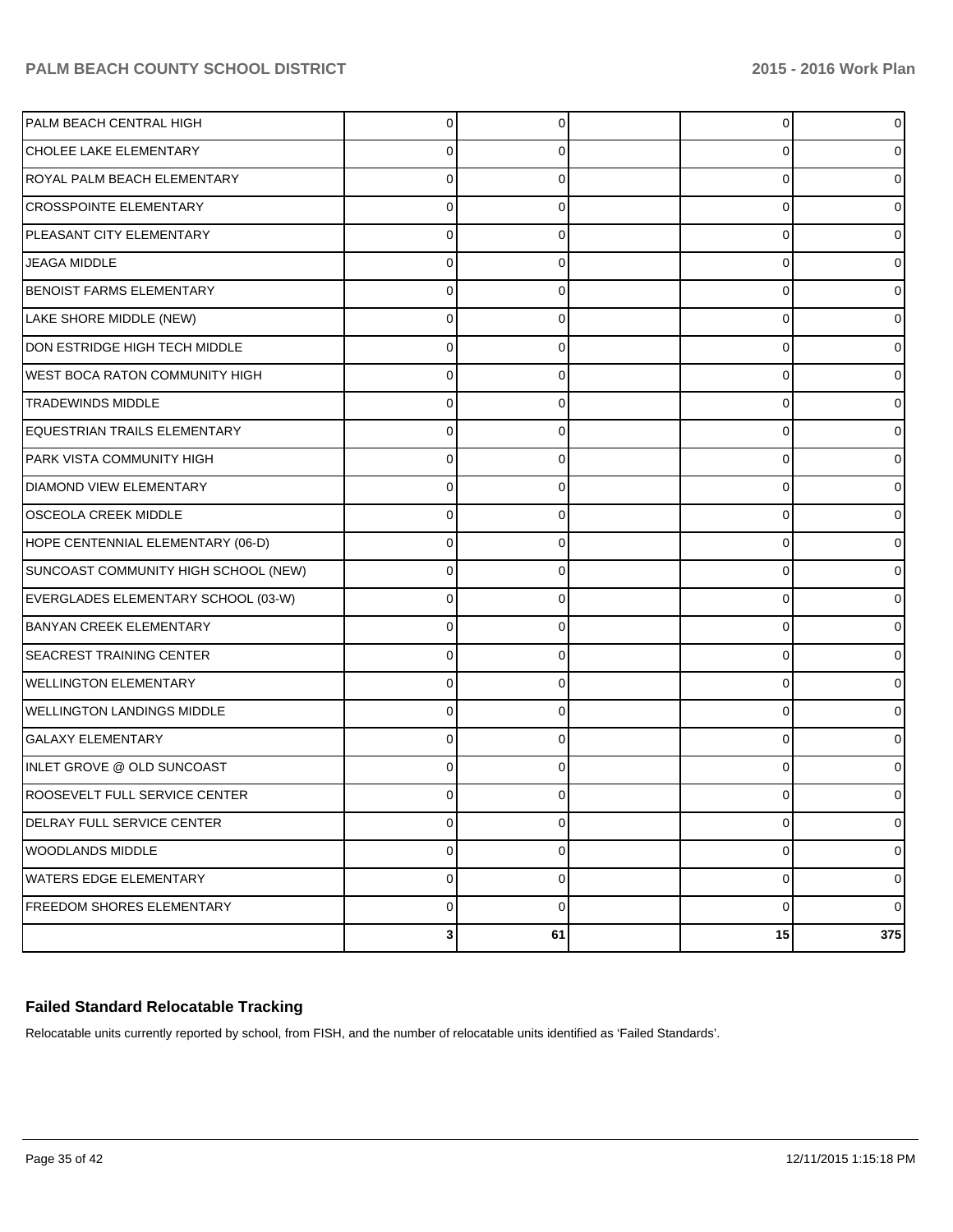Nothing reported for this section.

## **Planning**

#### **Class Size Reduction Planning**

**Plans approved by the school board that reduce the need for permanent student stations such as acceptable school capacity levels, redistricting, busing, year-round schools, charter schools, magnet schools, public-private partnerships, multitrack scheduling, grade level organization, block scheduling, or other alternatives.**

"The District, monitors utilization of its schools to make sure sufficient school facilities exist to meet Class Size Reduction (CSR) requirements. The law requires that all classes in core subiect areas, as defined by statute and the Florida Department of Education, not exceed the following maximums: The maximum number of students who are assigned to each teacher for pre-k through grade 3 is 18; grades 4 through 8 is 22; and grades 9 through 12 is 25. Utilization of schools is continuously being monitored to determine where there is a need for improved or additional facilities to meet CSR. In some instances, on site evaluation of school space is conducted to ensure optimum utilization of facilities to meet CSR. Through modular /relocatable locations on school site. CSR can be met at schools with increased enrollment. The District has directed students over the cap at some schools to neighboring schools with sufficient capacity where enrollment is declining due to changes in population, housing and impacts from private and charter schools. The District has converted all of its high schools to choice and some middle schools to provide for program options, allowing CSR to be met at the School level.

Palm Beach County is in full compliance with CSR requirements.

#### **School Closure Planning**

**Plans for the closure of any school, including plans for disposition of the facility or usage of facility space, and anticipated revenues.**

There are no plans to close any school in the District over the next five years. However as utilization of District facilities are reviewed, there may be future changes that would recommend combination of schools, changes in grade structure or school closures.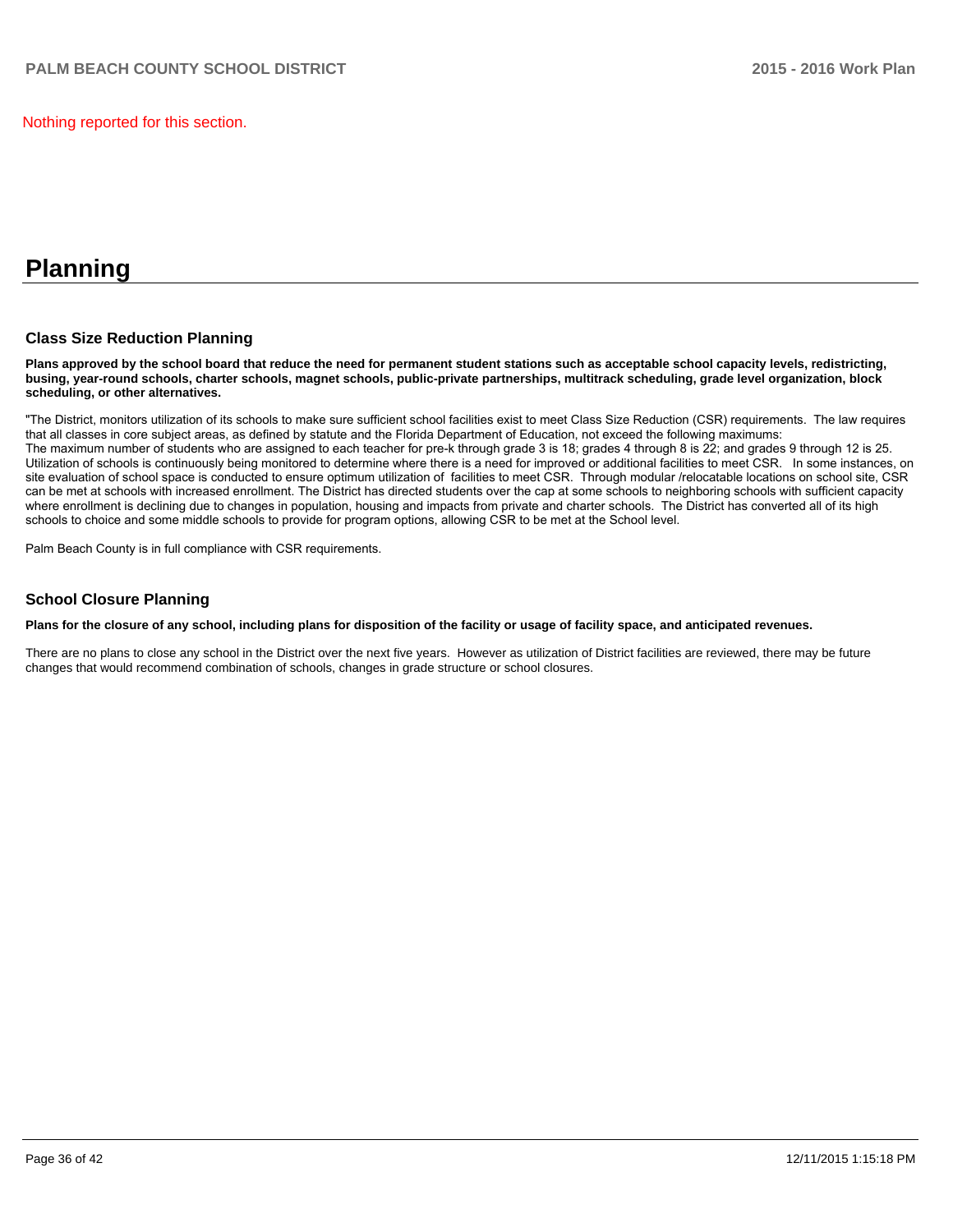# **Long Range Planning**

#### **Ten-Year Maintenance**

District projects and locations regarding the projected need for major renovation, repair, and maintenance projects within the district in years 6-10 beyond the projects plans detailed in the five years covered by the work plan.

| Project                 | 2019 - 2020 / 2024 - 2025<br><b>Projected Cost</b> |
|-------------------------|----------------------------------------------------|
| <b>Facility Renewal</b> | \$9,465,600                                        |
| <b>Facility Renewal</b> | \$9,465,600                                        |
| <b>Facility Renewal</b> | \$9,465,600                                        |
| <b>Facility Renewal</b> | \$9,465,600                                        |
| <b>Facility Renewal</b> | \$14,592,800                                       |
| <b>Facility Renewal</b> | \$21,760,000                                       |
| <b>Facility Renewal</b> | \$8,908,800                                        |
| <b>Facility Renewal</b> | \$9,465,600                                        |
| <b>Facility Renewal</b> | \$9,465,600                                        |
| <b>Facility Renewal</b> | \$9,465,600                                        |
| <b>Facility Renewal</b> | \$9,465,600                                        |
| <b>Facility Renewal</b> | \$13,616,592                                       |
| <b>Facility Renewal</b> | \$9,465,600                                        |
| <b>Facility Renewal</b> | \$9,744,000                                        |
| <b>Facility Renewal</b> | \$9,744,000                                        |
| <b>Facility Renewal</b> | \$15,022,000                                       |
| <b>Facility Renewal</b> | \$9,744,000                                        |
| <b>Facility Renewal</b> | \$9,744,000                                        |
| <b>Facility Renewal</b> | \$15,022,000                                       |
| <b>Facility Renewal</b> | \$8,400,000                                        |
| <b>Facility Renewal</b> | \$3,500,000                                        |
| <b>Facility Renewal</b> | \$31,262,000                                       |
| <b>Facility Renewal</b> | \$31,262,000                                       |
| <b>Facility Renewal</b> | \$9,744,000                                        |
| <b>Facility Renewal</b> | \$9,744,000                                        |
| <b>Facility Renewal</b> | \$2,100,000                                        |
| <b>Facility Renewal</b> | \$9,465,600                                        |
| <b>Facility Renewal</b> | \$9,187,200                                        |
| <b>Facility Renewal</b> | \$9,187,200                                        |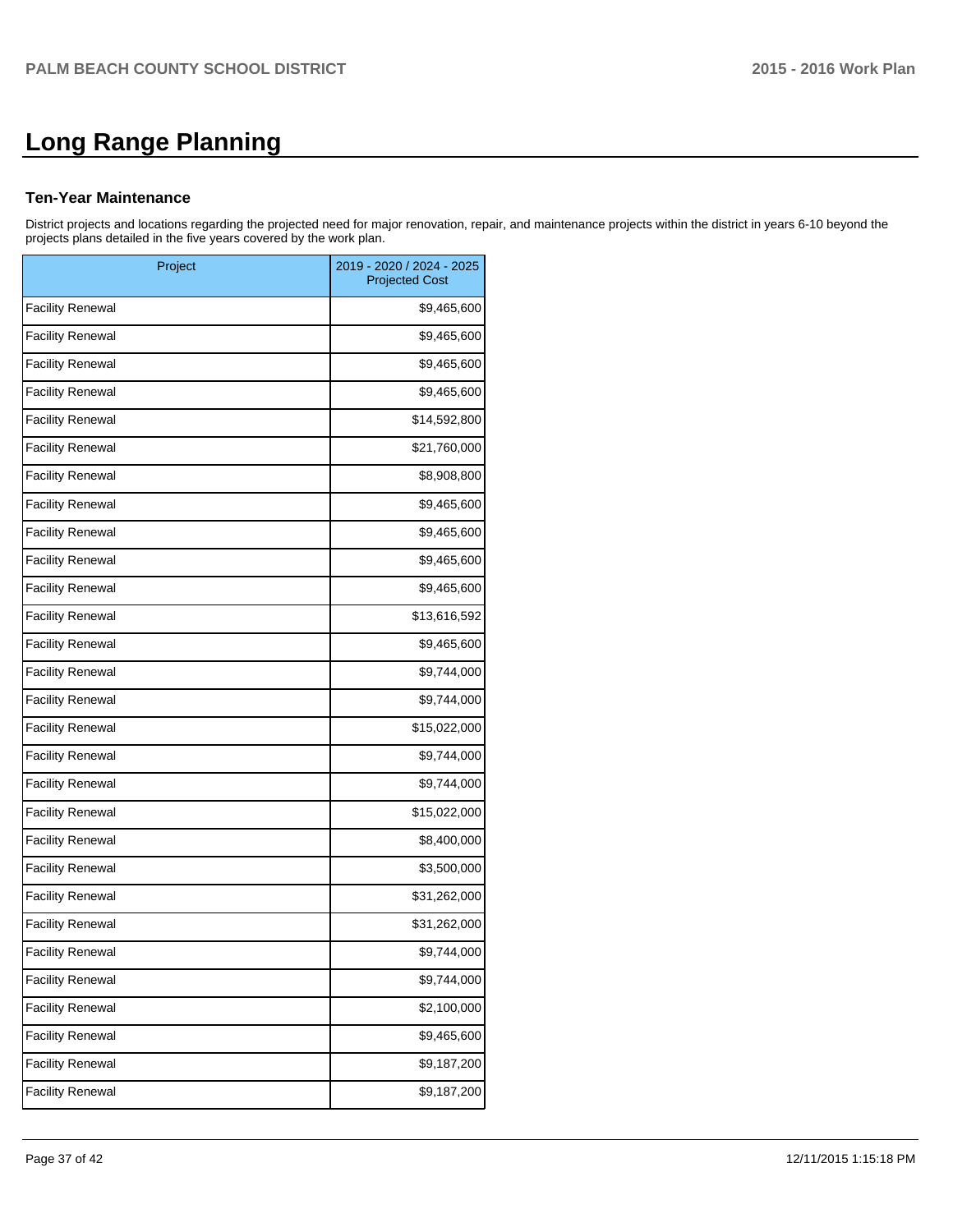| \$29,475,600<br>\$29,475,600 |
|------------------------------|
|                              |
|                              |
| \$9,187,200                  |
| \$9,187,200                  |
| \$9,187,200                  |
| \$14,163,600                 |
| \$9,187,200                  |
| \$22,613,474                 |
| \$8,908,800                  |
| \$8,908,800                  |
| \$28,582,400                 |
| \$13,734,400                 |
| \$8,908,800                  |
| \$13,734,400                 |
| \$13,734,400                 |
| \$20,480,000                 |
| \$8,908,800                  |
| \$8,908,800                  |
| \$13,734,400                 |
| \$27,689,200                 |
| \$13,305,200                 |
| \$11,773,056                 |
| \$12,350,400                 |
| \$13,305,200                 |
| \$8,630,400                  |
| \$13,305,200                 |
| \$13,305,200                 |
| \$8,630,400                  |
| \$8,630,400                  |
| \$8,630,400                  |
| \$17,025,200                 |
| \$17,025,200                 |
| \$12,350,400                 |
| \$1,984,000                  |
|                              |
|                              |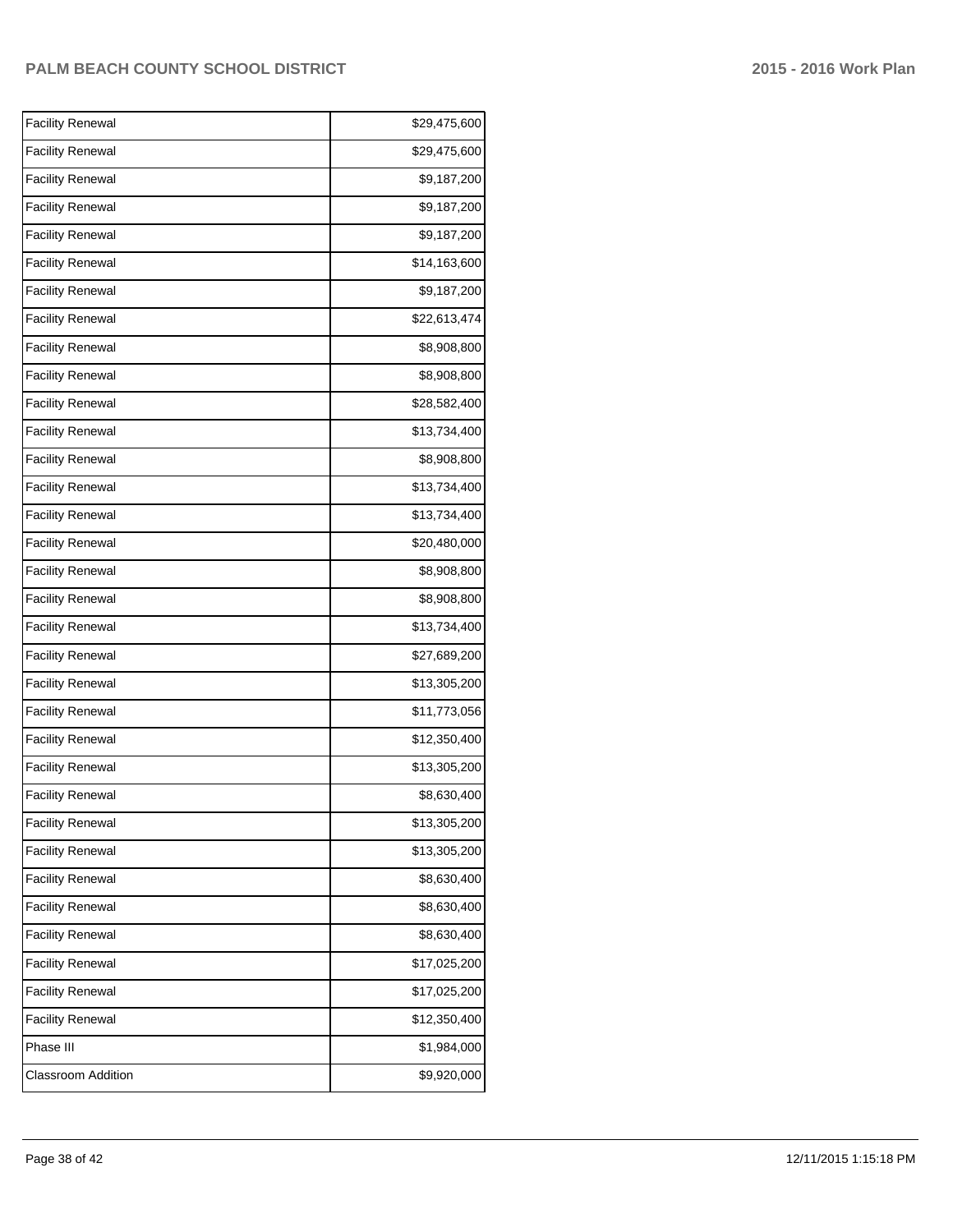| <b>Facility Renewal</b> | \$16,655,616  |
|-------------------------|---------------|
|                         | \$832,477,138 |

#### **Ten-Year Capacity**

Schedule of capital outlay projects projected to ensure the availability of satisfactory student stations for the projected student enrollment in K-12 programs for the future 5 years beyond the 5-year district facilities work program.

| Project         | Location, Community, Quadrant or other<br>general location | 2019 - 2020 / 2024 - 2025<br><b>Projected Cost</b> |
|-----------------|------------------------------------------------------------|----------------------------------------------------|
| 03-LL           | South Area                                                 | \$43,520,000                                       |
| 03-000          | <b>Western Lake Worth</b>                                  | \$121,440,000                                      |
| <b>Adult Ed</b> | South Area                                                 | \$6,960,000                                        |
| $04-A$          | Gardens Area                                               | \$38,080,000                                       |
| 05-C            | South West Area                                            | \$36,960,000                                       |
| $15-A$          | Minto West/Acreage Area                                    | \$39,200,000                                       |
|                 |                                                            | \$286,160,000                                      |

#### **Ten-Year Planned Utilization**

Schedule of planned capital outlay projects identifying the standard grade groupings, capacities, and planned utilization rates of future educational facilities of the district for both permanent and relocatable facilities.

| Grade Level Projections         | <b>FISH</b><br><b>Student</b><br><b>Stations</b> | <b>Actual 2014 -</b><br><b>2015 FISH</b><br>Capacity | Actual<br>$2014 -$<br>2015<br><b>COFTE</b> | Actual 2014 - 2015<br><b>Utilization</b> | Actual 2015 - 2016 / 2024 - 2025 new<br>Student Capacity to be added/removed | Projected 2024<br><b>2025 COFTE</b> | Projected 2024 -<br>2025 Utilization |
|---------------------------------|--------------------------------------------------|------------------------------------------------------|--------------------------------------------|------------------------------------------|------------------------------------------------------------------------------|-------------------------------------|--------------------------------------|
| Elementary - District<br>Totals | 107,002                                          | 107,002                                              | 74,671.00                                  | 69.78 %                                  | $-1,230$                                                                     | 82,458                              | 77.96 %                              |
| Middle - District Totals        | 55.412                                           | 49,872                                               | 36.939.00                                  | 74.07%                                   | 2.001                                                                        | 40,151                              | 77.40 %                              |
| High - District Totals          | 64,835                                           | 61,382                                               | 46,550.00                                  | 75.84 %                                  | 5,403                                                                        | 48,936                              | 73.27 %                              |
| Other - ESE, etc                | 13.697                                           | 8,265                                                | 3,048.00                                   | 36.88 %                                  |                                                                              |                                     | 0.01%                                |
|                                 | 240,946                                          |                                                      | 226,521   161,208.00                       | 71.17 %                                  | 6,175                                                                        | 171,546                             | 73.72 %                              |

**Combination schools are included with the middle schools for student stations, capacity, COFTE and utilization purposes because these facilities all have a 90% utilization factor. Use this space to explain or define the grade groupings for combination schools.**

No comments to report.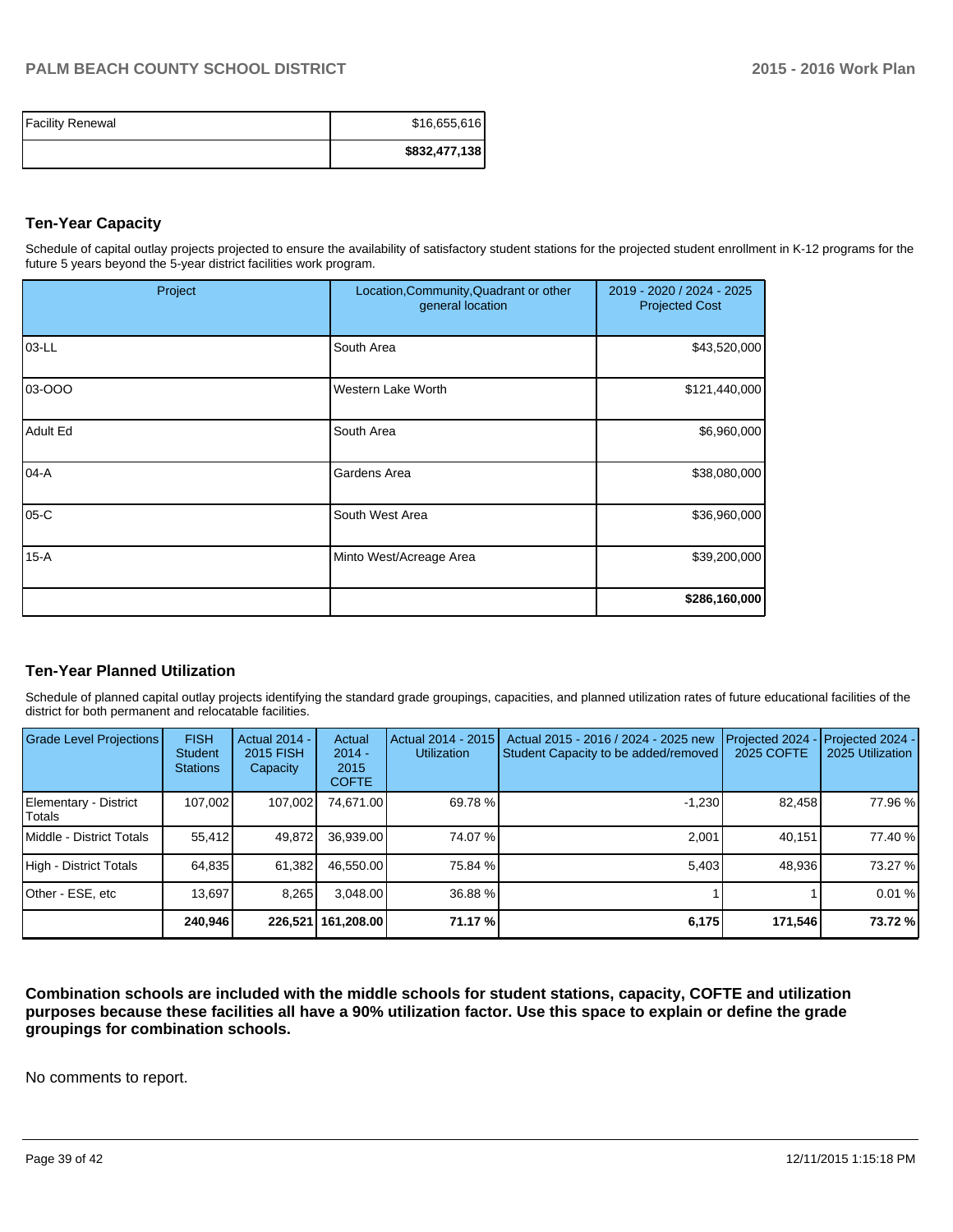#### **Ten-Year Infrastructure Planning**

**Proposed Location of Planned New, Remodeled, or New Additions to Facilities in 06 thru 10 out years (Section 28).**

03-LL Middle 03-OOO High 05-C Elementary 04-A Elementary 15-A Elementary Adult Education-South

Plans for closure of any school, including plans for disposition of the facility or usage of facility space, and anticipated revenues in the 06 thru 10 out **years (Section 29).**

No school closures, dispositions or revenues are planned at this time.

#### **Twenty-Year Maintenance**

District projects and locations regarding the projected need for major renovation, repair, and maintenance projects within the district in years 11-20 beyond the projects plans detailed in the five years covered by the work plan.

| Project                 | 2024 - 2025 / 2034 - 2035 Projected Cost |
|-------------------------|------------------------------------------|
| <b>Facility Renewal</b> | \$15,622,880                             |
| <b>Facility Renewal</b> | \$32,512,480                             |
| <b>Facility Renewal</b> | \$10,133,760                             |
| <b>Facility Renewal</b> | \$10,133,760                             |
| <b>Facility Renewal</b> | \$10,133,760                             |
| <b>Facility Renewal</b> | \$15,622,880                             |
| <b>Facility Renewal</b> | \$10,133,760                             |
| <b>Facility Renewal</b> | \$10,133,760                             |
| <b>Facility Renewal</b> | \$15,622,880                             |
| <b>Facility Renewal</b> | \$10,133,760                             |
| <b>Facility Renewal</b> | \$32,512,480                             |
| <b>Facility Renewal</b> | \$16,247,792                             |
| <b>Facility Renewal</b> | \$16,247,792                             |
| <b>Facility Renewal</b> | \$10,539,110                             |
| <b>Facility Renewal</b> | \$10,539,110                             |
| <b>Facility Renewal</b> | \$33,812,979                             |
| <b>Facility Renewal</b> | \$16,247,792                             |
| <b>Facility Renewal</b> | \$10,539,110                             |
| <b>Facility Renewal</b> | \$10,539,110                             |
| <b>Facility Renewal</b> | \$10,539,110                             |
| <b>Facility Renewal</b> | \$10,539,110                             |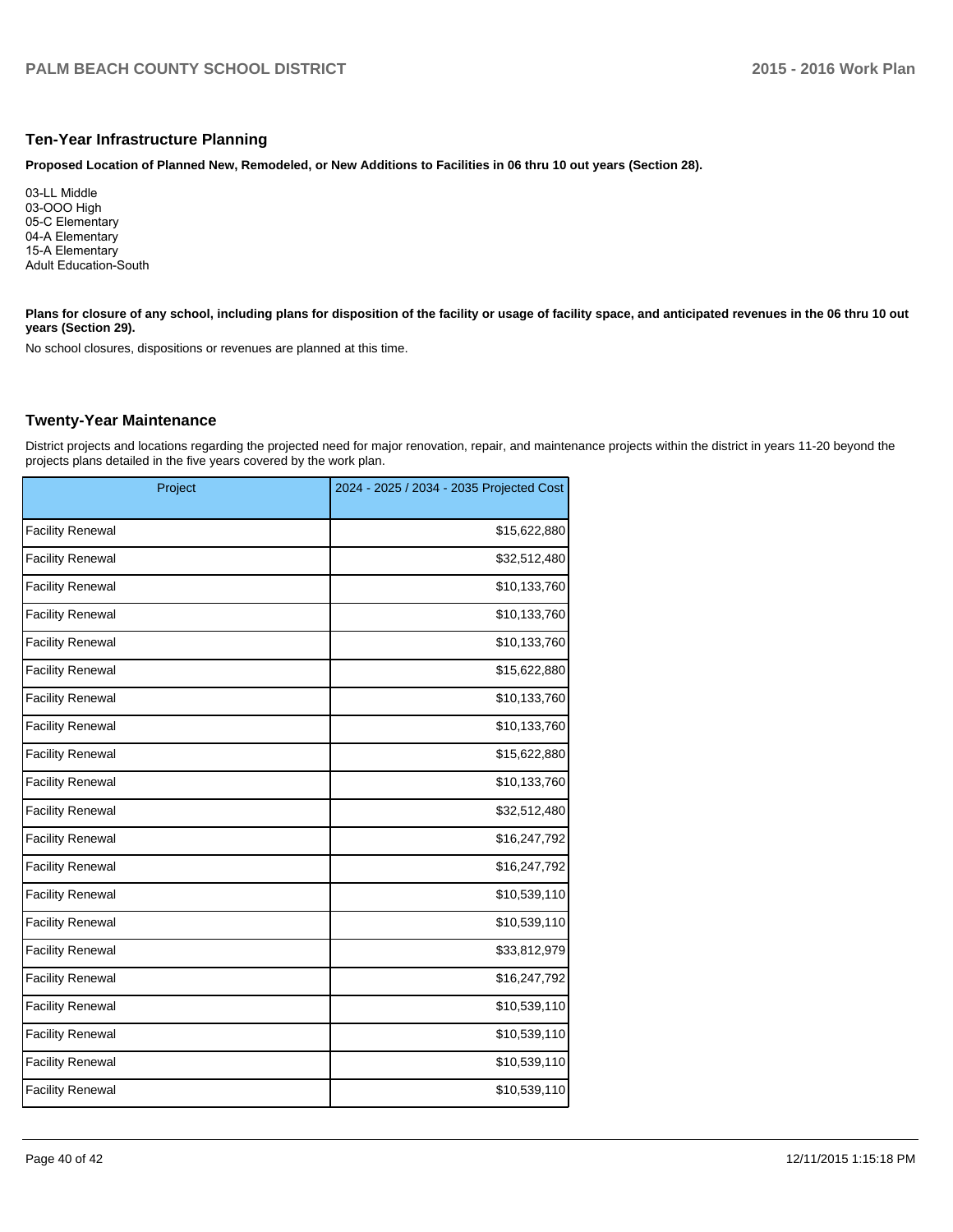| <b>Facility Renewal</b> | \$33,812,979  |
|-------------------------|---------------|
| <b>Facility Renewal</b> | \$10,960,674  |
| <b>Facility Renewal</b> | \$16,897,707  |
| <b>Facility Renewal</b> | \$10,960,674  |
| <b>Facility Renewal</b> | \$16,897,707  |
| <b>Facility Renewal</b> | \$10,960,674  |
| <b>Facility Renewal</b> | \$16,897,707  |
| <b>Facility Renewal</b> | \$10,960,674  |
| <b>Facility Renewal</b> | \$10,960,674  |
| <b>Facility Renewal</b> | \$16,897,707  |
| <b>Facility Renewal</b> | \$10,960,674  |
| <b>Facility Renewal</b> | \$10,960,674  |
| <b>Facility Renewal</b> | \$3,640,000   |
|                         | \$500,255,700 |

## **Twenty-Year Capacity**

Schedule of capital outlay projects projected to ensure the availability of satisfactory student stations for the projected student enrollment in K-12 programs for the future 11-20 years beyond the 5-year district facilities work program.

| Project | Location, Community, Quadrant or other<br>general location | 2024 - 2025 / 2034 - 2035<br><b>Projected Cost</b> |
|---------|------------------------------------------------------------|----------------------------------------------------|
| 102-MMM | Riviera Beach High                                         | \$85,000,000                                       |
| 04-00   | West Palm Beach Middle                                     | \$50,000,000                                       |
| l05-B   | <b>Western Communities Elementary</b>                      | \$28,000,000                                       |
|         |                                                            | \$163,000,000                                      |

#### **Twenty-Year Planned Utilization**

Schedule of planned capital outlay projects identifying the standard grade groupings, capacities, and planned utilization rates of future educational facilities of the district for both permanent and relocatable facilities.

| <b>Grade Level Projections</b>  | <b>FISH</b><br><b>Student</b><br><b>Stations</b> | <b>Actual 2014 -</b><br>2015 FISH<br>Capacity | Actual<br>$2014 -$<br>2015<br><b>COFTE</b> | Actual 2014 - 2015<br><b>Utilization</b> | Actual 2015 - 2016 / 2034 - 2035 new<br>Student Capacity to be added/removed | <b>IProjected 2034 - IProjected 2034 -</b><br>2035 COFTE | 2035 Utilization |
|---------------------------------|--------------------------------------------------|-----------------------------------------------|--------------------------------------------|------------------------------------------|------------------------------------------------------------------------------|----------------------------------------------------------|------------------|
| Elementary - District<br>Totals | 107.002                                          | 107.002                                       | 74.671.00                                  | 69.78 %                                  | 5.573                                                                        | 88.031                                                   | 78.20 %          |
| Middle - District Totals        | 55.412                                           | 49.872                                        | 36.939.00                                  | 74.07 %                                  | 5.754                                                                        | 45.905                                                   | 82.52 %          |
| High - District Totals          | 64,835                                           | 61,382                                        | 46,550.00                                  | 75.84 %                                  | 7,828                                                                        | 56,764                                                   | 82.02 %          |